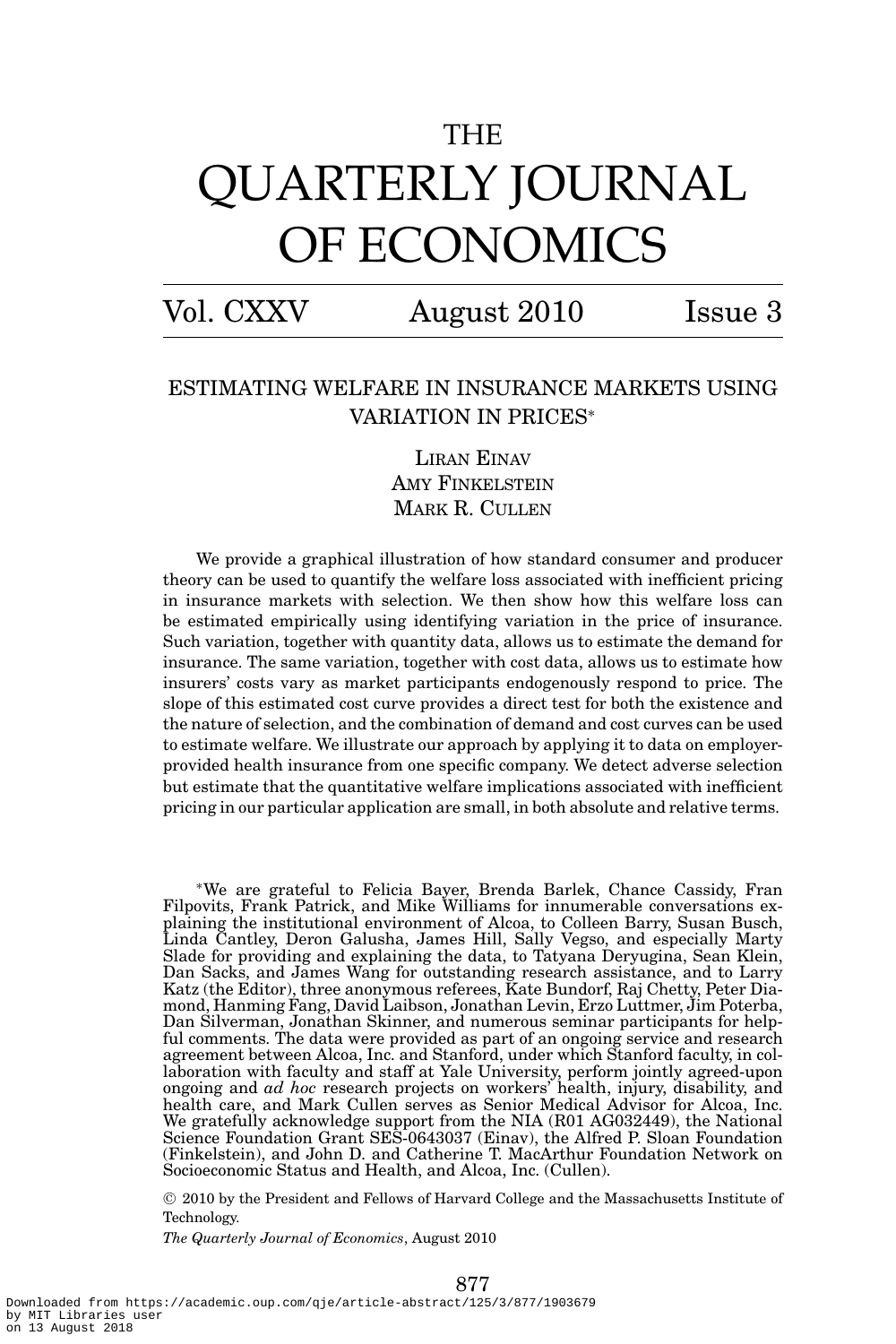#### I. INTRODUCTION

The welfare loss from selection in private insurance markets is a classic result in economic theory. It provides, among other things, the textbook economic rationale for the near-ubiquitous government intervention in insurance markets. Yet there has been relatively little empirical work devoted to quantifying the inefficiency that selection causes in a particular insurance market, or the welfare consequences of potential policy interventions in that market. This presumably reflects not a lack of interest in this important topic, but rather the considerable challenges posed by empirical welfare analysis in markets with hidden information.

Recently, there have been several attempts to estimate the welfare costs of private information in particular insurance markets, specifically annuities (Einav, Finkelstein, and Schrimpf 2010) and health insurance (Bundorf, Levin, and Mahoney 2008; Carlin and Town 2009; Lustig 2009). These papers specify and estimate a structural model of insurance demand that is derived from the choices of optimizing agents, and recover the underlying (privately known) information about risk and preferences. This allows rich, out-of-sample, counterfactual welfare analysis. However, it requires the researcher to make critical assumptions about the nature of both the utility function and individuals' private information. These modeling choices can have nontrivial effects on the welfare estimates. Moreover, they are often specific to the particular market studied, making it difficult to compare welfare estimates meaningfully across markets or to readily adapt these approaches from one context to another.

Our objective in this paper is therefore to propose a complementary approach to empirical welfare analysis in insurance markets. We make fewer assumptions about the underlying primitives, yet impose enough structure to allow meaningful welfare analysis. These fewer assumptions come at the cost of limiting our welfare analyses to only those associated with the pricing of existing contracts.

We start in Section II by showing how standard consumer and producer theory—familiar to any student of intermediate micro can be applied to welfare analysis of insurance markets with selection. As emphasized by Akerlof (1970) and Stiglitz (1987), among others, the key feature of markets with selection is that firms' costs depend on which consumers purchase their products. As a result, insurers' costs are endogenous to price. Welfare analysis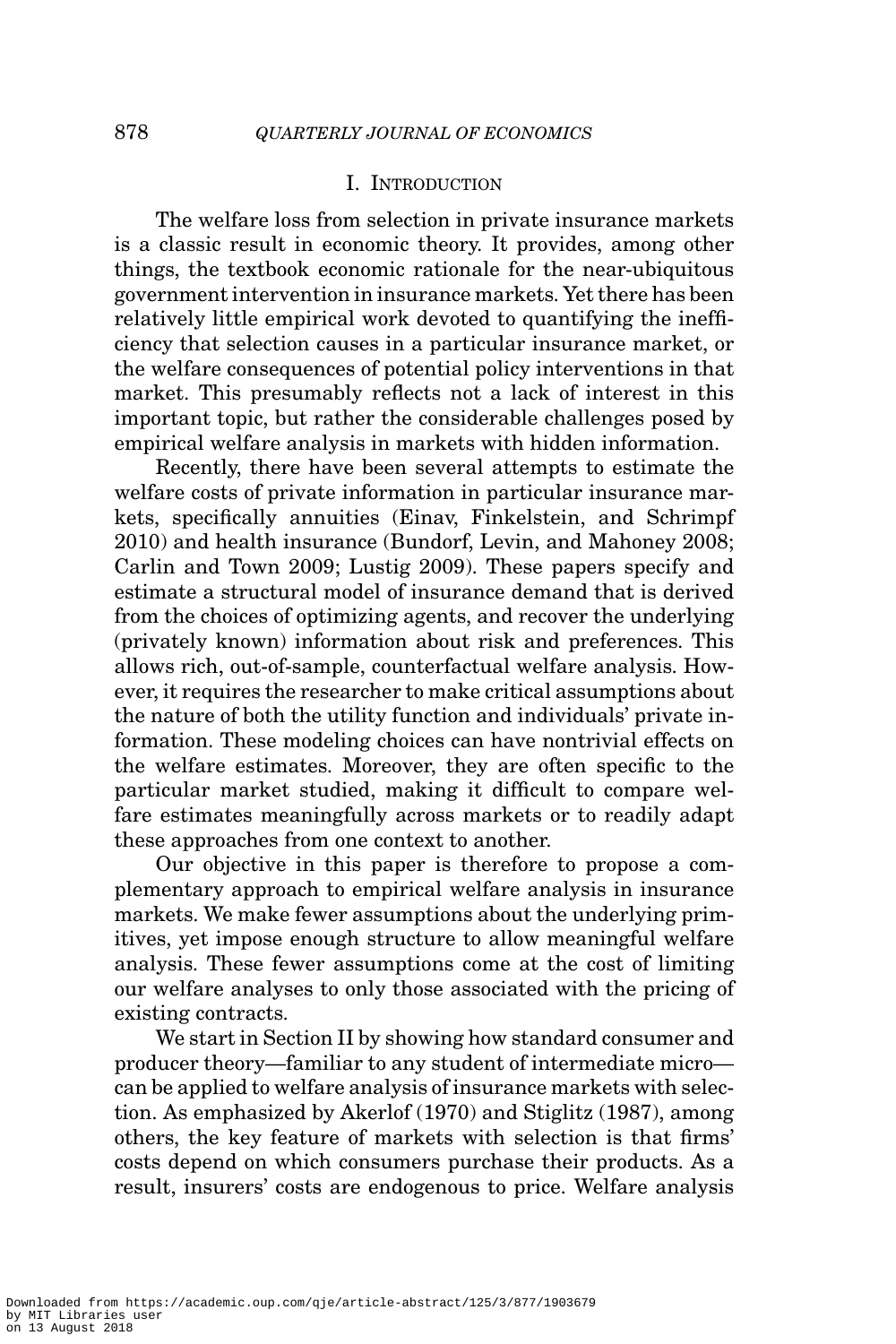therefore requires not only knowledge of how demand varies with price, but also information on how changes in price affect the costs of insuring the (endogenous) market participants. We use these insights to provide a particular graphical representation of the welfare cost of inefficient pricing arising from selection. We view these graphs as providing helpful intuition, and therefore as an important contribution of the paper. The graphs illustrate, among other things, how the qualitative nature of the inefficiency depends on whether the selection is adverse or advantageous.

Our graphical analysis also suggests a straightforward empirical approach to the welfare analysis of pricing in insurance markets. Section III shows how our framework translates naturally into a series of estimating equations, and discusses the data requirements. The key observation is that the same pricing variation that is needed to estimate the demand curve (or willingness to pay) in any welfare analysis—be it the consequences of tax policy, the introduction of new goods, or selection in insurance markets can also be used to estimate the cost curve in selection markets, that is, how costs vary as the set of market participants endogenously changes. The slope of the estimated cost curve provides a direct test of the existence and nature of selection that—unlike the widely used " bivariate probit" test for asymmetric information (Chiappori and Salanie 2000)—is not affected by the existence (or lack thereof) of moral hazard. Specifically, rejection of the null hypothesis of a constant (i.e., horizontal) marginal cost curve allows us to reject the null hypothesis of no selection, whereas the sign of the slope of the marginal cost curve tells us whether the resultant selection is adverse (if marginal cost is increasing in price) or advantageous (if marginal cost is decreasing in price).

Most importantly, with both the demand and cost curves in hand, welfare analysis of inefficient pricing caused by any detected selection is simple and familiar. In the same vein, the estimates lend themselves naturally to welfare analysis of a range of counterfactual public policies that change the prices of existing contracts. These include insurance mandates, subsidies or taxes for private insurance, and regulation of the prices that private insurers can charge.

Our approach has several attractive features. First, it does not require the researcher to make (often difficult-to-test) assumptions about consumers' preferences or the nature of *ex ante* information. As long as we accept revealed preference, the demand and cost curves are sufficient statistics for welfare analysis of the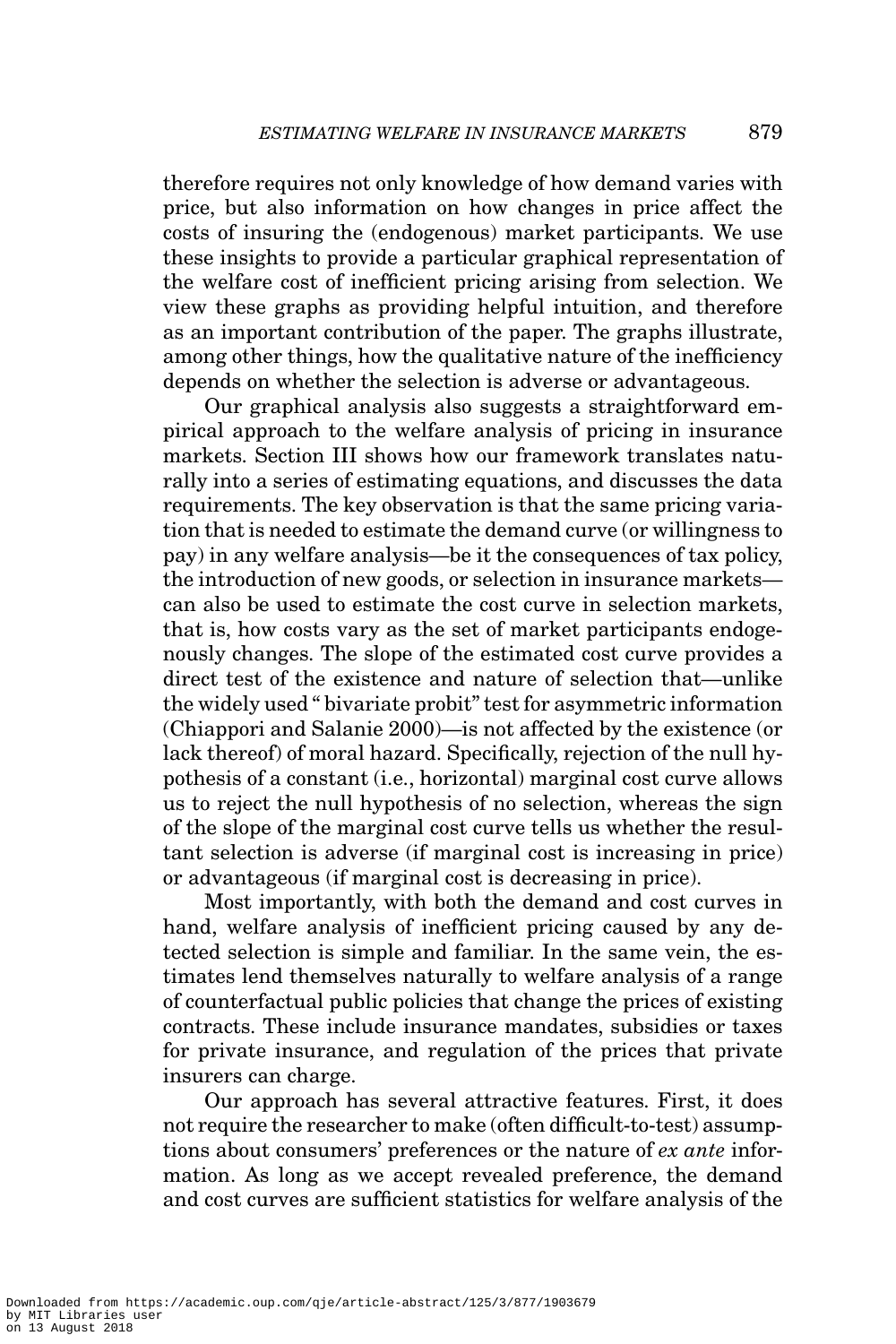pricing of existing contracts. In this sense, our approach is similar in spirit to Chetty (2008) and Chetty and Saez (2010), who show how key *ex post* behavioral elasticities are sufficient statistics for welfare analysis of the optimal level of public insurance benefits (see also Chetty [2009] for a more general discussion of the use of sufficient statistics for welfare analysis).

Second, our approach is relatively straightforward to implement, and therefore potentially widely applicable. In particular, although cost data are often quite difficult to obtain in many product markets (so that direct estimation of the cost curve is often a challenge), direct data on costs tend to be more readily available in insurance markets, because they require information on accident occurrences or insurance claims, rather than insight into the underlying production function of the firm. In addition, the omnipresent regulation of insurance markets offers many potential sources for the pricing variation needed to estimate the demand and cost curves. Third, the approach is fairly general, as it does not rely on specific institutional details; as a result, estimates of the welfare cost of adverse selection in different contexts may be more comparable.

These attractive features are not without cost. As mentioned already, the chief limitation of our approach is that our analysis of the welfare cost of adverse selection is limited to the cost associated with inefficient pricing of a fixed (and observed) set of contracts. Our approach therefore does not allow us to capture the welfare loss that adverse selection may create by distorting the set of contracts offered, which in many settings could be large.<sup>1</sup> At the end of Section III, we discuss in some detail the settings where this limitation may be less prohibitive.

Analysis of the welfare effects of distortions in the contract space due to selection—or of counterfactual public policies that introduce new contracts—requires modeling and estimating the structural primitives underlying the demand and cost curves, and it is in this sense that we view our approach as complementary to a full model of these primitives. We note, however, that although such richer counterfactuals are feasible with a more complete model of the primitives, in practice the existing papers (mentioned

<sup>1.</sup> A related limitation is that our approach forces us to rely on uncompensated (Marshallian) demand for welfare analysis. To account for income effects, we would need either to assume them away (by assuming constant absolute risk aversion) or to impose more structure and specify a full model of primitives that underlies the demand function.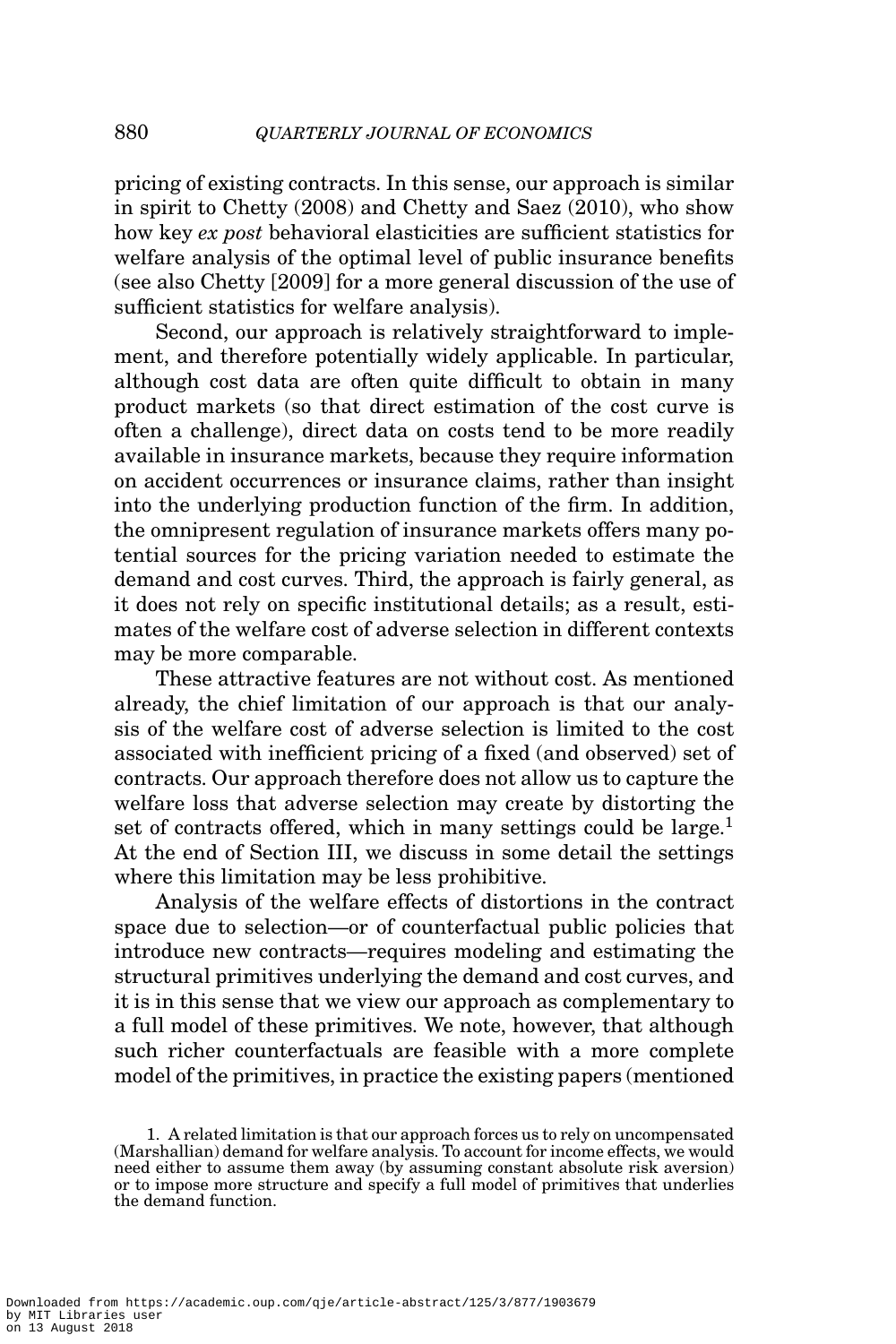above) that fully modeled these primitives have primarily confined themselves to welfare analyses of the pricing of existing contracts, as we do in this paper. This presumably reflects both researchers' (understandable) caution in taking their estimates too far out of sample, and the considerable empirical and theoretical challenges to modeling the endogenous contract response (Einav, Finkelstein, and Levin 2010). Perhaps similar reasons may also explain why many (although not all) government interventions in insurance markets tend to focus on the pricing of contracts, through taxes and subsidies, regulations, or mandates.

The last part of the paper (Section IV) provides an illustration of our approach by applying it to the market for employer-provided health insurance in the United States, a market of substantial interest in its own right. The existing empirical evidence on this market is consistent with asymmetric information (see Cutler and Zeckhauser [2000] for a review). However, until recently there has been relatively little empirical work on the welfare consequences of the detected market failure. Cutler and Reber (1998) are a notable exception. Like us, they analyze selection in employerprovided health insurance, and, like us, they estimate the demand curve. A key distinction, however, is that although they provide important and novel evidence of the existence of adverse selection in the market, they do not estimate the cost curve, which is crucial for welfare analysis.

We utilize rich individual-level data from Alcoa, Inc., a large multinational producer of aluminum and related products. We observe the health insurance options, choices, and medical insurance claims of its employees in the United States. We use the fact that, due to Alcoa's organizational structure, employees doing similar jobs in different sections of the company are faced with different prices for otherwise identical sets of coverage options. We verify that pricing appears orthogonal to the characteristics of the employees that the managers setting these prices can likely observe. Using this price variation, we estimate that marginal cost is increasing in price, and thus detect adverse selection in this market. However, we estimate the welfare costs associated with the inefficient pricing created by adverse selection to be small. Specifically, we estimate that in a competitive market the annual efficiency cost of this selection would be just below \$10 per employee, or about 3% of the total surplus at stake from efficient pricing. By way of comparison, this estimated welfare cost is an order of magnitude smaller than our estimate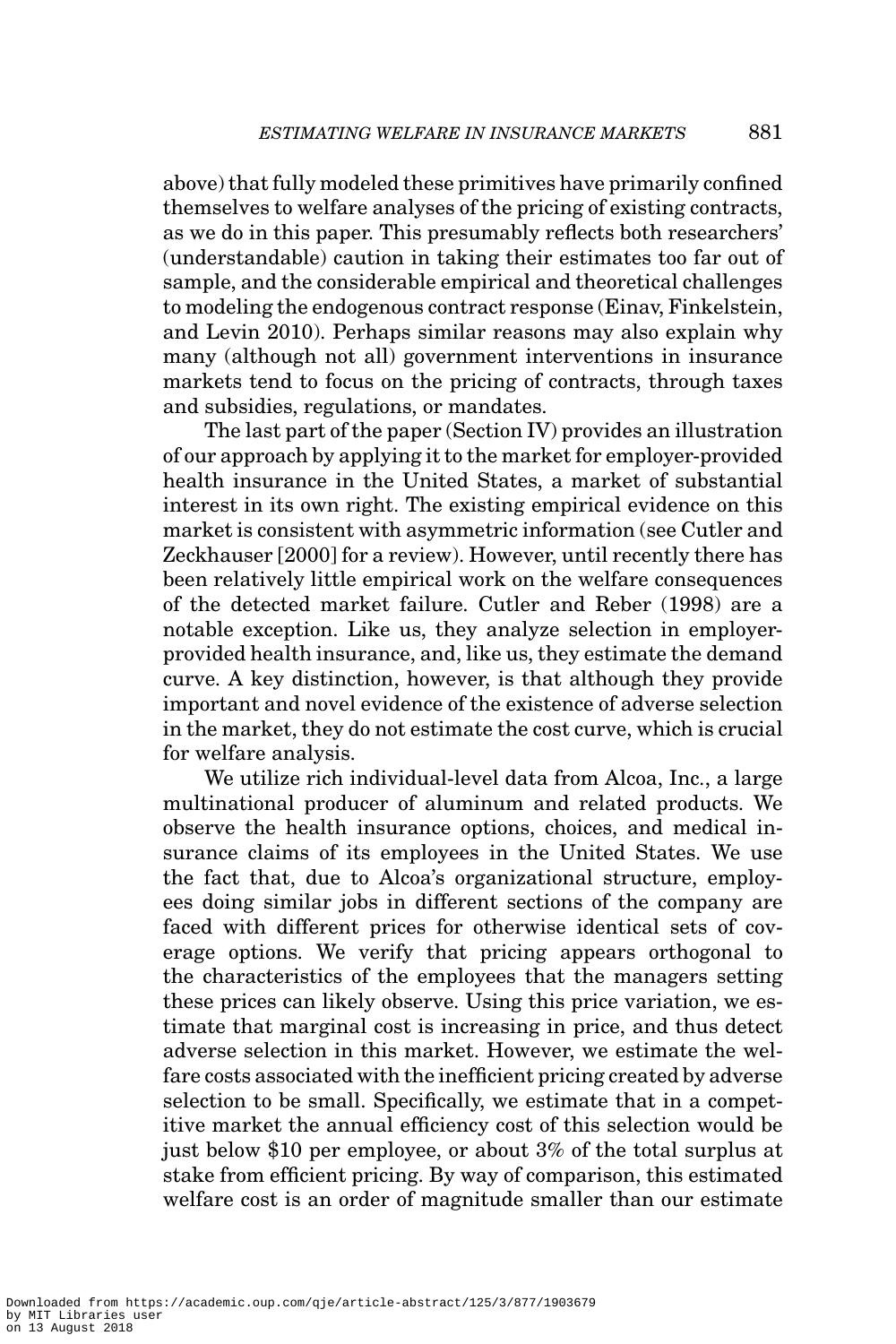of the deadweight loss that would arise from monopolistic pricing in this market**.** We also estimate that the social cost of public funds for the price subsidy that would be required to move from the (inefficient) competitive equilibrium to the efficient outcome is about five times higher than our estimate of the welfare gain from achieving the efficient allocation. These results are robust across a range of alternative specifications.

It is extremely important to emphasize that there is no general lesson in our empirical findings. Our estimates are specific to our population and to the particular health insurance choices they face. Nonetheless, at a conceptual level, our findings highlight the importance of moving beyond detection of market failures to quantifying their welfare implications. Our particular findings provide an example of how it is possible for adverse selection to exist, and to impair market efficiency, without being easily remediable through standard public policies.

## II. THEORETICAL FRAMEWORK

#### *II.A. Model*

*Setup and Notation.* We consider a situation in which a given population of individuals are allowed to choose from exactly two available insurance contracts, one that offers high coverage (contract *H*) and one that offers less coverage (contract *L*). As we discuss in more detail below, it is conceptually straightforward to extend the analysis to more than two contracts, but substantially complicates the graphical presentation. To further simplify the exposition, we assume that contract *L* is no insurance and is available for free, and that contract *H* is full insurance. These are merely normalizations and straightforward to relax; indeed we do so in our empirical application.

A more important assumption is that we take the characteristics of the insurance contracts as given, although we allow the price of insurance to be determined endogenously. As we discuss in more detail in Section III, this seems a reasonable characterization of many insurance markets; it is often the case that the same set of contracts are offered to observably different individuals, with variation across individuals only in the pricing of the contracts, and not in offered coverage. Our analysis is therefore in the spirit of Akerlof (1970) rather than Rothschild and Stiglitz (1976), who endogenize the level of coverage as well.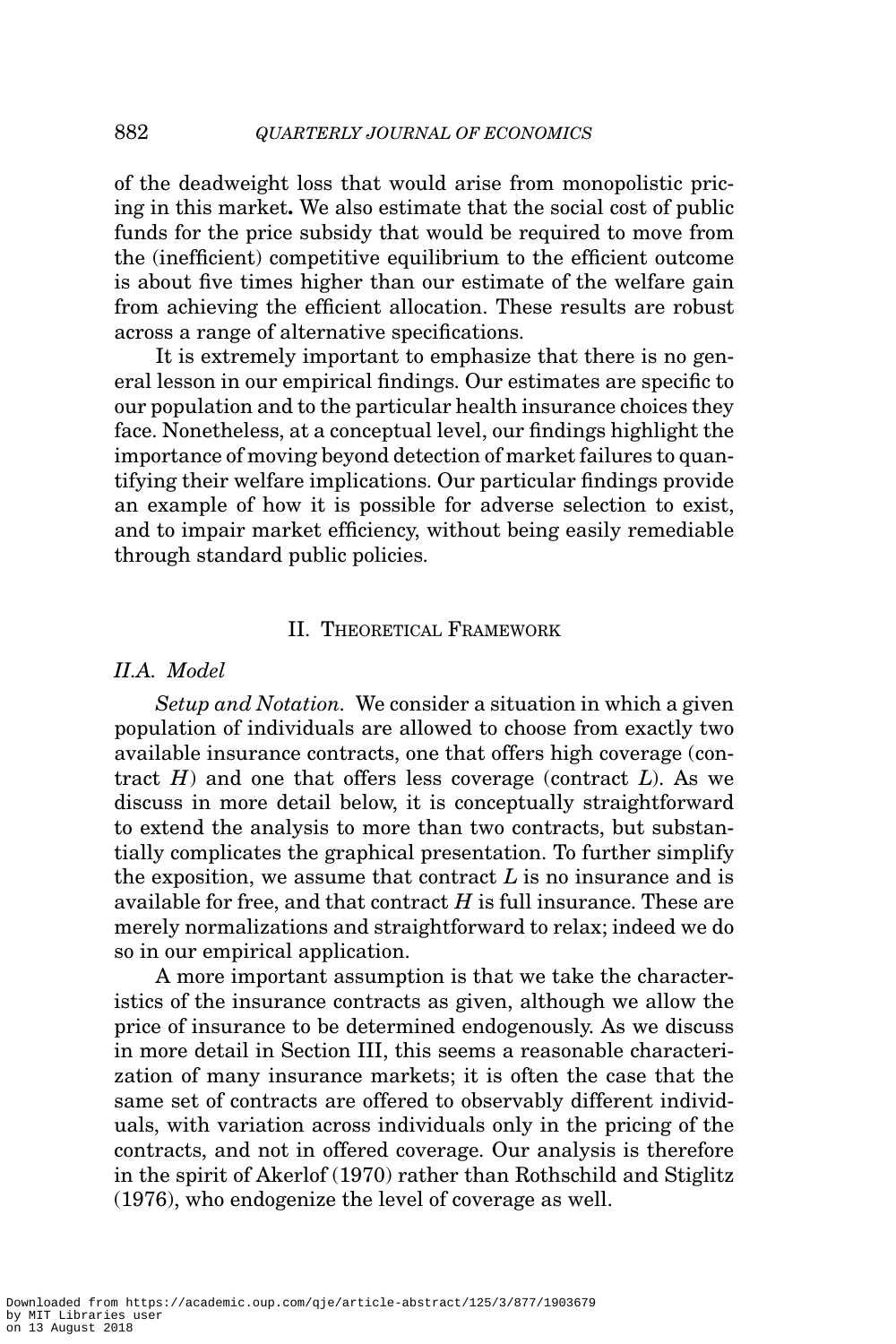We define the population by a distribution  $G(\zeta)$ , where  $\zeta$  is a vector of consumer characteristics. A key aspect of the analysis is that we do not specify the nature of  $\zeta$ ; it could describe multidimensional risk factors, consumers' *ex ante* risk perception, and/or preferences. We denote the (relative) price of contract *H* by *p*, and denote by  $v^H(\zeta_i, p)$  and  $v^L(\zeta_i)$  consumer *i*'s (with characteristics  $\zeta_i$ ) utility from buying contracts *H* and *L*, respectively. Although not essential, it is natural to assume that  $v^H(\zeta_i, p)$  is strictly decreasing in *p* and that  $v^H(\zeta_i, p = 0) > v^L(\zeta_i)$ . Finally, we denote the expected monetary cost associated with the insurable risk for individual *i* by  $c(\zeta_i)$ . For ease of exposition, we assume that these costs do not depend on the contract chosen, that is, that there is no moral hazard. We relax this assumption in Section II.D, where we show that allowing for moral hazard does not substantively affect the basic analysis.

*Demand for Insurance.* We assume that each individual makes a discrete choice of whether to buy insurance or not. Because we take as given that there are only two available contracts and their associated coverages, demand is only a function of the (relative) price *p*. We assume that firms cannot offer different prices to different individuals. To the extent that firms can make prices depend on observed characteristics, one should think of our analysis as applied to a set of individuals that vary only in unobserved (or unpriced) characteristics. We assume that if individuals choose to buy insurance they buy it at the lowest price at which it is available, so it is sufficient to characterize demand for insurance as a function of the lowest price *p*.

Given the above assumptions, individual *i* chooses to buy insurance if and only if  $v^H(\zeta_i, p) \geq v^L(\zeta_i)$ . We can define  $\pi(\zeta_i) \equiv$  $\max\{p : v^H(\zeta_i, p) \ge v^L(\zeta_i)\}\$ , which is the highest price at which individual  $i$  is willing to buy insurance. Aggregate demand for insurance is therefore given by

(1) 
$$
D(p) = \int 1(\pi(\zeta) \ge p) dG(\zeta) = \Pr(\pi(\zeta_i) \ge p),
$$

and we assume that the underlying primitives imply that  $D(p)$  is strictly decreasing, continuous, and differentiable.

*Supply and Equilibrium.* We consider *N* ≥ 2 identical riskneutral insurance providers, who set prices in a Nash equilibrium ( $\dot{a}$  *la* Bertrand). Although various forms of imperfect competition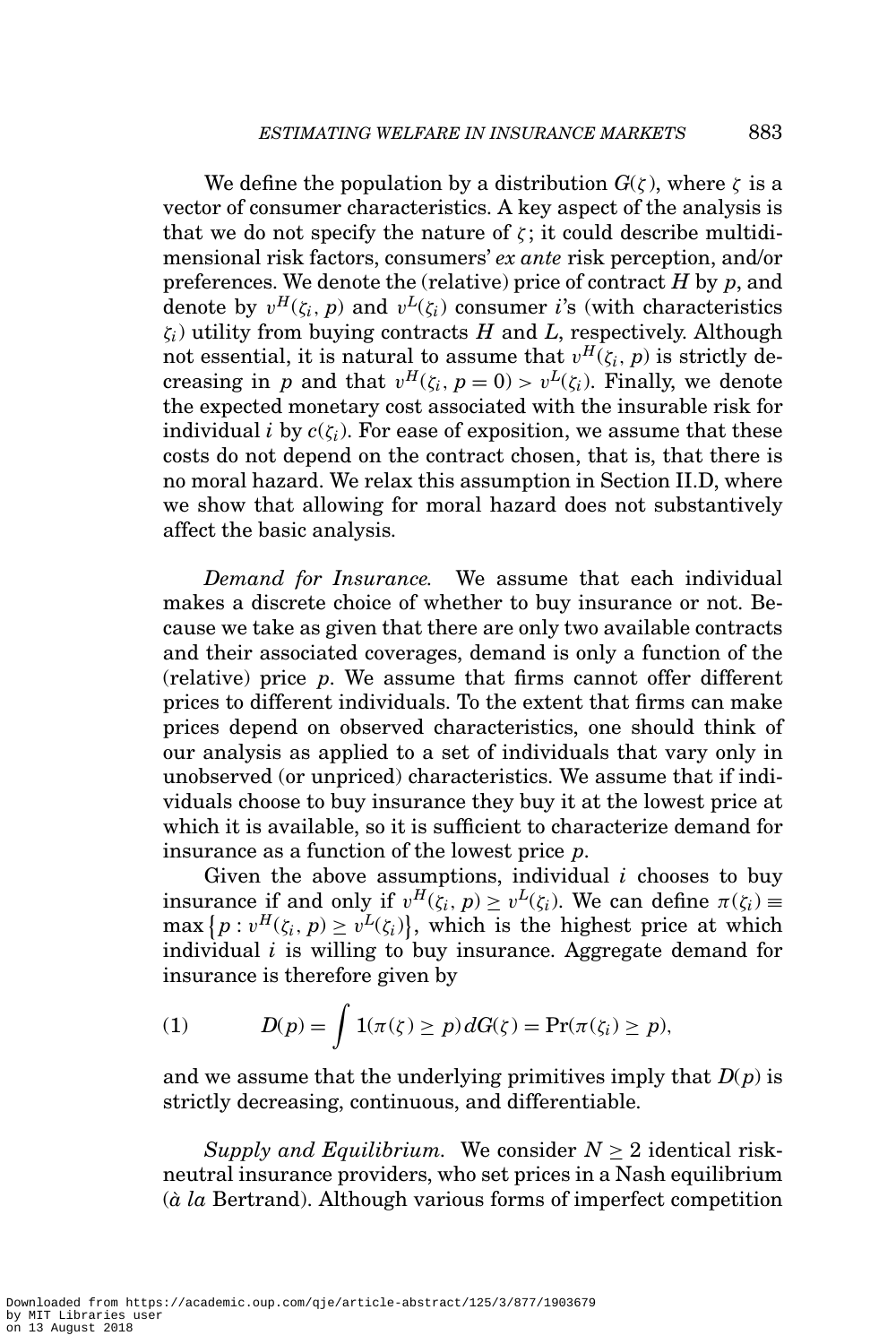may characterize many insurance markets, we choose to focus on the case of perfect competition as it represents a natural benchmark for welfare analysis of the efficiency cost of selection; under perfect competition, symmetric information leads to efficient outcomes, so that any inefficiency can be attributed to selection and does not depend on the details of the pricing model. We note, however, that it is straightforward to replicate the theoretical and empirical analysis for any other *given* model of the insurance market, including models of imperfect competition.

We further assume that when multiple firms set the same price, individuals who decide to purchase insurance at this price choose a firm randomly. We also assume that the only costs of providing contract *H* to individual *i* are the insurable costs  $c(\zeta_i)^2$ . The foregoing assumptions imply that the average (expected) cost curve in the market is given by

(2) 
$$
\text{AC}(p) = \frac{1}{D(p)} \int c(\zeta) \mathbb{1}(\pi(\zeta) \ge p) dG(\zeta) = E(c(\zeta) \mid \pi(\zeta) \ge p).
$$

Note that the average cost curve is determined by the costs of the sample of individuals who endogenously choose contract *H*. The marginal (expected) cost curve<sup>3</sup> in the market is given by

(3) 
$$
\text{MC}(p) = E(c(\zeta) | \pi(\zeta) = p).
$$

In order to straightforwardly characterize equilibrium, we make two further simplifying assumptions. First, we assume that there exists a price  $\bar{p}$  such that  $D(\bar{p}) > 0$  and  $MC(p) < p$  for every  $p > \bar{p}$ . In words, we assume that it is profitable (and efficient, as we will see soon) to provide insurance to those with the highest willingness to pay for it.<sup>4</sup> Second, we assume that if there exists *p* such that  $MC(p) > p$ , then  $MC(p) > p$  for all  $p < p$ . That is, we assume that  $MC(p)$  crosses the demand curve at most once.<sup>5</sup> It

<sup>2.</sup> Note that  $c(\zeta_i)$  reflects only direct insurer claims (i.e., payout) costs, and not other administrative (production) costs of the insurance company. We discuss in Section III.B how such additional costs can be incorporated into the analysis.

<sup>3.</sup> Note that there could be multiple marginal consumers. Because price is the only way to screen in our setup, all these consumers will together average (point-by-point) to form the marginal cost curve.

<sup>4.</sup> This assumption seems to hold in our application. Bundorf, Levin, and Mahoney (2008) make the interesting observation that there are contexts where it may not hold.

<sup>5.</sup> In the most basic economic framework of insurance the difference between  $\pi(\zeta)$  and  $MC(\zeta)$  is the risk premium, and is positive for risk-averse individuals. If all individual are risk-averse,  $MC(\zeta)$  will never cross the demand curve. In practice, however, there are many reasons for such crossing. Those include, among others,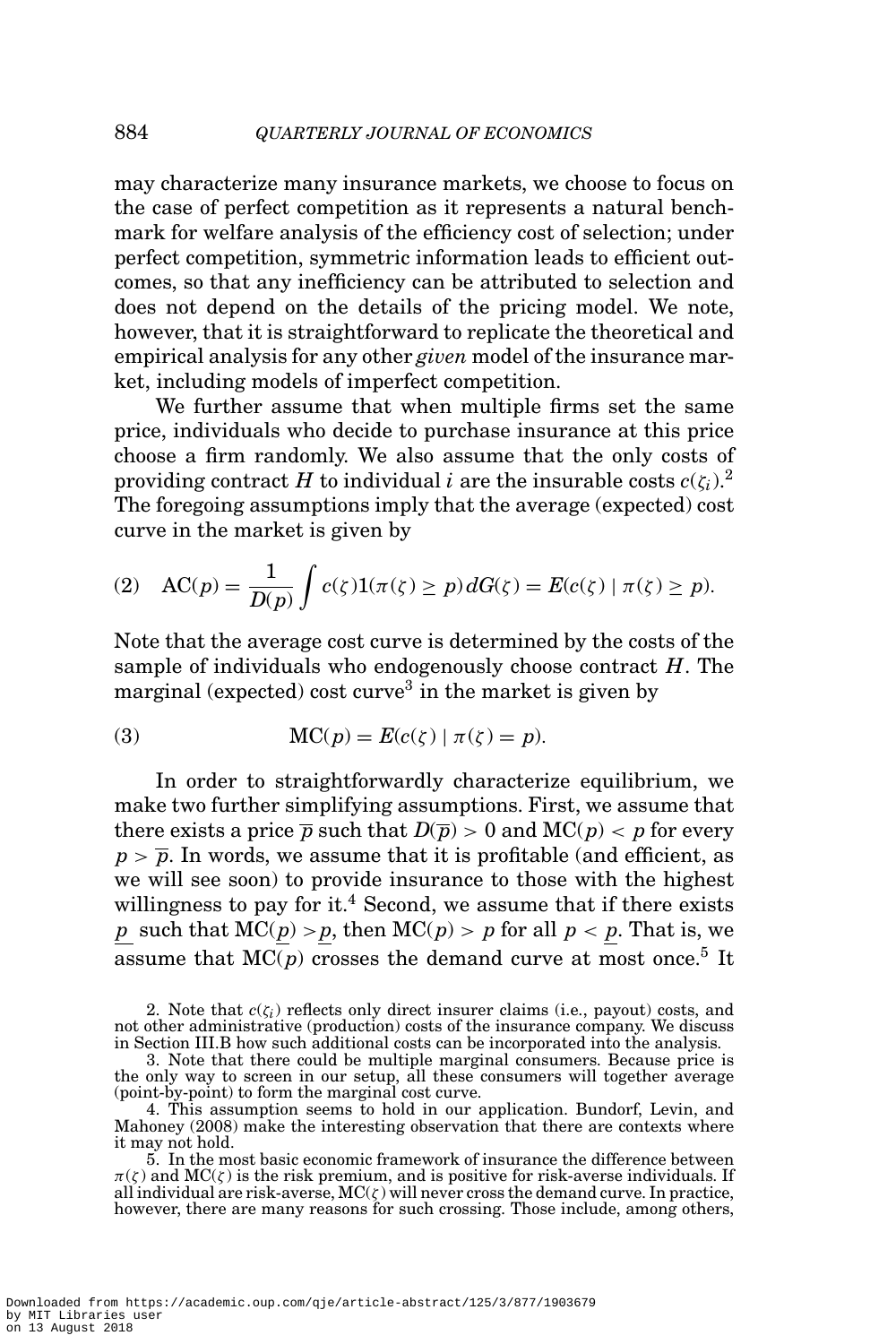is easy to verify that these assumptions guarantee the existence and uniqueness of equilibrium. In particular, the equilibrium is characterized by the lowest break-even price, that is,

(4) 
$$
p^* = \min\{p : p = AC(p)\}.
$$

#### *II.B. Measuring Welfare*

We measure consumer surplus by the certainty equivalent. The certainty equivalent of an uncertain outcome is the amount that would make an individual indifferent between obtaining this amount for sure and obtaining the uncertain outcome. An outcome with a higher certainty equivalent therefore provides higher utility to the individual. This welfare measure is attractive as it can be measured in monetary units. Total surplus in the market is the sum of certainty equivalents for consumers and profits of firms. Throughout we ignore any income effects associated with price changes.<sup>6</sup>

Denote by  $e^H(\zeta_i)$  and  $e^L(\zeta_i)$  the certainty equivalents for consumer *i* of an allocation of contract *H*and *L*, respectively; under the assumption that all individuals are risk-averse, the willingness to pay for insurance is given by  $\pi(\zeta_i) = e^H(\zeta_i) - e^L(\zeta_i) > 0$ . We can write consumer welfare as

(5) 
$$
CS = \int [(e^H(\zeta) - p)1(\pi(\zeta) \ge p) + e^L(\zeta)1(\pi(\zeta) < p)] \, dG(\zeta)
$$

and producer welfare as

(6) 
$$
PS = \int (p - c(\zeta)) \mathbb{1}(\pi(\zeta) \ge p) dG(\zeta).
$$

Total welfare will then be given by

(7) 
$$
TS = CS + PS = \int [(e^H(\zeta) - c(\zeta))1(\pi(\zeta) \ge p) + e^L(\zeta)1(\pi(\zeta) < p)] dG(\zeta).
$$

loading factors on insurance, moral hazard, and horizontal product differentiation. As a result, it may not be socially efficient for all individuals to have insurance, even if they are all risk-averse.

<sup>6.</sup> In a textbook expected-utility framework, this is equivalent to assuming that the utility function exhibits constant absolute risk aversion (CARA). When the premium changes are small relative to the individual's income (as in the choice we study in our empirical application below), it seems natural to view CARA as a reasonable approximation. An alternative would be to fully specify the underlying utility function, from which income effects can be derived. This is one additional limitation of our simpler approach.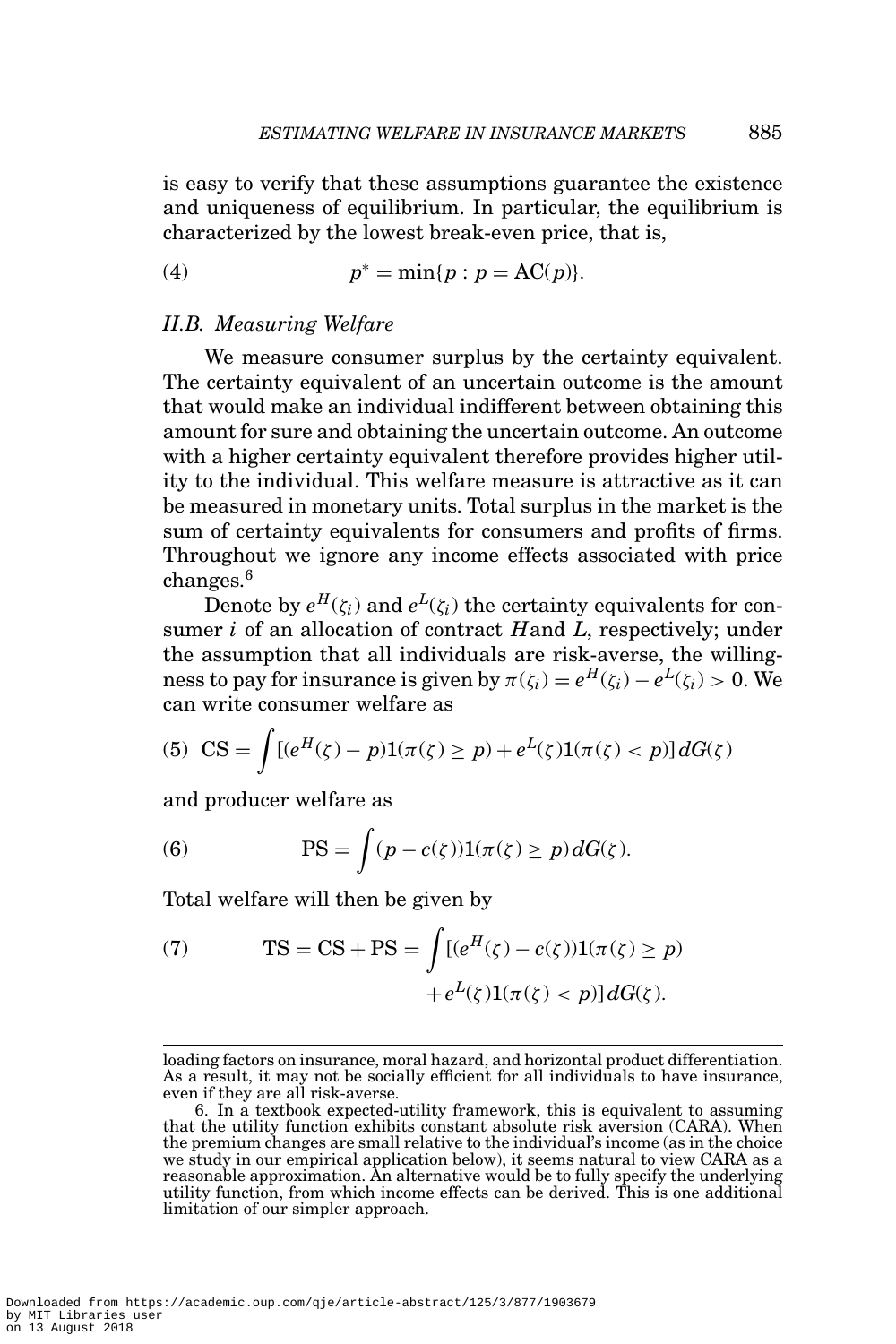It is now easy to see that it is socially efficient for individual *i* to purchase insurance if and only if

$$
\pi(\zeta_i) \ge c(\zeta_i).
$$

In other words, in a first-best allocation individual *i* purchases insurance if and only if his willingness to pay is at least as great as the expected social cost of providing the insurance to him.<sup>7</sup>

In many contexts (including our application below), price is the only instrument available to affect the insurance allocation. In such cases, achieving the first best may not be feasible if there are multiple individuals with different  $c(\zeta_i)$ 's who all have the same willingness to pay for contract  $H$  (see footnote 3). It is therefore useful to define a constrained efficient allocation as the one that maximizes social welfare subject to the constraint that price is the only instrument available for screening. Using our notation, this implies that it is (constrained) efficient for individual *i* to purchase contract *H* if and only if

(9) 
$$
\pi(\zeta_i) \geq E(c(\widetilde{\zeta}) \mid \pi(\widetilde{\zeta}) = \pi(\zeta_i)),
$$

that is, if and only if  $\pi(\zeta_i)$  is at least as great as the expected social cost of allocating contract *H* to *all* individuals with willingness to pay  $\pi(\zeta_i)$ . We use this constrained efficient benchmark throughout the paper, and hereafter refer to it simply as the efficient allocation.8

# *II.C. Graphical Representation*

We use the framework sketched above to provide a graphical representation of adverse and advantageous selection. Although the primary purpose of doing so is to motivate and explain the empirical estimation strategy, an important ancillary benefit of these graphs is that they provide what we believe to be helpful intuition for the efficiency costs of different types of selection in insurance markets.

Downloaded from https://academic.oup.com/qje/article-abstract/125/3/877/1903679 by MIT Libraries user on 13 August 2018

<sup>7.</sup> Implicit in this discussion is that insurer claims  $c(\zeta_i)$  represent the full social cost associated with allocating insurance to individual  $i$ . To the extent that this is not the case, for example, due to positive or negative externalities associated with insurance or imperfections in the production of the underlying good that is being insured, our measure of welfare would have to be adjusted accordingly.

<sup>8.</sup> See Greenwald and Stiglitz (1986), who analyze efficiency in an environment with a similar constraint. See also Bundorf, Levin, and Mahoney (2008), who investigate the efficiency consequences of relaxing this constraint. In a symmetricinformation case, the first best could be achieved by letting prices fully depend on  $\pi(\zeta_i)$  and  $c(\zeta_i)$ .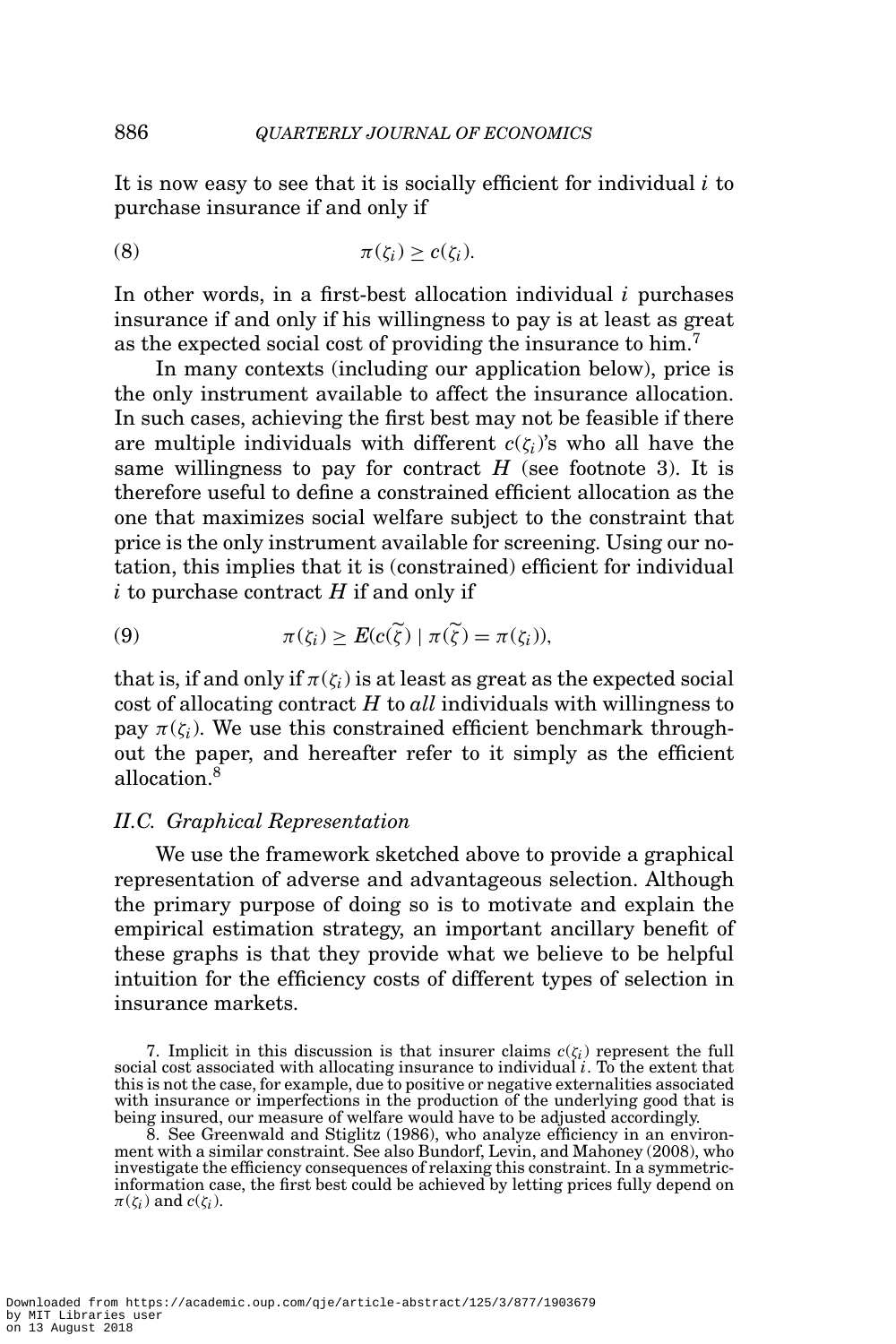

Efficiency Cost of Adverse Selection

This figure represents the theoretical efficiency cost of adverse selection. It depicts a situation of adverse selection because the marginal cost curve is downwardsloping (i.e., increasing in price, decreasing in quantity), indicating that the people who have the highest willingness to pay also have the highest expected cost to the insurer. Competitive equilibrium is given by point C (where the demand curves intersects the average cost curve), whereas the efficient allocation is given by point E (where the demand curve intersects the marginal cost curve). The (shaded) triangle CDE represents the welfare cost from underinsurance due to adverse selection.

*Adverse Selection.* Figure I provides a graphical analysis of adverse selection. The relative price (or cost) of contract *H* is on the vertical axis. Quantity (i.e., share of individuals in the market with contract  $H$ ) is on the horizontal axis; the maximum possible quantity is denoted by *Q*max. The demand curve denotes the relative demand for contract *H*. Likewise, the average-cost (AC) curve and marginal-cost (MC) curve denote the average and marginal *incremental* costs to the insurer from coverage with contract *H* relative to contract *L*.

The key feature of adverse selection is that the individuals who have the highest willingness to pay for insurance are those who, on average, have the highest expected costs. This is represented in Figure I by drawing a downward-sloping MC curve. That is, marginal cost is increasing in price and decreasing in quantity. As the price falls, the marginal individuals who select contract *H* have lower expected cost than inframarginal individuals, leading to lower average costs. The essence of the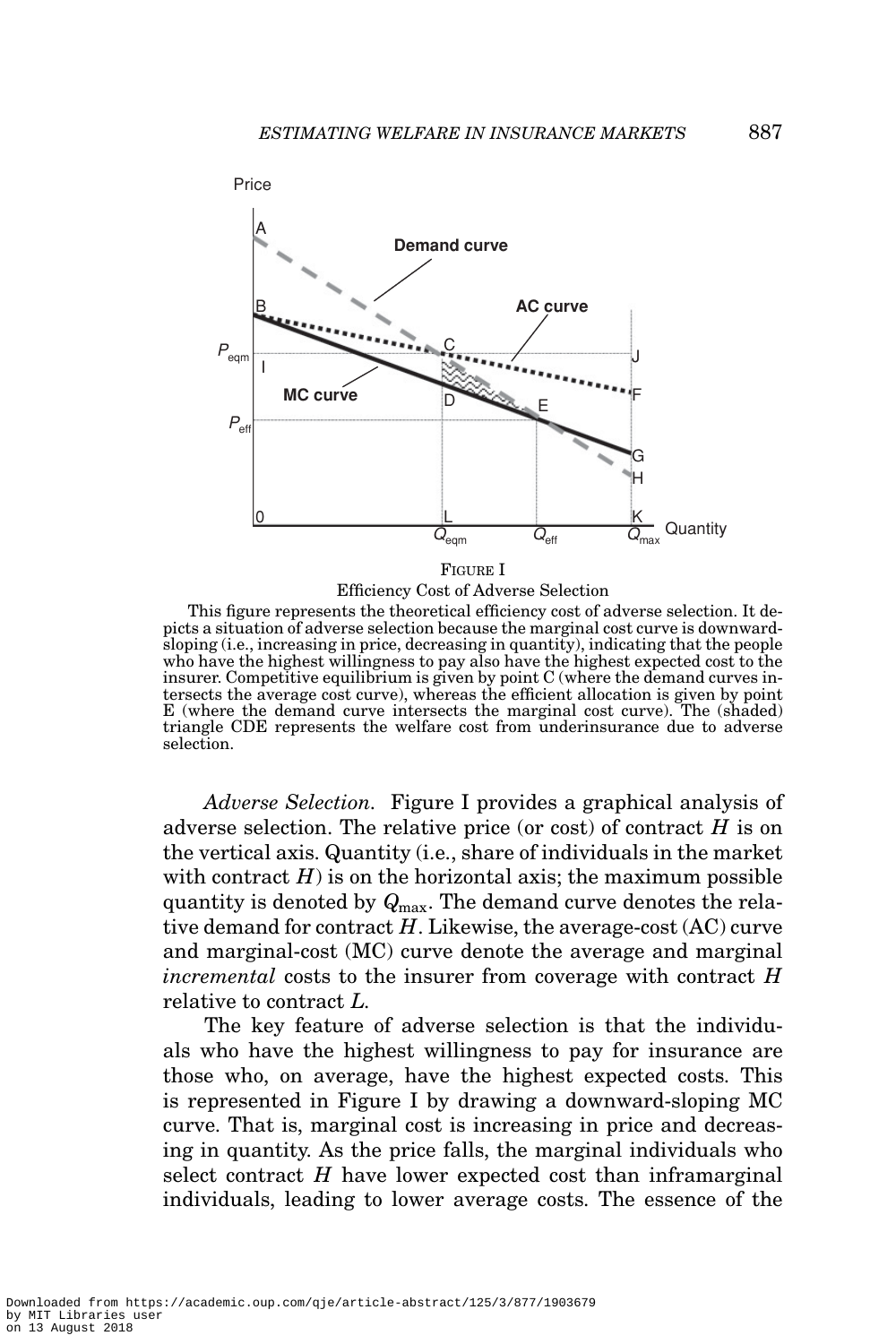private-information problem is that firms cannot charge individuals based on their (privately known) marginal costs, but are instead restricted to charging a uniform price, which in equilibrium implies average-cost pricing. Because average costs are always higher than marginal costs, adverse selection creates underinsurance, a familiar result first pointed out by Akerlof (1970). This underinsurance is illustrated in Figure I. The equilibrium share of individuals who buy contract  $H$  is  $Q_{\text{eqm}}$  (where the AC curve intersects the demand curve), whereas the efficient number is  $Q_{\text{eff}} > Q_{\text{ecm}}$  (where the MC curve intersects the demand curve).

The welfare loss due to adverse selection is represented by the shaded region CDE in Figure I. This represents the lost consumer surplus from individuals who are not insured in equilibrium (because their willingness to pay is less than the average cost of the insured population) but whom it would be efficient to insure (because their willingness to pay exceeds their marginal cost). One could similarly evaluate and compare welfare under other possible allocations. For example, mandating that everyone buy contract *H* generates welfare equal to the area ABE minus the area EGH. This can be compared to welfare at the competitive equilibrium (area ABCD), welfare at the efficient allocation (area ABE), welfare from mandating everyone to buy contract *L* (normalized to zero), or the welfare effect of policies that subsidize (or tax) the equilibrium price. The relative welfare rankings of these alternatives are an open empirical question. A primary purpose of the proposed framework is to develop an empirical approach to assessing welfare under alternative policy interventions (including the no-intervention option).

*Advantageous Selection.* The original theory of selection in insurance markets emphasized the possibility of adverse selection and the resultant efficiency loss from underinsurance (Akerlof 1970; Rothschild and Stiglitz 1976). Consistent with this theory, the empirical evidence points to several insurance markets, including health insurance and annuities, in which the insured have higher average costs than the uninsured. However, a growing body of empirical evidence suggests that in many other insurance markets, including life insurance and long-term care insurance, there exists "advantageous selection": Those with more insurance have lower average costs than those with less or no insurance. Cutler, Finkelstein, and McGarry (2008) provide a review of the evidence of adverse and advantageous selection in different insurance markets.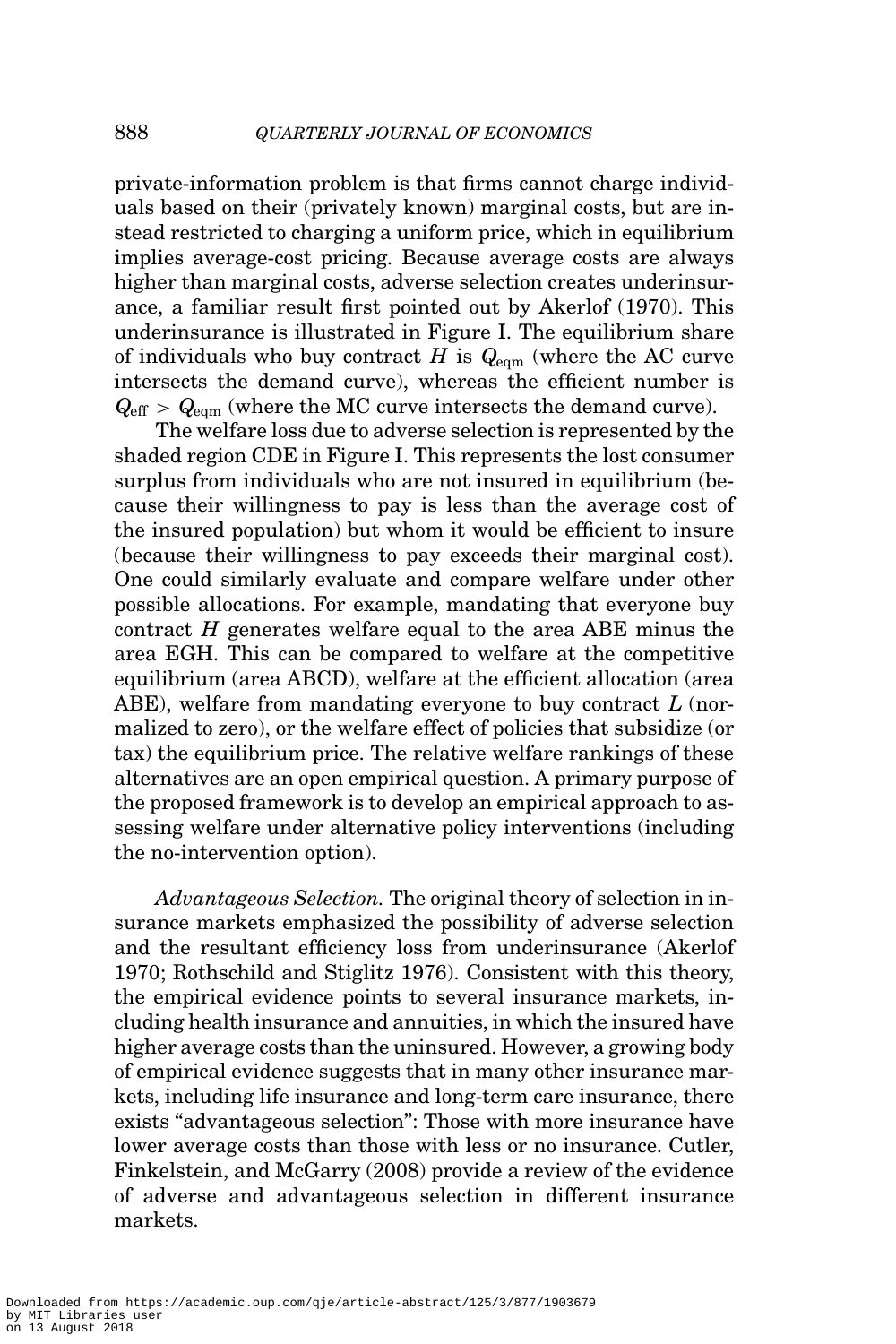

#### FIGURE II

Efficiency Cost of Advantageous Selection

This figure represents the theoretical efficiency cost of advantageous selection. It depicts a situation of advantageous selection because the marginal cost curve is upward-sloping, indicating that the people who have the highest willingness to pay have the lowest expected cost to the insurer. Competitive equilibrium is given by point C (where the demand curve intersects the average cost curve), whereas the efficient allocation is given by point E (where the demand curve intersects the marginal cost curve). The (shaded) triangle CDE represents the welfare cost from overinsurance due to advantageous selection.

Our framework makes it easy to describe the nature and consequences of advantageous selection. Figure II provides a graphical representation. In contrast to adverse selection, with advantageous selection the individuals who value insurance the most are those who have, on average, the lowest expected costs. This translates to upward-sloping MC and AC curves. Once again, the source of market inefficiency is that consumers vary in their marginal cost, but firms are restricted to uniform pricing, and at equilibrium, price is based on average cost. However, with advantageous selection, the resultant market failure is one of overinsurance rather than underinsurance (i.e.,  $Q_{\text{eff}} < Q_{\text{eom}}$  in Figure II), as was pointed out by de Meza and Webb (2001), among others. Intuitively, insurance providers have an additional incentive to reduce price, as the inframarginal customers whom they acquire as a result are relatively good risks. The resultant welfare loss is given by the shaded area CDE, and represents the excess of MC over willingness to pay for individuals whose willingness to pay exceeds the average costs of the insured population. Once again, we can also easily evaluate welfare of different situations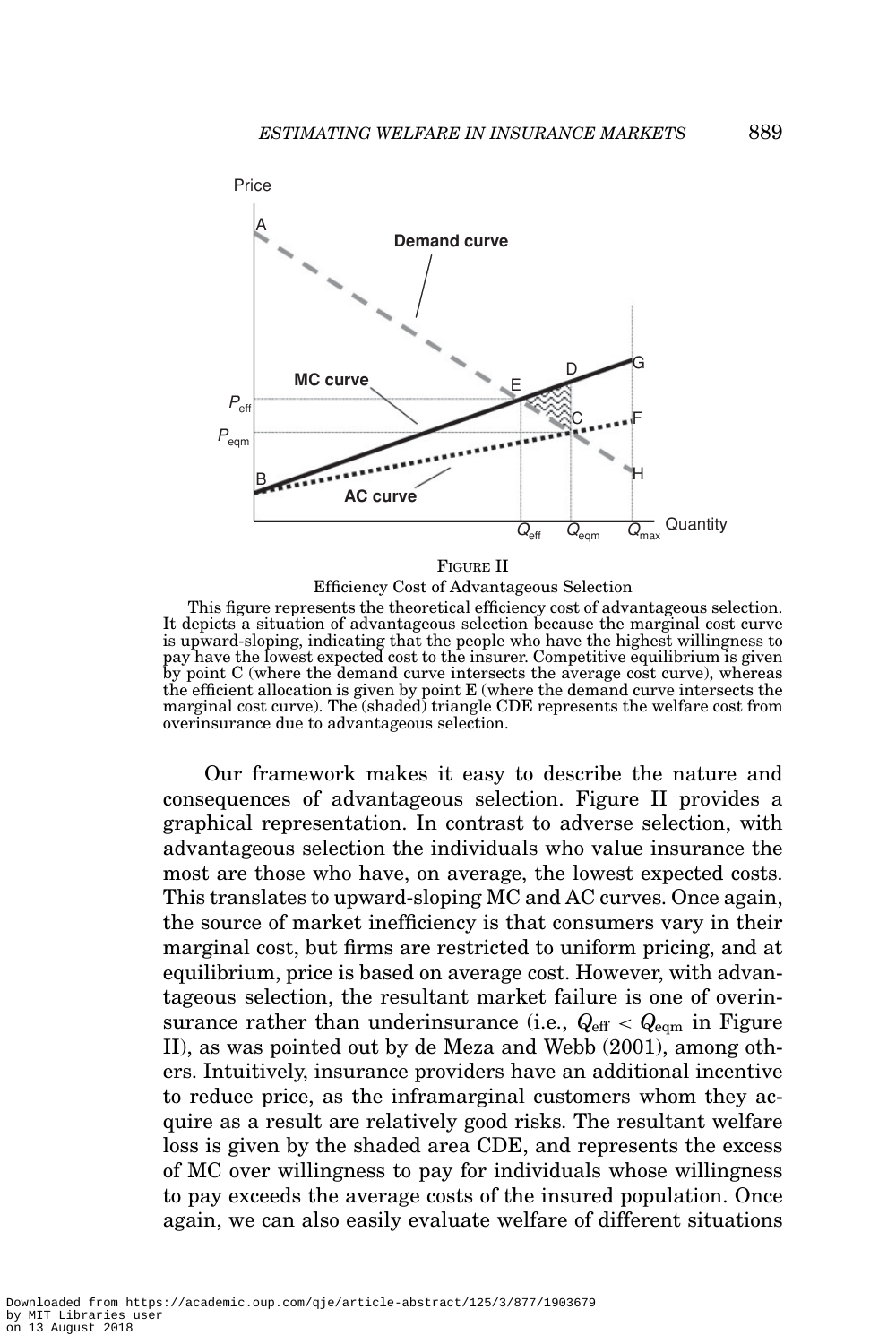in Figure II, including mandating contract *H* (the area ABE minus the area EGH), mandating contract *L* (normalized to zero), competitive equilibrium (ABE minus CDE), and efficient allocation (ABE).

*Sufficient Statistics for Welfare Analysis.* These graphical analyses illustrate that the demand and cost curves are sufficient statistics for welfare analysis of equilibrium and nonequilibrium pricing of existing contracts. In other words, different underlying primitives (i.e., preferences and private information, as summarized by  $\zeta$ ) have the same welfare implications if they generate the same demand and cost curves.<sup>9</sup>

This in turn is the essence of our empirical approach. We estimate the demand and cost curves but remain agnostic about the underlying primitives that give rise to them. As long as individuals' revealed choices can be used for welfare analysis, the precise *source* of selection is not germane for analyzing the efficiency consequences of the resultant selection, or the welfare consequences of public policies that change the equilibrium price.

The key to any counterfactual analysis that uses the approach we propose is that insurance contracts are taken as given, and only their prices vary. Thus, for example, the estimates generated by our approach can be used to analyze the effect of a wide variety of standard government interventions in insurance markets that change the price of insurance. These include mandatory insurance coverage, taxes and subsidies for insurance, regulations that outlaw some of the existing contracts, regulation of the allowable price level, and regulation of allowable pricing differences across observably different individuals. However, more structure and assumptions would be required if we were to analyze the welfare effects of introducing insurance contracts not observed in the data.

# *II.D. Incorporating Moral Hazard*

Thus far we have not explicitly discussed any potential moralhazard effect of insurance. This is because moral hazard does not fundamentally change the analysis, but only complicates the presentation. We illustrate this by first discussing the baseline case in which we define a contract *H* to be full coverage and

Downloaded from https://academic.oup.com/qje/article-abstract/125/3/877/1903679

by MIT Libraries user on 13 August 2018

<sup>9.</sup> Note that we have placed no restrictions in Figure I or II on the nature of the underlying consumer primitives  $\zeta_i$ . Individuals may well differ on many unobserved dimensions concerning their information and preferences. Nor have we placed any restriction on the nature of the correlation across these primitives.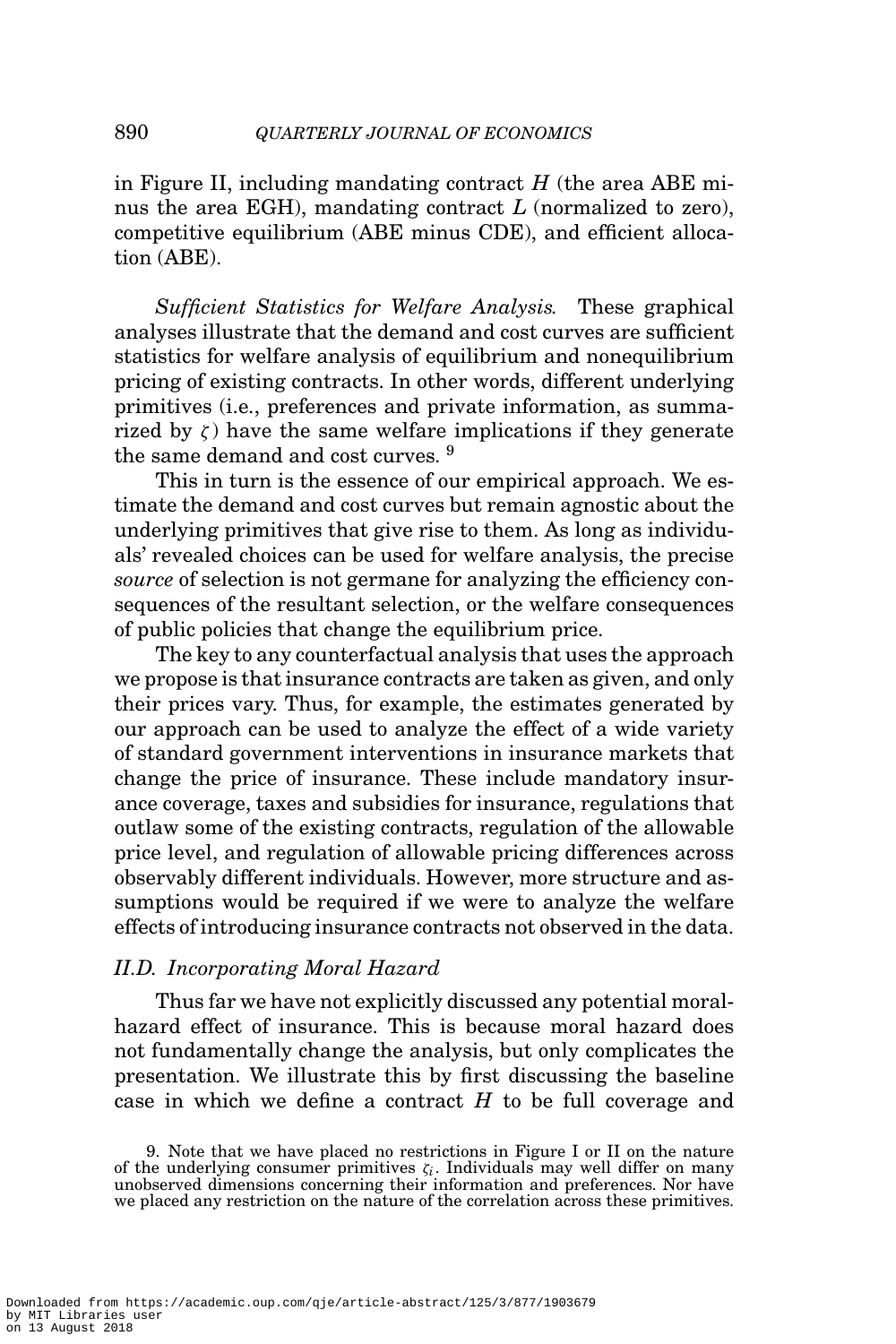contract *L* to be no coverage. Here, moral hazard has no effect on the welfare analysis. We then discuss the slight modification needed when we allow contract *L*to include some partial coverage.

With moral hazard, the expected insurable cost for individual *i* is now a function of his contract choice, because coverage may affect behavior. We therefore define two (rather than one) expected monetary costs for individual *i*. We denote by  $c^{H}(\zeta_i)$  individual *i*'s expected insurable costs under contract *H* relative to contract *L* when he behaves as if covered by contract *H*. Similarly, we define  $c^L(\zeta_i)$  to be individual *i*'s expected insurable costs under contract *H* relative to contract *L* when he behaves as if covered by contract *L*. That is,  $c^{j}(\zeta_i)$  always measures the incremental insurable costs under contract *H* compared to contract *L*, whereas the superscript *j* denotes the underlying behavior, which depends on coverage. We assume throughout that  $c^H(\zeta_i) > c^L(\zeta_i)$ ; this inequality will be strict if and only if moral hazard exists. As a result, we now have two marginal cost curves, MC*<sup>H</sup>* and MC*<sup>L</sup>*, and two corresponding average cost curves, AC*<sup>H</sup>* and AC*<sup>L</sup>* (with  $MC^H$  and  $AC^H$  always weakly higher than  $MC^L$  and  $AC^L$ , respectively).

In contrast to the selection case, a social planner generally has no potential comparative advantage over the private sector in ameliorating moral hazard (i.e., in encouraging individuals to choose socially optimal behavior). Our welfare analysis of selection therefore takes any moral hazard effect as given. We investigate the welfare cost of the inefficient pricing associated with selection or the welfare consequences of particular public policy interventions given any existing moral-hazard effects, just as we take as given other features of the environment that may affect willingness to pay or costs.

To explicitly recognize moral hazard in our foregoing equilibrium and welfare analysis, one can simply replace  $c(\zeta_i)$  everywhere above with  $c^{H}(\zeta_i)$ , and obtain the same results. Recall, as emphasized earlier, that the cost curve is defined based on the costs of individuals who endogenously buy contract *H* (see equation (2)); in the new notation their costs are given by  $c^{H}(\zeta_i)$  because they are covered by contract  $H$  (and behave accordingly). Thus,  $c^{L}(\zeta_i)$  is largely irrelevant. The intuition from the firm perspective is clear: the insurer's cost is only affected by the behavior of insured individuals, and not by what their behavior would be if they were not insured. From the consumer side,  $c^L(\zeta_i)$  does matter. However, it matters only because it is one of the components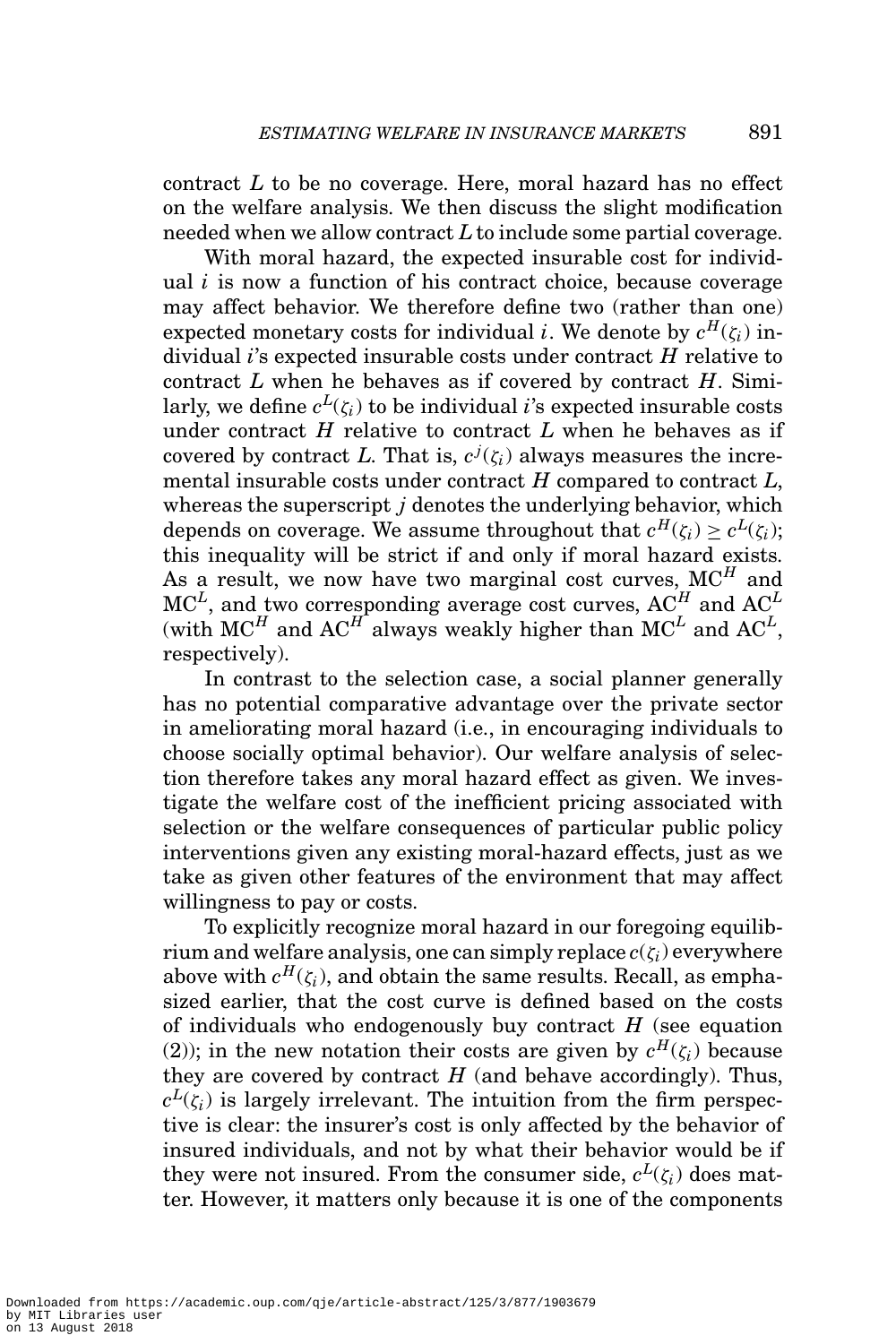that affect the willingness to pay for insurance. As we showed already, willingness to pay  $(\pi)$  and cost to the insurer  $(c^H)$  are sufficient statistics for the equilibrium and welfare analysis. Both can be estimated without knowledge of  $c^L(\zeta_i)$ . Therefore, as long as moral hazard is taken as given, it is inconsequential to break down the willingness to pay for insurance into a part that arises from reduction in risk and a part that arises from a change in behavior.

The one substantive difference once we allow for moral hazard is that the assumption that contract *L* involves no coverage is no longer inconsequential. Once contract *L* involves some partial coverage, it is no longer the case that all potential moral-hazard effects of contract *H* on insurable expenditures are internalized by the provider of contract *H* through their impact on  $c^H$ . To see this, we first note that when contract *L* involves some coverage, the market equilibrium can be thought of as one in which firms offering contract *H* compete only on the incremental coverage in excess of *L*. <sup>10</sup> Welfare analysis of the allocation of contract *H* must now account for the potential negative externality that coverage by contract *H* inflicts on the insurer providing contract *L* (through increased cost). This conceptual point does not pose practical difficulties for our framework. With estimates of the moral hazard effect, the welfare gain of providing contract *H* to individual *i* is simply smaller by the amount of the increased insurable costs for the provider of contract *L* that are associated with the change of behavior. As we discuss in more detail in Section III, our approach points to a natural way by which moral hazard can be estimated (and therefore incorporated into the welfare analysis when contract *L* involves some partial coverage).

#### III. ESTIMATION

#### *III.A. The Basic Framework*

Applying our framework to estimating welfare in an insurance market requires data that allow estimation of the demand curve  $D(p)$  and the average cost curve  $AC(p)$ . The marginal cost curve can be directly backed out from these two curves and does

<sup>10.</sup> One natural example is that of contract *L* as the public health insurance program Medicare and contract *H* as the supplemental private Medigap insurance that covers some of the costs not covered by Medicare.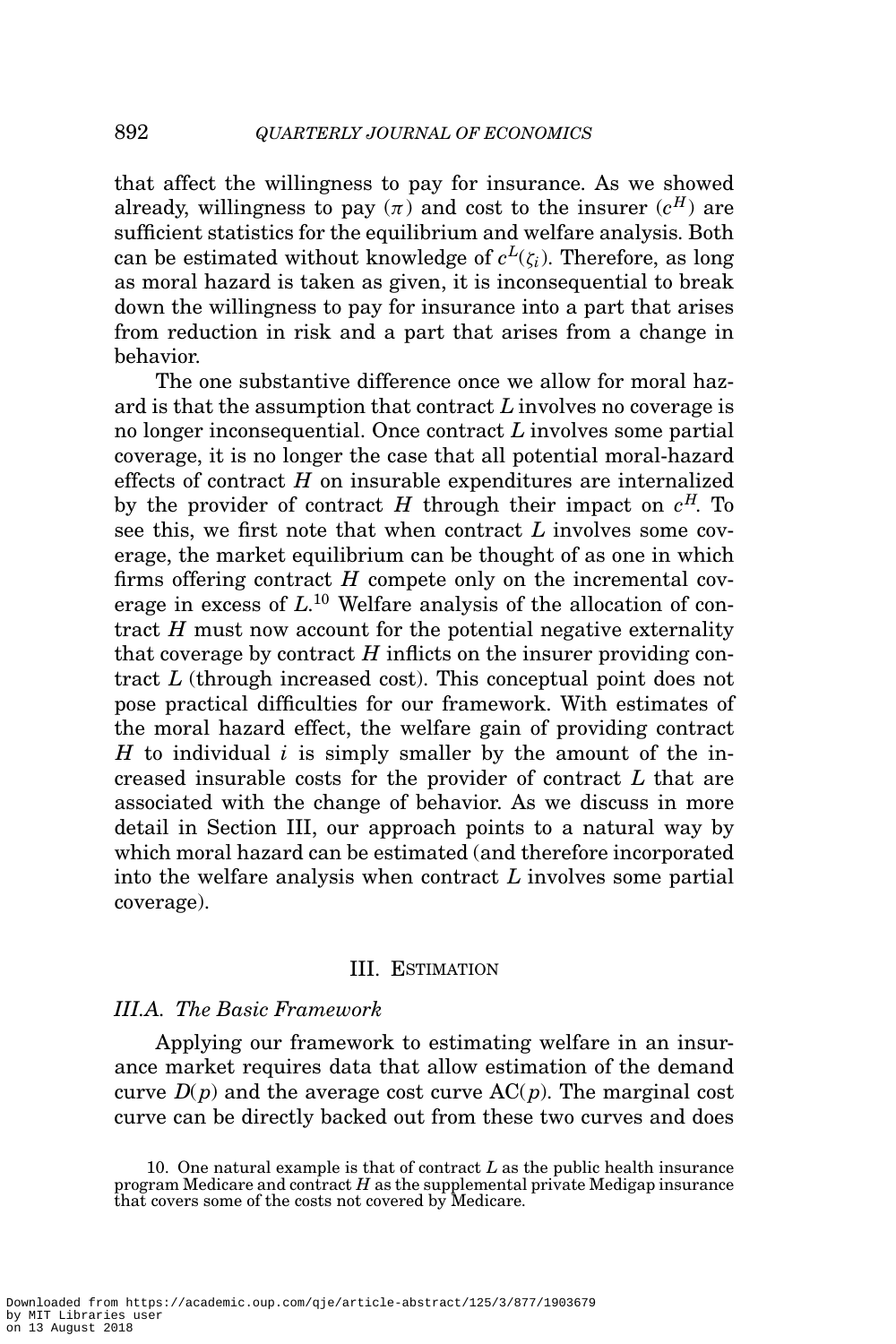not require further estimation. To see this, note that

(10)

$$
\mathrm{MC}(p) = \frac{\partial \mathrm{TC}(p)}{\partial D(p)} = \frac{\partial (\mathrm{AC}(p) \cdot D(p))}{\partial D(p)} = \left(\frac{\partial D(p)}{\partial p}\right)^{-1} \frac{\partial (\mathrm{AC}(p) \cdot D(p))}{\partial p}.
$$

With these three curves— $D(p)$ , AC(p), and MC(p)—in hand, we can straightforwardly compute welfare under various allocations, as illustrated in Figures I and II.

As is standard, estimating the demand curve requires data on prices and quantities (i.e., coverage choices), as well as identification of price variation that can be used to trace out the demand curve. This price variation has to be exogenous to unobservable demand characteristics. To estimate the AC(*p*) curve we need, in addition, data on the expected costs of those with contract *H*, such as data on subsequent risk realization and how it translates to insurer costs. With such data we can then use the same variation in prices to trace out the  $AC(p)$  curve. Because expected cost is likely to affect demand, any price variation that is exogenous to demand is also exogenous to insurable cost. That is, we do not require a separate source of variation.

With sufficient price variation, no functional form assumptions are needed for the prices to trace out the demand and average cost curves. For example, if the main objective is to estimate the efficiency cost of inefficient pricing arising from selection, then price variation that spans the range between the market equilibrium price (point C in Figures I and II) and the efficient price (point E) allows us to estimate the welfare cost of the inefficient pricing associated with selection (area CDE) without making any restrictions on the shape of the demand or average cost curves. With pricing variation that does not span these points, the area CDE can still be estimated, but will require some extrapolation based on functional form assumptions.

#### *III.B. Extensions*

As mentioned, the basic framework we described in Section II made a number of simplifying assumptions for expositional purposes that do not limit the ability to apply this approach more broadly. It is straightforward to apply the approach to the case where contract *H* provides less than full coverage and/or where contract *L* provides some coverage. We discuss a specific example of this in our application below. In such settings we must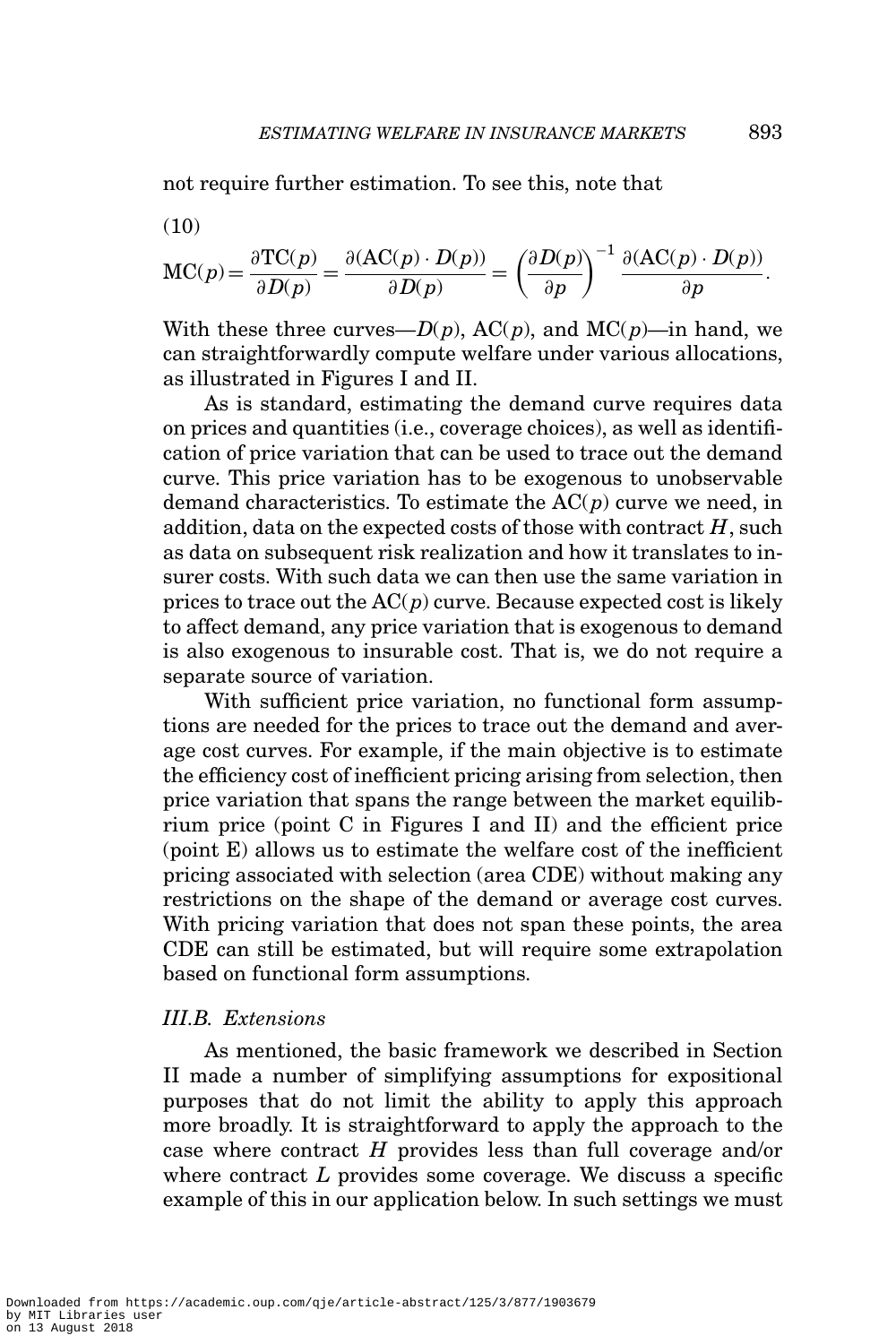simply be clear that the cost curve of interest is derived from the average *incremental* costs to the insurance company associated with providing contract *H* rather than providing contract *L*. For the welfare analysis, we must also be sure to incorporate any moral-hazard effects of contract *H* on the costs to the insurers providing contract *L*. We discussed above conceptually how to adjust the welfare analysis; later in this section we describe how to estimate the moral-hazard effect of contract *H*.

Likewise, although it was simpler to present the graphical analysis with only two coverage options, the approach naturally extends to more than two contracts. The data requirements would simply extend to having price, quantity, and costs for each contract, as well as pricing variation across all relevant relative prices, so that the entire demand and average cost systems can be estimated. Specifically, with *N* available contracts, one could normalize one of these contracts to be the reference contract, define incremental costs (and price) of each of the other contracts relative to the reference contract, and estimate a system  $D(p)$ and  $AC(p)$ , where demand, prices, and average costs are now  $(N-1)$ -dimensional vectors. As in the two-contract case, competitive equilibrium (defined by each contract breaking even) will be given by the vector of prices that solves  $p = AC(p)$ . From the estimated systems  $D(p)$  and  $AC(p)$  one can also back out the system of marginal costs  $MC(p)$ , which defines the marginal costs associated with each price vector. We can then solve  $p = \text{MC}(p)$ for the efficient price vector and integrate  $D(p) - \text{MC}(p)$  over the (multidimensional) difference between the competitive and the efficient price vectors to obtain the welfare cost of the inefficient pricing associated with selection.<sup>11</sup>

Finally, we note that the estimated demand and cost curves are sufficient statistics for welfare analysis of equilibrium allocations of existing contracts generated by models other than the one we have sketched. This includes, for example, welfare analysis of other equilibria, such as those generated by imperfect competition rather than our benchmark of perfect competition. It also

<sup>11.</sup> Although conceptually straightforward, implementation of our approach with more than two contracts will likely encounter, in practice, a number of subtle issues. For example, with multiple contracts the system  $AC(p) = p$  or  $MC(p) = p$ may have more scope for multiple or no solutions, and the definition of "adverse selection" or "advantageous selection" may now be more subtle (see Einav, Finkelsteed and Levin [2010] for more discussion of this latter point). In addition, from an empirical standpoint, estimating entire demand and cost systems may be more challenging (e.g., in terms of the variation required) than estimating one-dimensional demand and cost curves.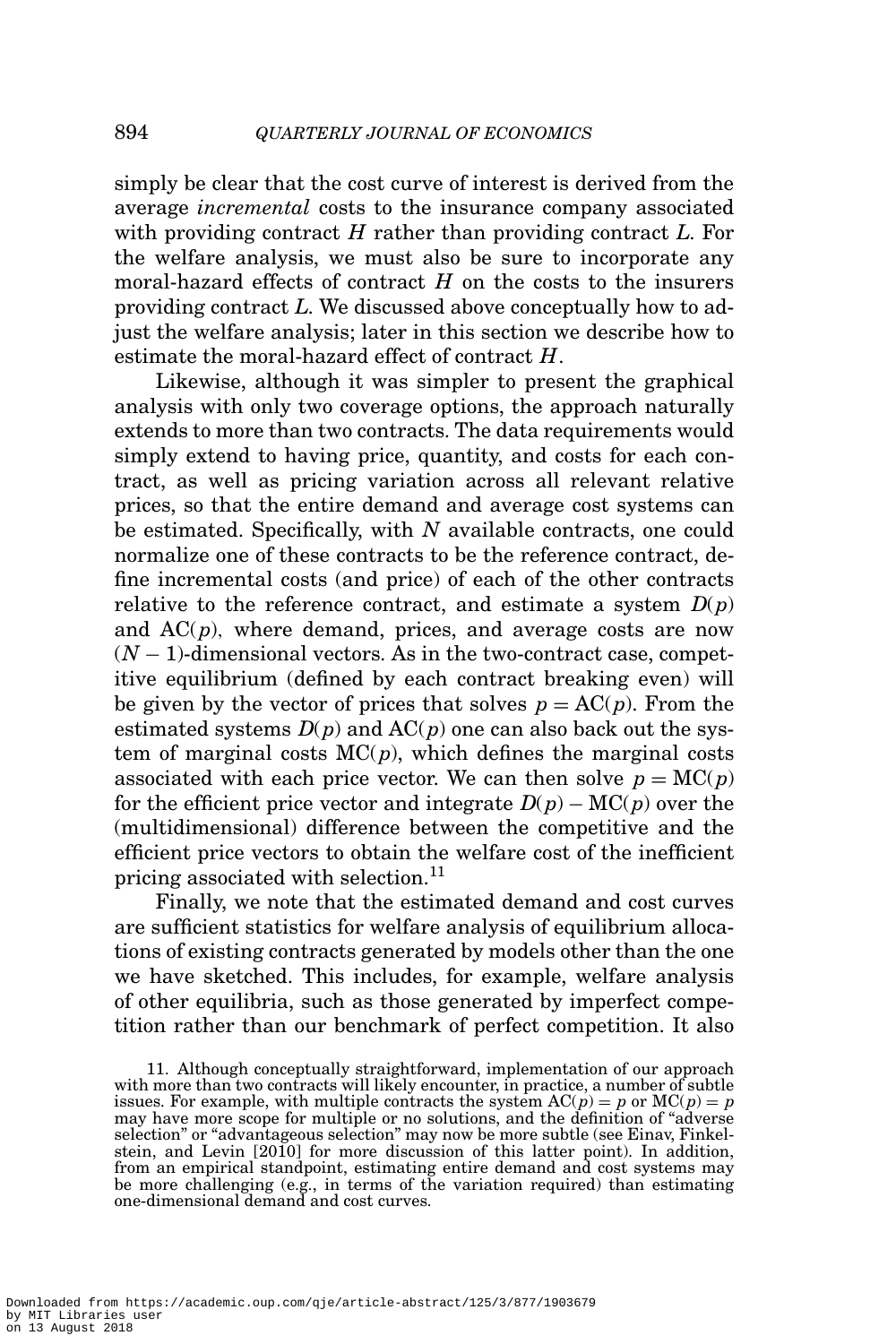includes welfare analysis of markets with other production functions, which may include fixed or varying administrative costs of selling more coverage, rather than our benchmark of no additional costs beyond insurable claims. This is because, as the discussion of estimation hopefully makes clear, we do not use assumptions about the equilibrium or the production function to estimate the demand and cost curves. An assumption of a different equilibrium simply requires calculation of welfare relative to a different equilibrium point (point C in the graphs). Similarly, if one has external information (or beliefs) about the nature of the production function, one can use this to shift or rotate the estimated cost curve, and calculate the new equilibrium and efficient points.

# *III.C. A Direct Test of Selection*

Although the primary focus of our paper is on estimating the welfare cost of inefficient pricing associated with selection, our proposed approach also provides a direct test for the existence and nature of selection. This test is based on the slope of the estimated marginal-cost curve. A rejection of the null hypothesis of a constant marginal-cost curve allows us to reject the null of no selection.<sup>12</sup> Moreover, the sign of the slope of the estimated marginal-cost curve informs us of the nature of any selection; a downward-sloping marginal-cost curve (i.e., a cost curve declining in quantity and increasing in price) indicates adverse selection, whereas an upward-sloping curve indicates advantageous selection. This is a useful test, because detecting the existence of selection is a necessary precursor to analysis of its welfare effects.

Importantly, our "cost curve" test of selection is unaffected by the existence (or lack thereof) of moral hazard. This is a distinct improvement over the influential " bivariate probit" (a.k.a. "positive correlation") test of Chiappori and Salanie (2000), which has been widely used in the insurance literature. This test, which compares realized risks of individuals with more and less insurance coverage, jointly tests for the existence of either selection or moral hazard (but not for each separately). Identifying price variation which is not required for the "positive correlation" test—is the key to our distinct test for selection. It allows us to analyze how the

<sup>12.</sup> Using the terminology we defined in Section II.B, a flat marginal-cost curve implies that the equilibrium outcome is constrained efficient. It does not, however, imply that the equilibrium is first-best. Finkelstein and McGarry (2006) present evidence on an insurance market that may exhibit a flat cost curve (no selection) but does not achieve the first-best allocation.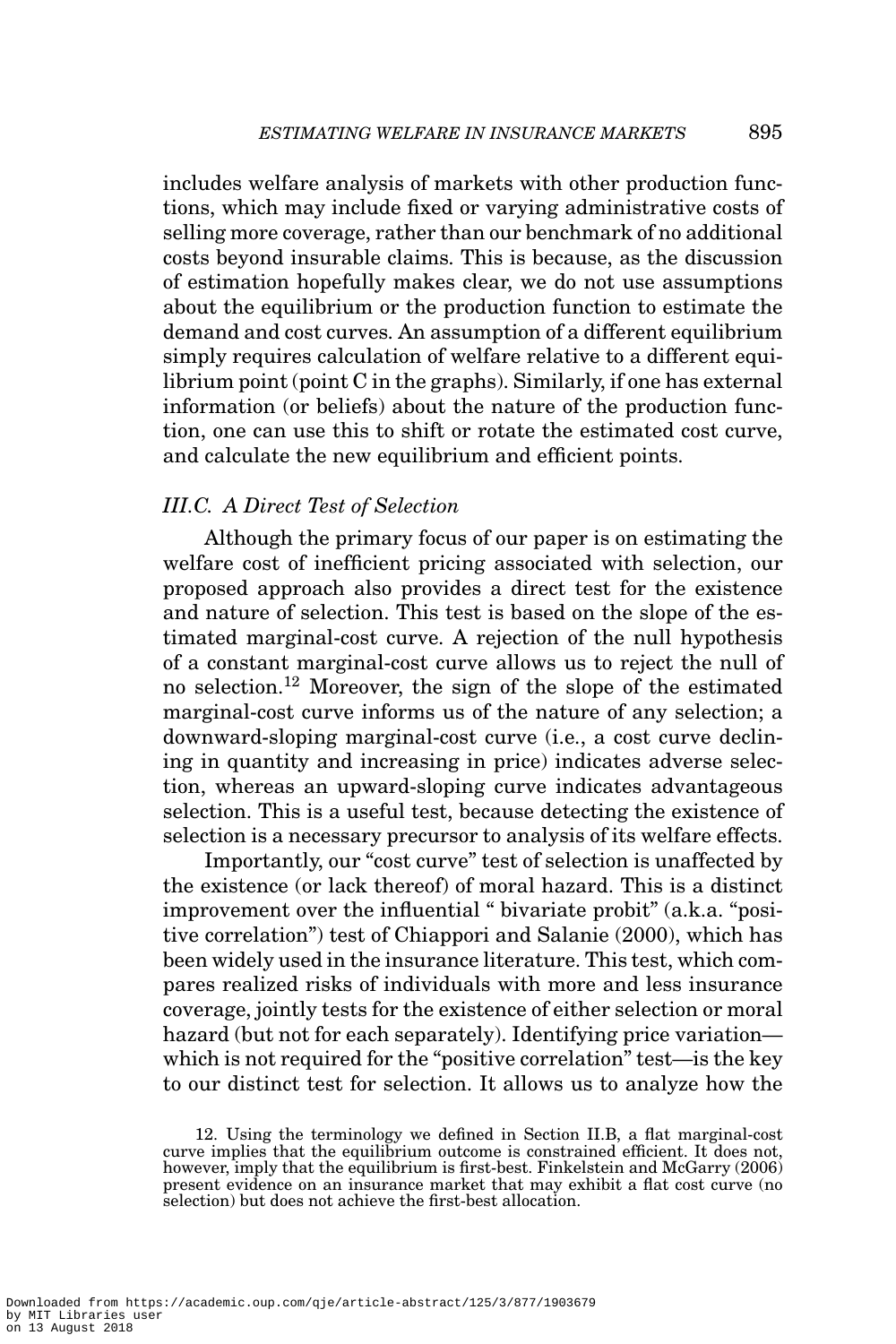risk characteristics of the sample that select a given insurance contract vary with the price of that contract.

To see why our cost curve test is not affected by any potential moral hazard, note that the AC curve is estimated using the sample of individuals who choose to buy contract *H* at a given price. As we vary price we vary this sample, but everyone in the sample always has the same coverage. Because by construction the coverage of individuals in the sample is fixed, our estimate of the slope of the cost curve (our test of selection) is not affected by moral hazard (which determines how costs are affected as coverage changes). Of course, part of the selection reflected in the slope of the cost curve may reflect selection based on differences across individuals in the anticipated impact of coverage on costs (i.e., the moral hazard effect of coverage). We still view this as a selection effect, representing selection into contracts based on the anticipated incentive effects of these contracts.

# *III.D. Estimating Moral Hazard*

Our framework also allows us to test for and quantify moral hazard. One way to measure moral hazard is by the difference between  $c^H(\zeta_i)$ —individual *i*'s expected insurable cost when covered by contract *H*—and  $c^L(\zeta)$ —individual *i*'s expected insurable cost when covered by contract *L*. That is,  $c^H(\zeta_i) - c^L(\zeta_i)$  is the moral hazard effect from the insurer's perspective, or the increased cost to the insurer from providing contract *H* that is attributable to the change in behavior of covered individuals. We already discussed how identifying price variation can be used to estimate the AC and MC curves, which we denote by  $AC^H$  and  $MC^H$  when moral hazard is explicitly recognized. With data on the costs of the uninsured (or less insured, if contract *L* represents some partial coverage), we can repeat the same exercise to obtain an estimate for  $AC^L$  and  $MC^L$ . That is, we can use the same identifying price variation to estimate demand for contract *L* and to estimate the  $AC<sup>L</sup>$  curve from the (endogenously selected) sample of individuals who choose contract *L*. We can then back out the MC*<sup>L</sup>* curve analogously to the way we back out the MC*<sup>H</sup>* curve, using of course the demand curve for contract *L* and the AC*<sup>L</sup>* curve (rather than the demand for contract  $H$  and the AC<sup>H</sup> curve) in translating average costs into marginal costs (see equation (10)). The (point-by-point) vertical difference between MC*<sup>H</sup>* and MC*<sup>L</sup>* curves provides an estimate of moral hazard. A test of whether this difference is positive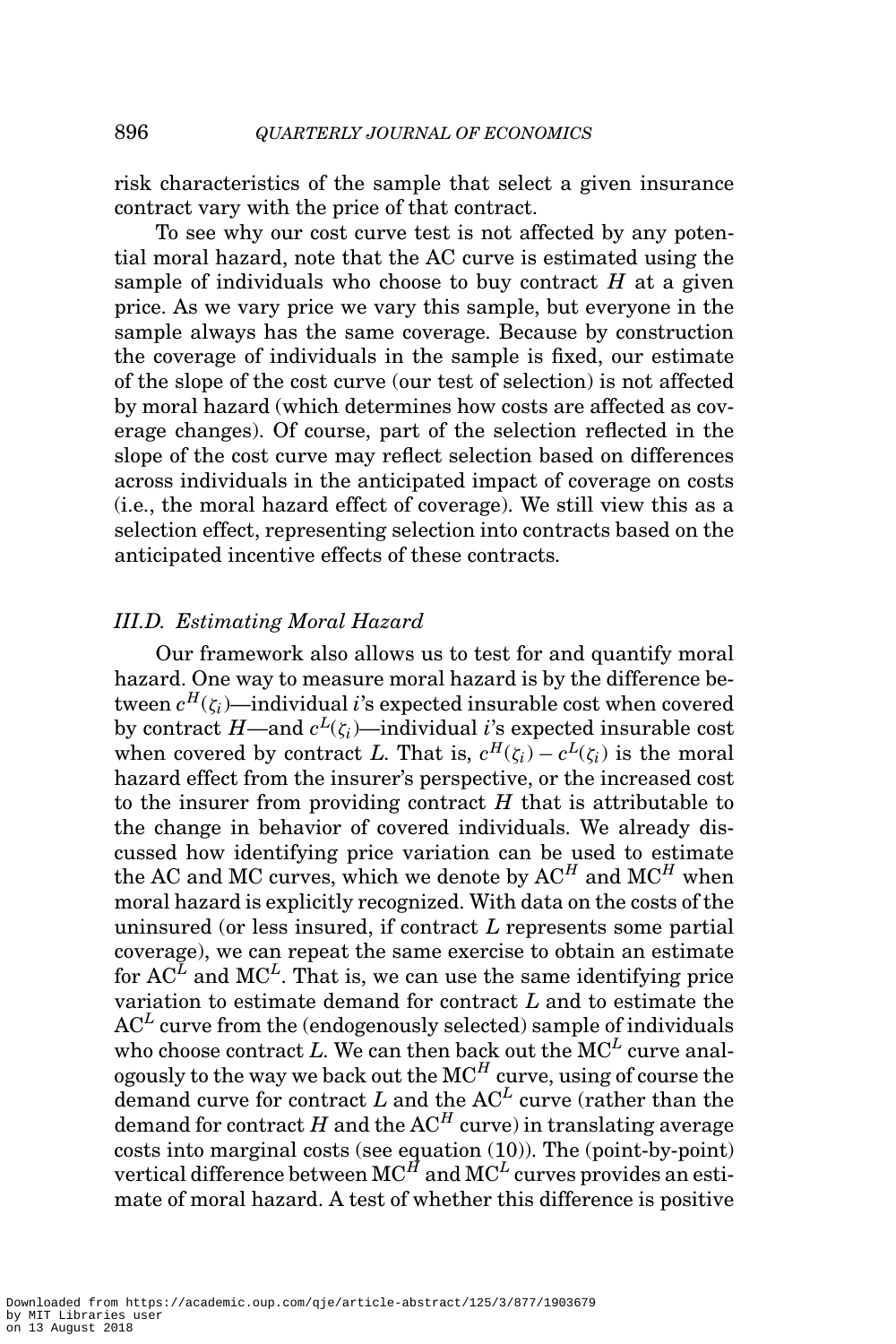is a direct test for moral hazard, which is valid whether adverse selection is present or not.<sup>13</sup>

Of course, it is not a new observation that an exogenous shifter of insurance coverage (which in our context comes from pricing) facilitates the estimation of moral hazard. However, our proposed approach to estimating moral hazard (compared to, say, a more standard instrumental-variable framework) allows us to estimate (with sufficiently rich price variation) heterogeneous moral-hazard effect and to see how moral hazard varies across individuals with different willingness to pay  $\pi(\zeta_i)$  or different expected costs  $c^H(\zeta_i)$ .

# *III.E. Applicability*

In the next section we turn to a specific application of our proposed framework, which illustrates the mechanics of the approach as well as producing results that may be of interest in their own right. Here we discuss more generally the types of settings in which our approach might be applicable.

Two main requirements need to be met to use our approach sensibly. First, it has to be feasible to estimate the demand and cost curves credibly. This requires data on insurance prices, quantities, and insurer's costs, as well as identifying variation in prices. The required data elements of insurance options and choices and subsequent risk realization are not particularly stringent; researchers have already demonstrated considerable success in a wide range of insurance markets in obtaining such data.<sup>14</sup> Indeed, a nice feature of welfare analysis in insurance markets is that cost data are much easier to obtain than in many other markets, because they involve information on accident occurrences or insurance claims, rather than insight into the underlying production function of the firm.

13. The exercise we have just described would provide an estimate of the moral-hazard effect from the insurer's perspective. One might be interested in other measures of moral hazard, such as the effect of insurance on total spending rather than on insurer costs. The test of moral hazard can be applied in the same manner using other definitions of  $c(\zeta_i)$ . The same statement of course applies to our "cost curve" selection analysis; for the purpose of analyzing equilibrium and market efficiency, we have estimated selection from the again the approach could be used to measure selection on any other outcome of interest.

14. Examples include auto and homeowner's insurance (Cohen and Einav 2007; Barseghyan, Prince, and Teitelbaum 2010; Sydnor 2010), annuities (Finkelstein and Poterba 2004), long term–care insurance (Finkelstein and McGarry 2006), health insurance (Eichner, McLellan, and Wise 1998), and many others.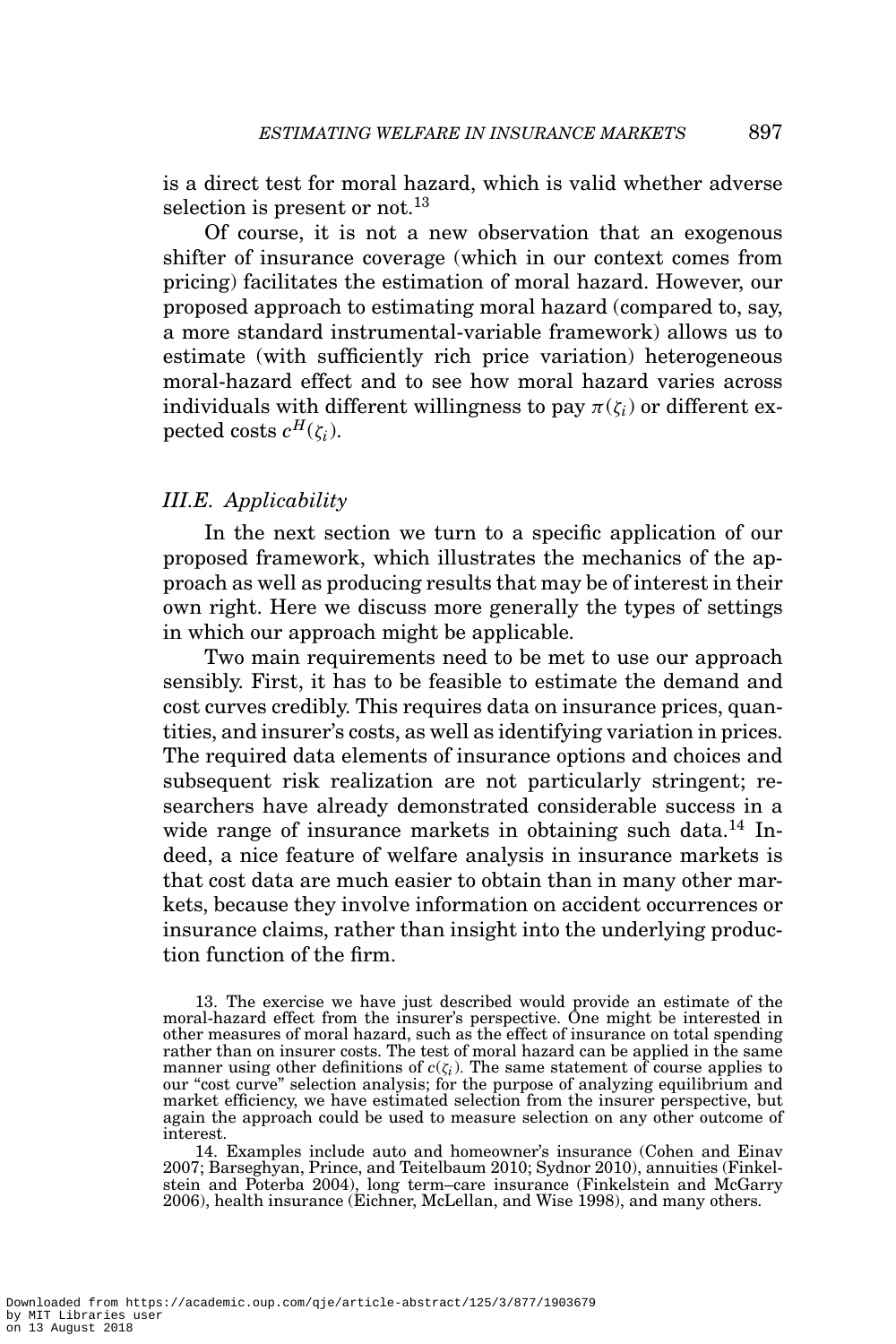Identifying variation in prices is a considerably stronger empirical hurdle, although the near-ubiquitous regulation of insurance markets provide numerous potential opportunities. Although our application below assumes that prices are set exogenously to unobservable demand (and cost) characteristics, alternative research designs that isolate credible identifying variation, such as an instrumental-variable approach, would do. For example, state regulation of private insurance markets has created variation in the prices charged to different individuals at a point in time as well as over time (Blackmon and Zeckhauser 1991; Buchmueller and DiNardo 2002; Bundorf and Simon 2006). Tax policy is another useful potential source of pricing variation. For example, a large literature has documented (and used) the substantial variation in the tax subsidy for employer-provided health insurance (see Gruber [2002] for a review). Beyond the opportunities provided by public policy, researchers have also found useful pricing variation stemming from field experiments (Karlan and Zinman 2009) and specific idiosyncrasies of firm pricing behavior.15 More generally, common instruments used in demand analysis, such as changes in the competitive environment (Lustig 2009) or perhaps shifters in the administrative costs of handling claims, could serve as the requisite source for identifying price variation. The validity of this variation for identification is of course a key issue, which can and should be evaluated in specific applications. Indeed, we see the transparency of our approach in this regard as an important attraction.

The second key requirement for applying our proposed framework stems from its focus on inefficient pricing. Given that it is designed to estimate the welfare consequences of pricing of *existing* contracts, it is best suited to settings in which the market or public policy response to asymmetric information will primarily manifest itself through pricing of observed contracts rather than other aspects of contract design. We note that a pricing response also covers mandating a specific (observed) contract or the elimination of certain contracts, which is of course equivalent to pricing a subset of the contracts at their "virtual price," at which

<sup>15.</sup> Examples include firm experimentation with pricing policy (Cohen and Einav 2007), discrete pricing policy changes (Adams, Einav, and Levin 2009), idiosyncratic pricing decisions made by human resource managers (Cutler and Reber 1998), and the nonlinearities and discontinuities associated with rules that firms use to risk adjust individuals' premiums (Abbring, Chiappori, and Pinquet 2003; Israel 2004).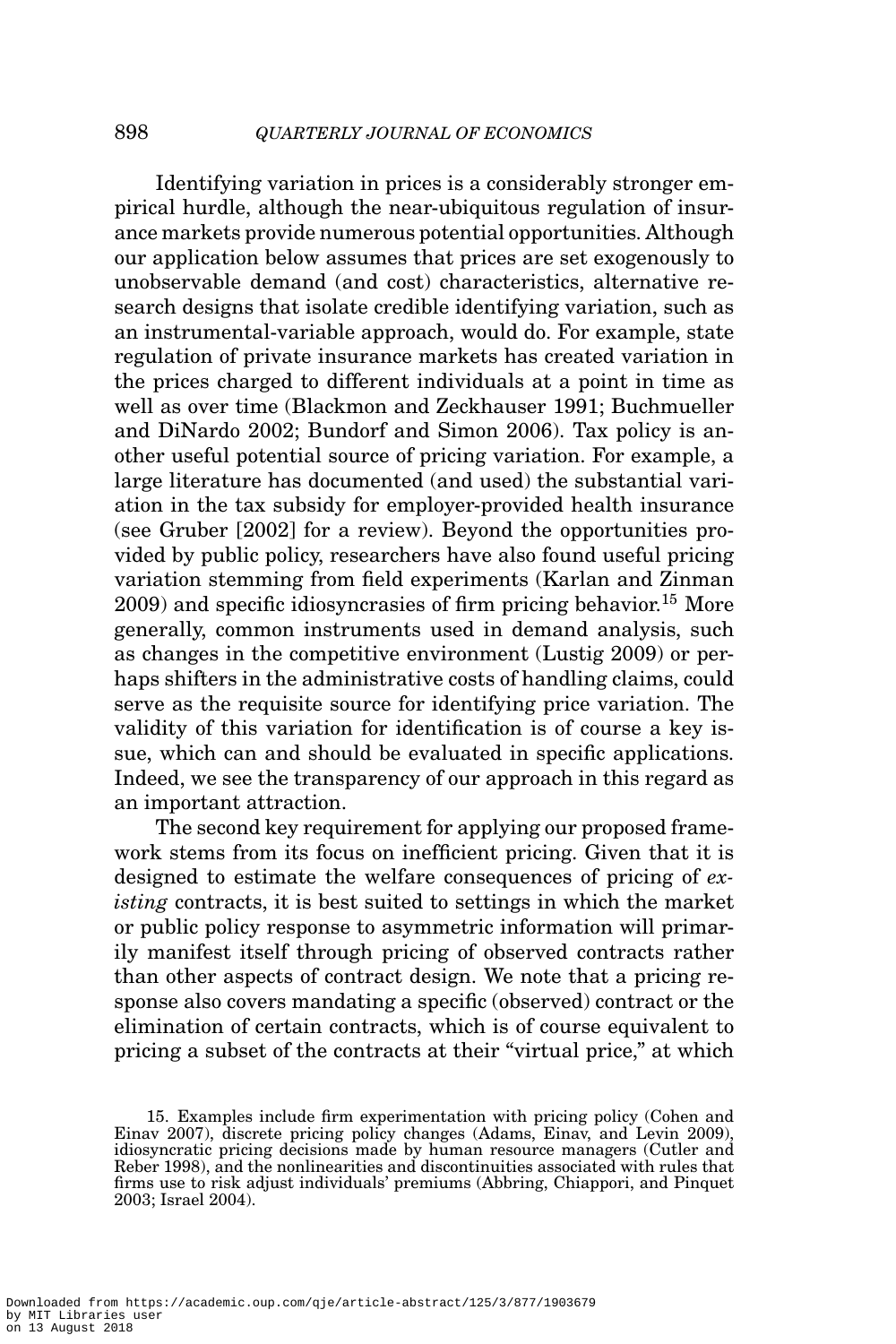demand for these contracts is zero; of course, credible applications in such settings would require price variation around the virtual price, which may be more difficult to find. However, our approach cannot accommodate a market or policy response that leads to the introduction of new contracts, which were not previously observed.

How closely a given setting fits this bill needs to be evaluated case by case. Perhaps the ideal setting is one in which regulation (or some other constraint) explicitly prevents firms from redesigning contracts. Although rare, examples exist. One such case is the (limited) set of contracts that can be offered in the Medigap market, the private health insurance that supplements Medicare. Since 1992, these contracts have been set by national regulation: private firms may decide which of the specified contracts to offer and at what price, but they cannot design and introduce new contracts (see, e.g., Fox, Rice, and Alecxih [1995]). A related example is the application we discuss below in which company headquarters design the coverage options and print the brochures that describe them, whereas different subsidiaries are allowed (some) choice over the relative pricing of these options.

A likely more common setting that doesn't quite fit this ideal standard but may come sufficiently close is the practice in many markets of first settling on the contract design, and then adjusting only prices over time and across individuals. For example, the Medicare Part D market (for subsidized prescription drug coverage for the elderly) divides the country into thirty-four geographical markets. Providers that operate in multiple markets (and most of them do) have designed and advertised a single (national) set of coverage plans (in terms of formularies, deductible, cost sharing, etc.), and adjust only their prices by region (Keating 2007). Similarly, in annuity markets, companies offer identical sets of contracts (in terms of tilt of payments and guaranteed payment features), with only the annuity rates varying with the annuitant mortality profile (Finkelstein and Poterba 2002).

# IV. EMPIRICAL ILLUSTRATION: EMPLOYER-PROVIDED HEALTH INSURANCE

#### *IV.A. Data and Environment*

We illustrate the approach we have just outlined using individual-level data from 2004 on the U.S.-based employees (and their dependents) at Alcoa, Inc. The primary purpose of the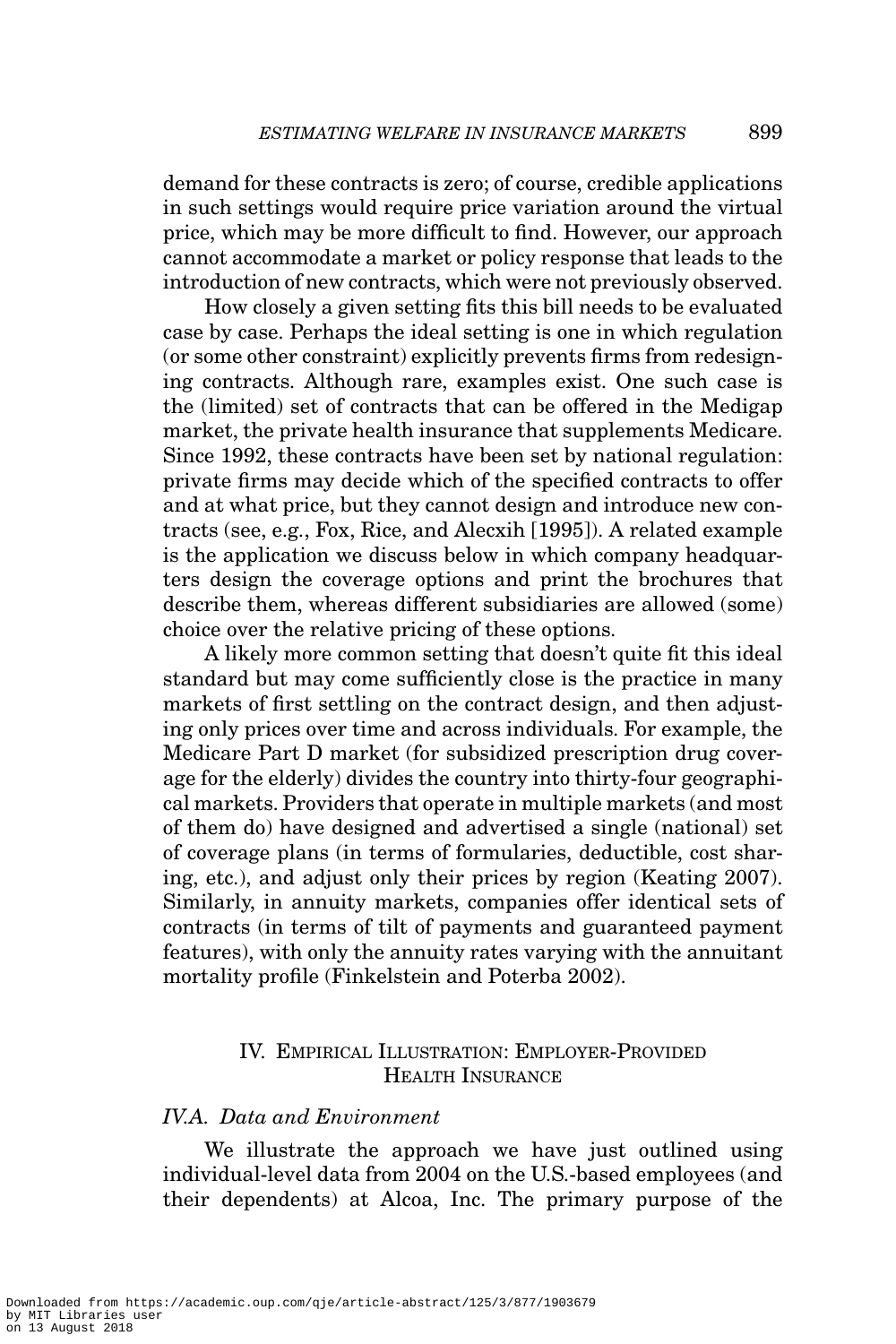application is to show how the theoretical framework can be mapped into empirical welfare estimates. We view the direct link between the theoretical framework and the empirical estimates and the resulting transparency this provides for evaluating the strengths and weaknesses of the empirical results—as a key strength of our approach.

In 2004 Alcoa had approximately 45,000 active employees in the United States, working at about 300 different job sites in 39 different states. At that time, in an effort to control healthcare spending, Alcoa introduced a new set of health insurance options for virtually all its salaried employees and about one-half of its hourly employees. We analyze the choices and claims of employees offered the new set of options in 2004.<sup>16</sup>

The data contain the menu of health insurance options available to each employee, the employee premium associated with each option, the employee's coverage choice, and detailed claim-level information on all the employee (and any covered dependents') medical expenditures during the coverage period. <sup>17</sup> Crucially, as we discuss below, the data contain plausibly exogenous variation in the prices of the insurance contracts offered to otherwise similar employees within the company. Finally, the data contain rich demographic information, including the employee's age, race, gender, annual earnings, and job tenure at the company and the number and ages of other insured family members. We suspect that we observe virtually everything about the employee that the administrators setting insurance premiums can observe without direct personal contact, as well as some characteristics that the price setters might not be able to observe (such as detailed medical expenditure information from previous years; this information is administered by a third party). This is important because it allows us to examine whether the variation in prices across employees appears correlated with the employee characteristics that could potentially influence the price setters' decisions.

17. Health insurance choices are made during the "open enrollment" period at the end of 2003 and apply for all of 2004. We also observe medical expenditure in 2003 if the employee worked at the company for all of 2003.

<sup>16.</sup> Over the subsequent several years, most of the remaining hourly employ-ees were transitioned to the new health insurance options as their union contracts expired. The variation over time in the contracts offered is not well suited to the approach developed here, which relies on variation in the pricing of the same set of contract offerings. Busch et al. (2006) study the effect of the change in plan options between 2003 and 2004 on the use of preventive care.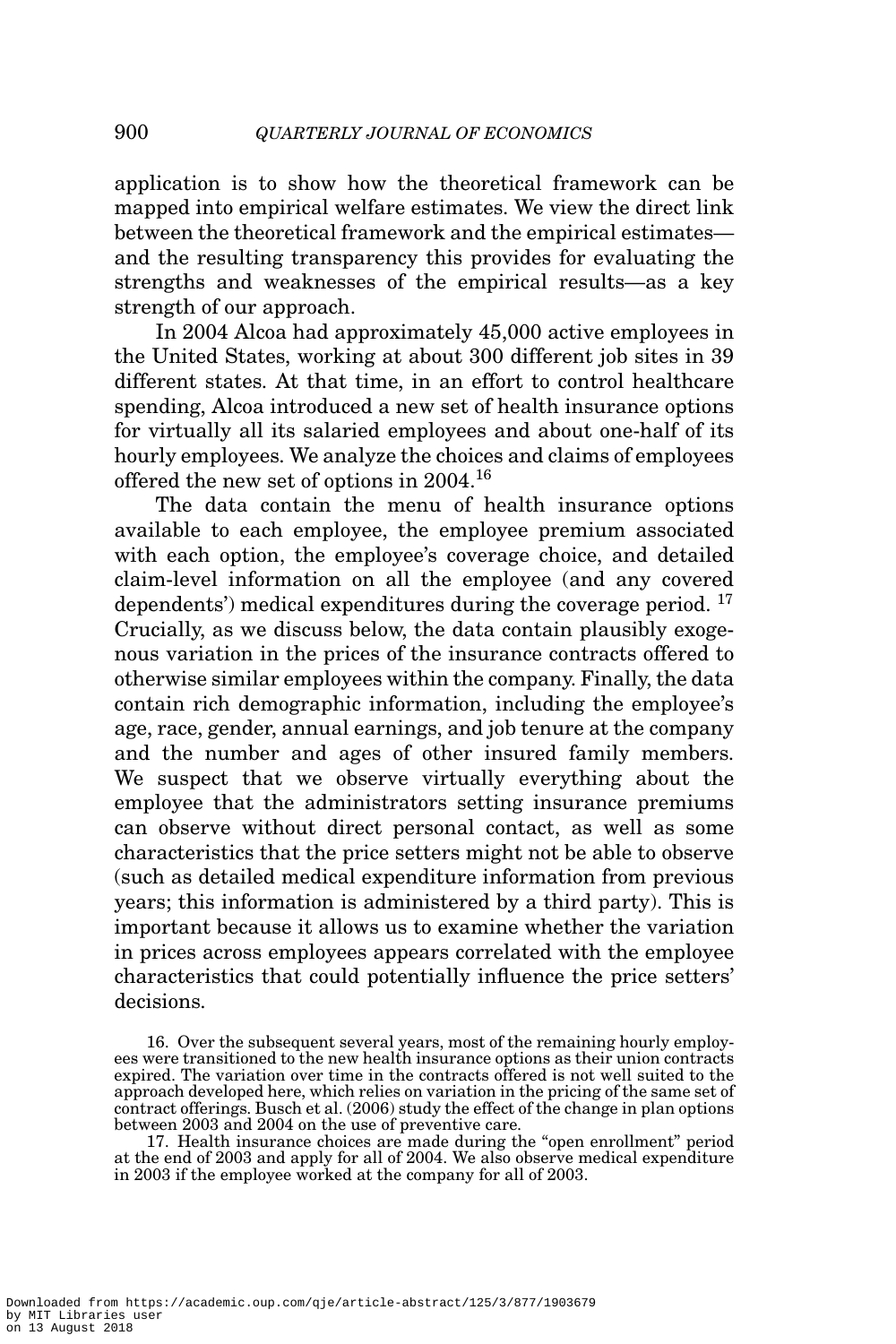We restrict our baseline analysis to a subsample of employees for whom the pricing variation is cleaner and the setting follows the theoretical framework more closely. Our baseline sample consists of 3,779 salaried employees with family coverage who chose one of the two modal health insurance choices: a higher and a lower level of PPO coverage (we refer to these hereafter as contract *H* and contract *L* and provide more details about them in Section IV.C). The Online Appendix provides many more details about these sample restrictions, provides results for other coverage tiers, and addresses concerns of sample selection.

#### *IV.B. Variation in Prices*

*Company Structure as the Source of Variation.* An essential element in the analysis is that there is variation across employees in the relative price they face for contract *H* and that this variation is unrelated to the employees' willingness to pay for contract *H* and to their insurable costs. We believe that Alcoa's business structure provides a credible source of such pricing variation across different employees in the company.

In 2004, as part of the new benefit design, company headquarters offered a set of seven different possible pricing menus for employee benefits. The coverage options are the same across all the menus, but the prices (employee premiums) associated with these options vary. For our purposes, the key element of interest is the incremental (annual) premium the employee must pay for contract *H* relative to contract *L*,  $p = p_H - p_L$ . We refer to this incremental premium as the "price" in everything that follows. There were six different values of *p* in 2004 (as two of the seven menus were identical in this respect), ranging (for family coverage) from \$384 to \$659.<sup>18</sup>

Which price menu a given employee faces is determined by the president of his business unit. Alcoa is divided into approximately forty business units. Each business unit has essentially complete independence to run its business in the manner it sees fit, provided that it does so ethically and safely, and at or above the company's normal rate of return. Failure on any of these dimensions

<sup>18.</sup> The annual pretax employee premium for contract *H* was around \$1,500 for family coverage, although of course it ranged across the different menus. The incidence of being offered a menu with a lower average price level (across different options) may well be passed on to employees in the form of lower wages (Gruber 1994). This is one additional reason that it is preferable to focus the analysis on the difference in premiums for the different coverage options, rather than the level of premiums.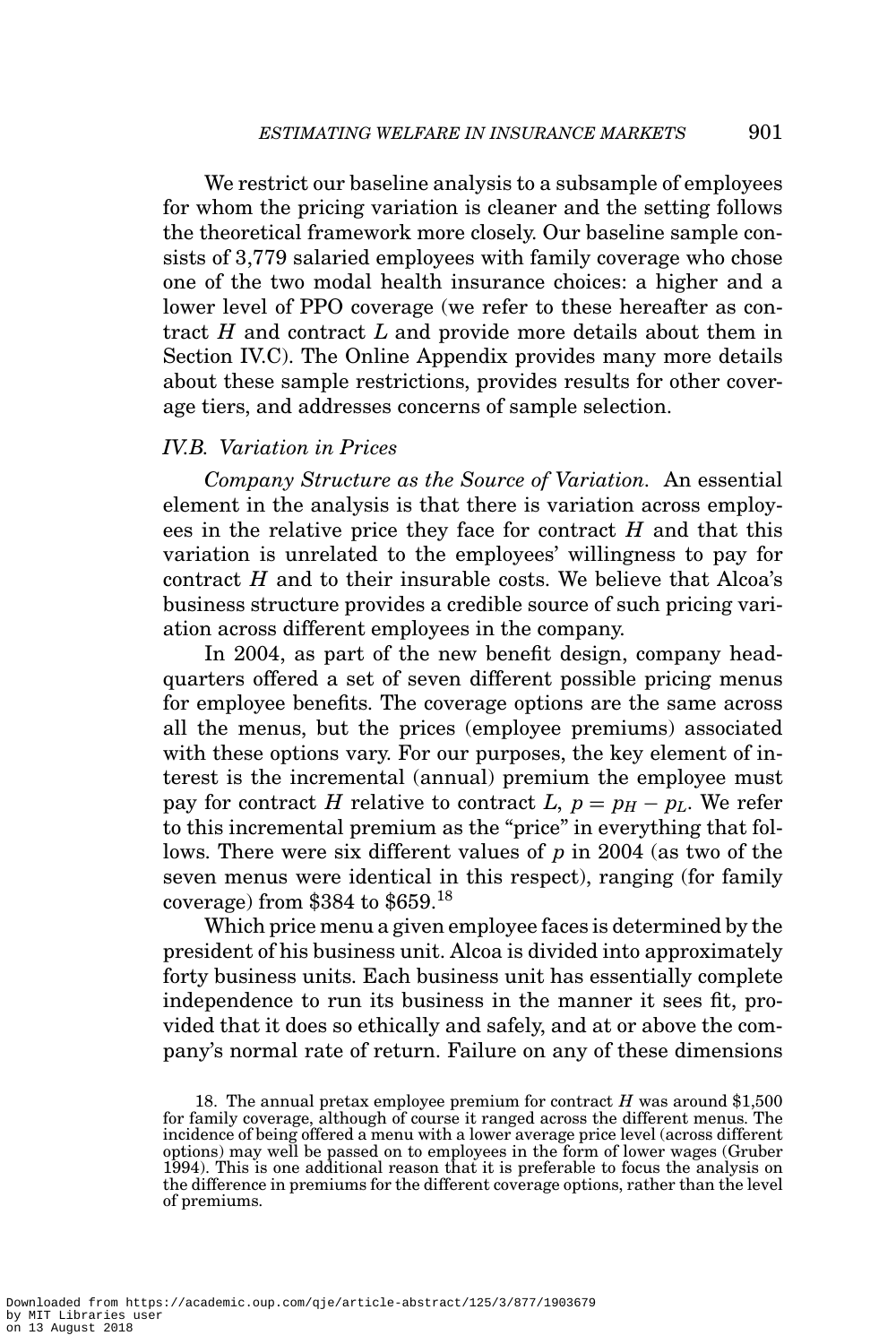can result in the replacement of the unit's president. Business units are typically organized by functionality—such as primary metals, flexible packaging materials, rigid packaging materials, or home exteriors—and are independent of geography. There are often multiple business units in the same state. The number of active employees in a business unit ranges from the low teens (in "government affairs") to close to six thousand (in "primary metals"). The median business unit has about 500 active employees. The business unit president may choose different price menus for employees within his unit based on their location (job site) and their employment type (salaried or hourly employee and, if hourly, which union the employee is in, if any).

As a result of this business structure, employees doing the same job in the same location may face different prices for their health insurance benefits due to their business unit affiliations. *A priori*, it struck us as more plausible that the pricing variation across salaried employees in different business units was more likely to be useful for identification—reflecting idiosyncratic characteristics of the business unit presidents rather than differences in the demand or costs of salaried employees in the different business units—than the pricing variation across hourly employees. This is because many of the jobs that salaried employees do are quite similar across business units. Thus, for example, accountants, paralegals, administrative assistants, electrical engineers, or metallurgists working in the same state may face different prices because their benefits were chosen by the president of the "rigid packaging" business unit, rather than by the president of "primary metals." By comparison, the nature of the hourly employees' work (which often involves the operation of particular types of machinery) is more likely to differ across different units, and may depend on what the business unit is producing. For example, the work of the potroom operators stirring molten metal around in large vats in the "primary metals" business unit is likely to be different from the work of the furnace operators in the "rigid packaging" unit.

*Examination of Assumption of Exogenous Pricing.* The available data appear consistent with this basic intuition. Table I compares mean demographic characteristics of employees in our baseline sample (all of whom are salaried) who face different prices. In general, the results look quite balanced. There is no substantive or statistically significant difference across employees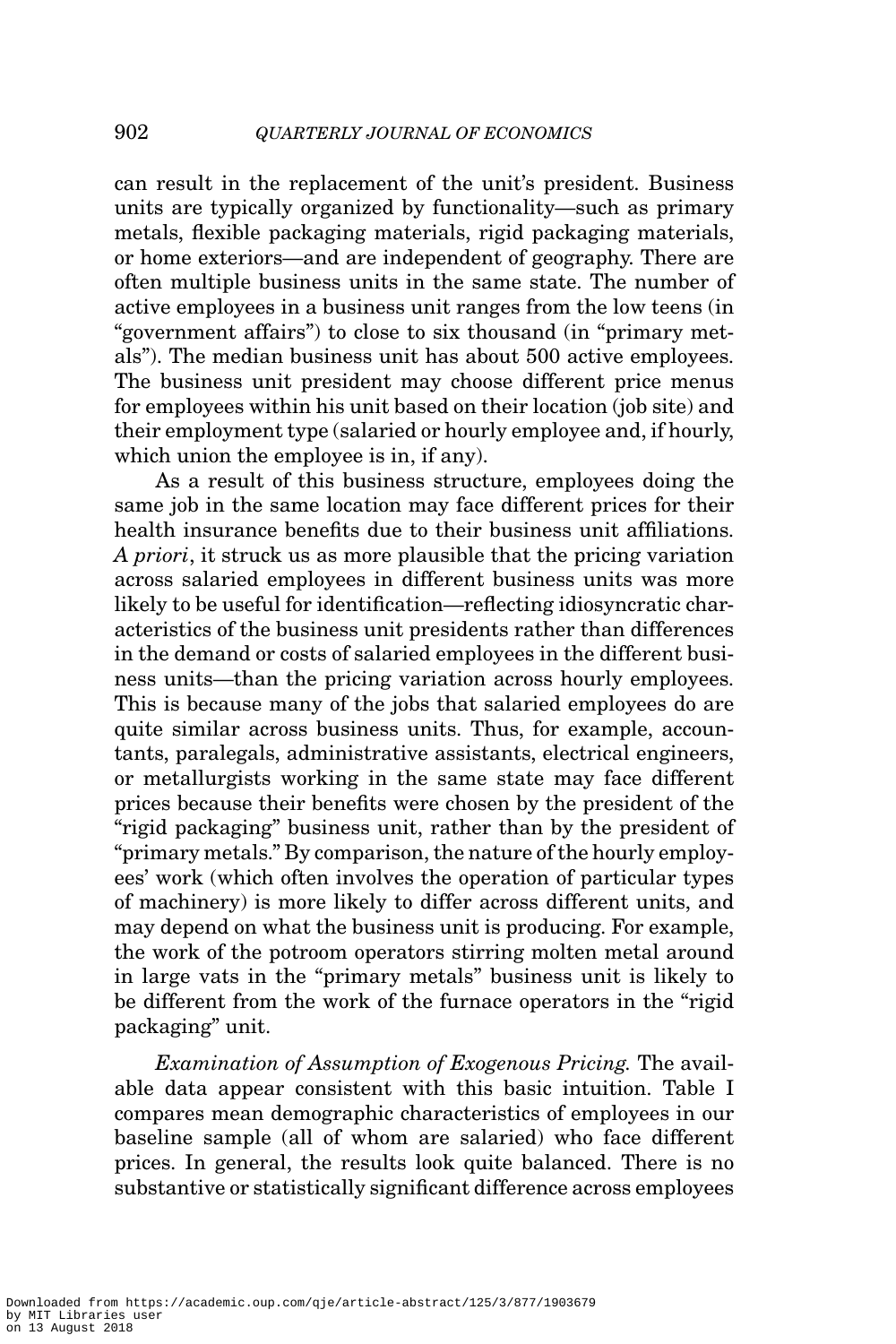|                                                                                                                                                                                                                                                                                                                                                                                                                                                                                                                                                                                                                                                                                                                                                                                                                                                                                                                                                                                                                                                                                                                                                                                                                                                                                                                                                                                                                                                                   | ASSESSING THE EXOGENEITY OF THE PRICE VARIATION<br>TABLE 1 |                                                                                |                                      |                                   |                          |
|-------------------------------------------------------------------------------------------------------------------------------------------------------------------------------------------------------------------------------------------------------------------------------------------------------------------------------------------------------------------------------------------------------------------------------------------------------------------------------------------------------------------------------------------------------------------------------------------------------------------------------------------------------------------------------------------------------------------------------------------------------------------------------------------------------------------------------------------------------------------------------------------------------------------------------------------------------------------------------------------------------------------------------------------------------------------------------------------------------------------------------------------------------------------------------------------------------------------------------------------------------------------------------------------------------------------------------------------------------------------------------------------------------------------------------------------------------------------|------------------------------------------------------------|--------------------------------------------------------------------------------|--------------------------------------|-----------------------------------|--------------------------|
|                                                                                                                                                                                                                                                                                                                                                                                                                                                                                                                                                                                                                                                                                                                                                                                                                                                                                                                                                                                                                                                                                                                                                                                                                                                                                                                                                                                                                                                                   | $(2,939$ employees)<br>relative price<br>Faced lowest<br>Э | (840 employees)<br>relative prices<br>Faced higher<br>$\widehat{\mathfrak{D}}$ | Difference<br>$\widehat{\mathbf{e}}$ | Coefficient<br>$\widehat{\Theta}$ | p-value<br>$\widehat{e}$ |
| Age (mean)                                                                                                                                                                                                                                                                                                                                                                                                                                                                                                                                                                                                                                                                                                                                                                                                                                                                                                                                                                                                                                                                                                                                                                                                                                                                                                                                                                                                                                                        | 42.74                                                      | 42.40                                                                          | 0.33                                 | $-0.245$                          | ವ                        |
| Tenure (mean)                                                                                                                                                                                                                                                                                                                                                                                                                                                                                                                                                                                                                                                                                                                                                                                                                                                                                                                                                                                                                                                                                                                                                                                                                                                                                                                                                                                                                                                     | 13.02                                                      | 11.63                                                                          | 1.39                                 | $-0.565$                          | $\overline{08}$          |
| Fraction male                                                                                                                                                                                                                                                                                                                                                                                                                                                                                                                                                                                                                                                                                                                                                                                                                                                                                                                                                                                                                                                                                                                                                                                                                                                                                                                                                                                                                                                     | 0.862                                                      | 0.852                                                                          | 0.009                                | 1.268                             | 79                       |
| Fraction white                                                                                                                                                                                                                                                                                                                                                                                                                                                                                                                                                                                                                                                                                                                                                                                                                                                                                                                                                                                                                                                                                                                                                                                                                                                                                                                                                                                                                                                    | 0.874                                                      | 0.825                                                                          | 0.049                                | $-6.998$                          | 40                       |
| Log(annual salary) (mean)                                                                                                                                                                                                                                                                                                                                                                                                                                                                                                                                                                                                                                                                                                                                                                                                                                                                                                                                                                                                                                                                                                                                                                                                                                                                                                                                                                                                                                         | 11.16                                                      | 11.05                                                                          | 0.11                                 | $-8.612$                          | $\overline{17}$          |
| Spouse age (mean)                                                                                                                                                                                                                                                                                                                                                                                                                                                                                                                                                                                                                                                                                                                                                                                                                                                                                                                                                                                                                                                                                                                                                                                                                                                                                                                                                                                                                                                 | 41.37                                                      | 41.05                                                                          | 0.32                                 | $-0.200$                          | $\overline{41}$          |
| Number of covered family members (mean)                                                                                                                                                                                                                                                                                                                                                                                                                                                                                                                                                                                                                                                                                                                                                                                                                                                                                                                                                                                                                                                                                                                                                                                                                                                                                                                                                                                                                           | 4.14                                                       | 4.07                                                                           | 0.07                                 | $-1.400$                          | 36                       |
| Age of youngest covered child (mean)                                                                                                                                                                                                                                                                                                                                                                                                                                                                                                                                                                                                                                                                                                                                                                                                                                                                                                                                                                                                                                                                                                                                                                                                                                                                                                                                                                                                                              | 9.81                                                       | 0.41                                                                           | 0.40                                 | $-0.3$                            | 26                       |
| $2003$ medical spending (in US\$) <sup>a</sup>                                                                                                                                                                                                                                                                                                                                                                                                                                                                                                                                                                                                                                                                                                                                                                                                                                                                                                                                                                                                                                                                                                                                                                                                                                                                                                                                                                                                                    |                                                            |                                                                                |                                      |                                   |                          |
| All (mean)                                                                                                                                                                                                                                                                                                                                                                                                                                                                                                                                                                                                                                                                                                                                                                                                                                                                                                                                                                                                                                                                                                                                                                                                                                                                                                                                                                                                                                                        | 7,027                                                      | 5,922                                                                          | 1,105                                | $-0.0001$                         | $\overline{6}$           |
| In most common 2003 plan (mean)                                                                                                                                                                                                                                                                                                                                                                                                                                                                                                                                                                                                                                                                                                                                                                                                                                                                                                                                                                                                                                                                                                                                                                                                                                                                                                                                                                                                                                   | 6,938                                                      | 5,967                                                                          | 971                                  | $-0.0001$                         | $\overline{10}$          |
| Notes. The table reports average differences in covariates (shown in the left column) across employees who face different relative prices for the higher-coverage option in the<br>baseline sample. The employee characteristics in the left column represent contemporaneous 2004 characteristics (except where noted). Note that everyone with family coverage has a<br>columns $(1)$ and $(2)$ . Columns $(4)$ and $(5)$ report, respectively, the coefficient and p-value from a regression of the (continuous) relative price variable (in US\$) on the characteristic<br>respectively), and for all employees who were in the data in 2003 in the most common 2003 health insurance plan (2,282 and 523 employees in columns (1) and (2), respectively). The<br>covered spouse and at least one covered child. Columns (1) and (2) present, respectively, average characteristics for the approximately three-fourths of employees who faced the lowest<br>relative price (\$384; see Table II) and the remaining one-fourth who face one of the five higher relative prices (\$466 to \$659; see Table II). Column (3) shows the difference between<br>$a$ In the bottom two rows we look at 2003 medical spending for all employees in the sample who were in the data in 2003 (2,600 and 658 employees in columns (1) and (2),<br>given in the left column; we adjust the standard errors for an arbitrary variance covariance matrix within each state. |                                                            |                                                                                |                                      |                                   |                          |

*ESTIMATING WELFARE IN INSURANCE MARKETS* 903

latter attempts to avoid potential differences in spending arising from moral hazard effects of different 2003 coverages.

latter attempts to avoid potential differences in spending arising from moral hazard effects of different 2003 coverages.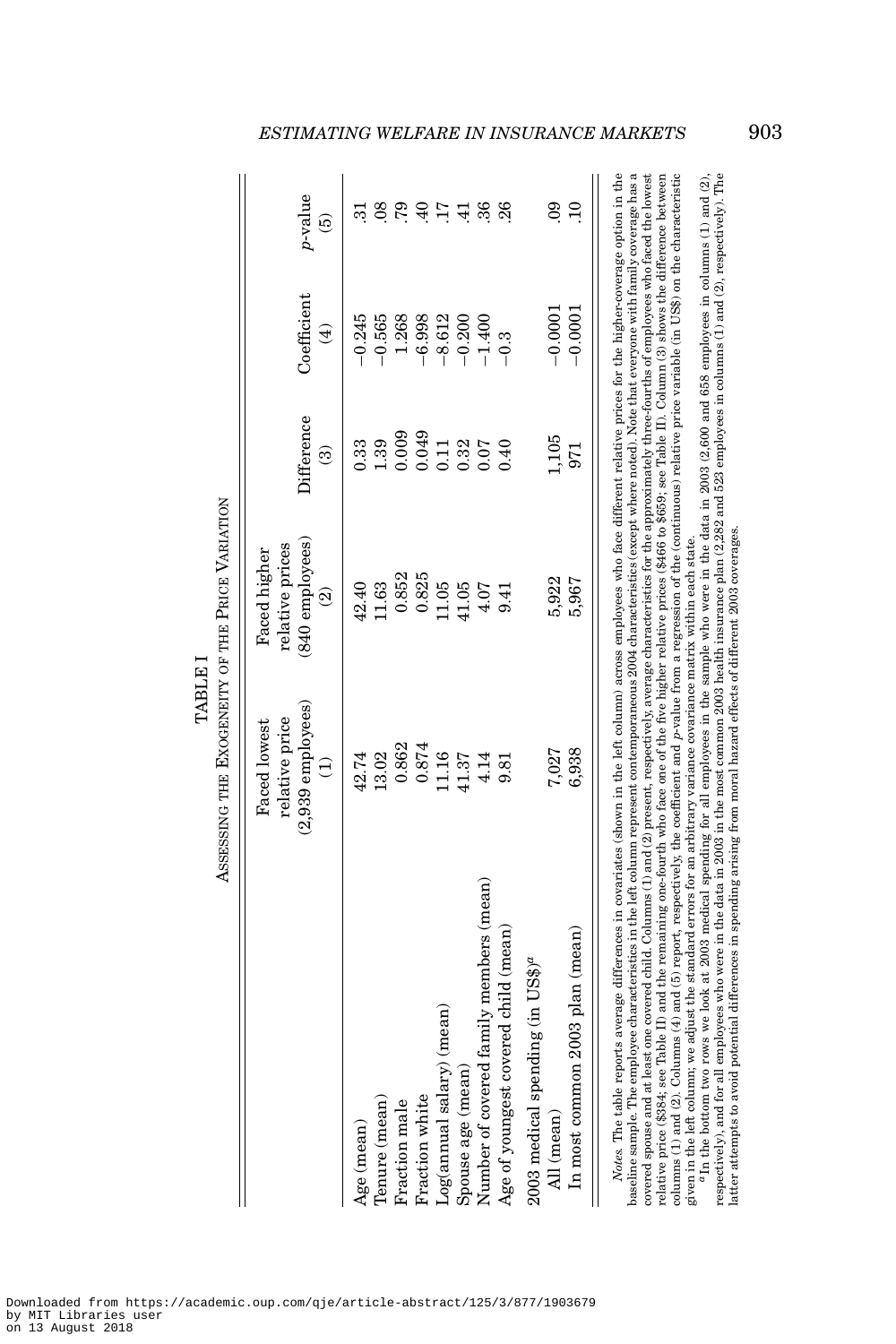who face different prices in average age, fraction male, fraction white, average (log) wages, average age of spouse, number of covered family members, or age of the youngest child. The two possible exceptions to this general pattern are average job tenure and average 2003 medical expenditures (which we show both for all of our sample who was working in 2003 and when restricted to employees in the most common plan in 2003, to avoid potential differences in spending arising from moral-hazard effects of different 2003 coverages).<sup>19</sup> A joint *F*-test of all of the coefficients leaves us unable to reject the null that they are jointly uncorrelated with price.<sup>20</sup> The inference is similar when we include state fixed effects or extend the sample to include all coverage tiers (rather than family coverage only) or all salaried employees (rather than just the two-thirds who choose the two modal coverage options).

Ancillary support for the quantitative evidence we have just described comes from our qualitative investigation into benefit selection at Alcoa in 2004. Importantly, this was the first year ever when business unit presidents had the opportunity to make decisions regarding the relative prices of insurance contracts for their employees. Therefore, although one might suspect that over time their price selection might become more sophisticated with respect to demand or expected costs (which would invalidate our identification assumption), in the first year the decision makers had relatively little information or experience to go by. Relatedly, the new benefit system represented the first time in the company's history that it was possible to charge employees a substantial incremental price for greater health insurance coverage. Our discussions with the company suggested that many business unit presidents were (at least initially) philosophically opposed to charging employees much for (generous) health insurance coverage, which may explain why (as seen in Table II), about three-fourths of the salaried employees ended up facing the lowest possible incremental price that the business unit presidents were allowed to choose. Perhaps because of this, after 2004, Alcoa headquarters no longer gave the business unit presidents a choice on benefit prices, and chose a

<sup>19.</sup> We should note, of course, that when ten different variables are tested the *p*-value should be adjusted upward to take account of the multiple hypothesis testing, so that the *p*-values we report are too small.

<sup>20.</sup> When we examine the eight contemporaneous characteristics we obtain an *F*-stat of 1.71 (*p*-value = .14). When we also include 2003 spending for those in the same plan as a ninth covariate (so that our sample size falls by about 25%) we obtain an  $\overline{F}$ -stat of 0.95 (*p*-value = .50).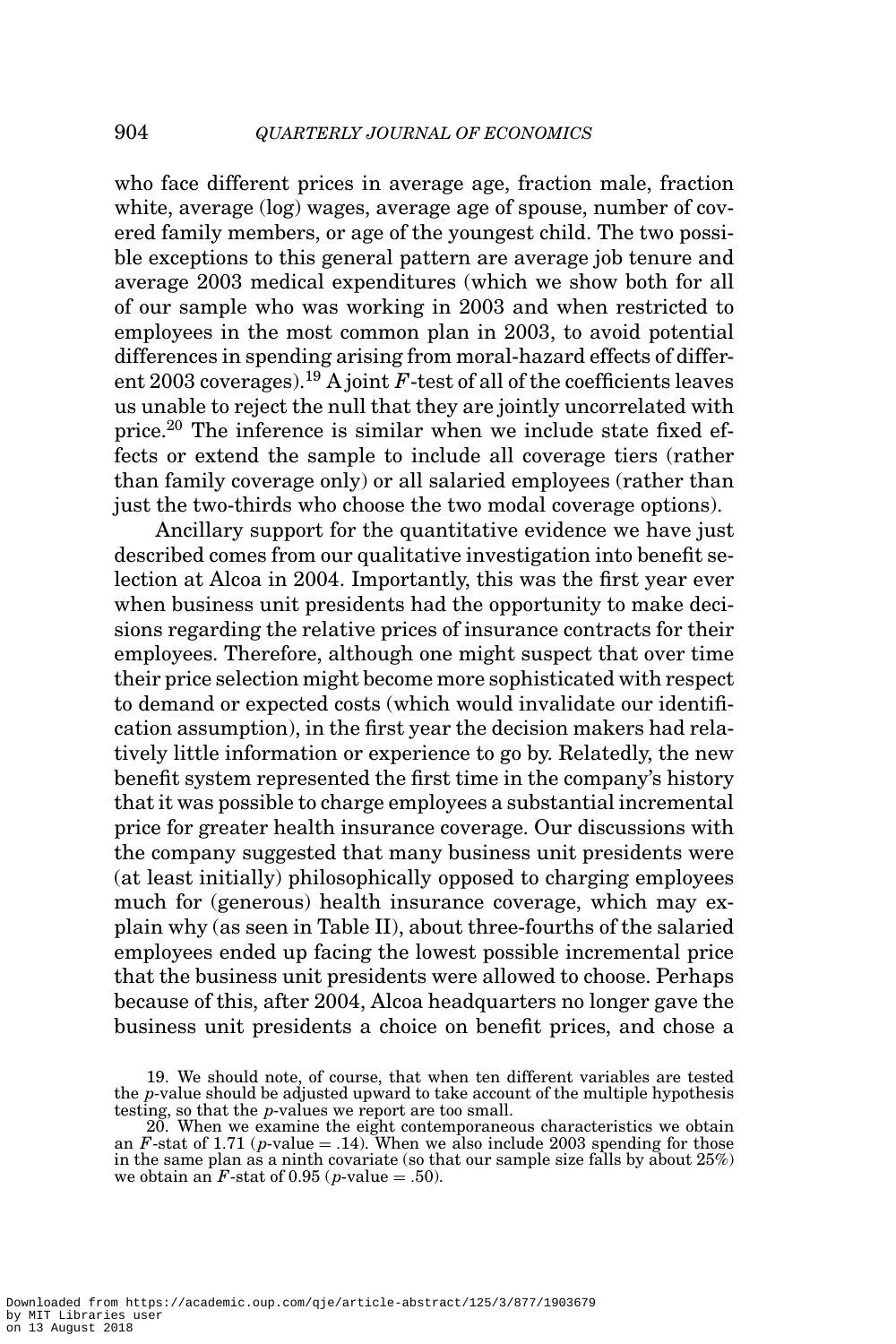(uniform) pricing structure with a price higher than any of the options available in 2004.

Interestingly, the story looks very different for hourly employees. A similar analysis of covariates for hourly employees suggests statistically significant differences across employees who face different prices. As noted, this is not surprising given the institutional environment, and motivates our sample restriction to salaried employees. Indeed, the fact that prices for hourly employees are not uncorrelated with employee characteristics is somewhat reassuring; in a large for-profit company, it makes sense to expect clear differences in employee characteristics to be reflected in the prices chosen. It may be that when there was more at stake (in terms of cost differences across employees) the business unit presidents paid more attention to setting prices and less to their idiosyncratic philosophical views. It is also possible—although we have no direct evidence for this—that the business unit presidents had fundamentally different objectives in setting prices for hourly and for salaried employees.

Thus, although we would of course prefer to be able to isolate the precise source of our pricing variation, we are nonetheless reassured by both the quantitative and qualitative evidence that the prices faced by salaried employees appear uncorrelated with their predictors of demand or costs. Of course, we are able to examine only whether prices are correlated with observable differences across salaried employees. We cannot rule out potential unobservable differences, for example, in the "culture" of the business unit, which could potentially affect price setting and be correlated with either demand or costs.

# *IV.C. Empirical Strategy and Relationship with the Theoretical Framework*

As before, we denote by  $p_i = p_i^H - p_i^L$  the relative price that employee *i* faces, where  $p_i^j$  is employee *i*'s annual premium if he chose coverage *j*. We define  $D_i$  to be equal to 1 if employee *i* chooses contract *H* and 0 if employee *i* chooses contract *L*. Finally, we let *mi* be a vector representing total medical expenditures of employee *i* and any covered family members in 2004.

*Coverage Characteristics and Construction of the Cost Variable.* In our theoretical discussion in Section II we defined (for simplicity) contract *H* to be full coverage and contract *L* to be no coverage. As a result, we could refer to *ci* as the *total* cost to the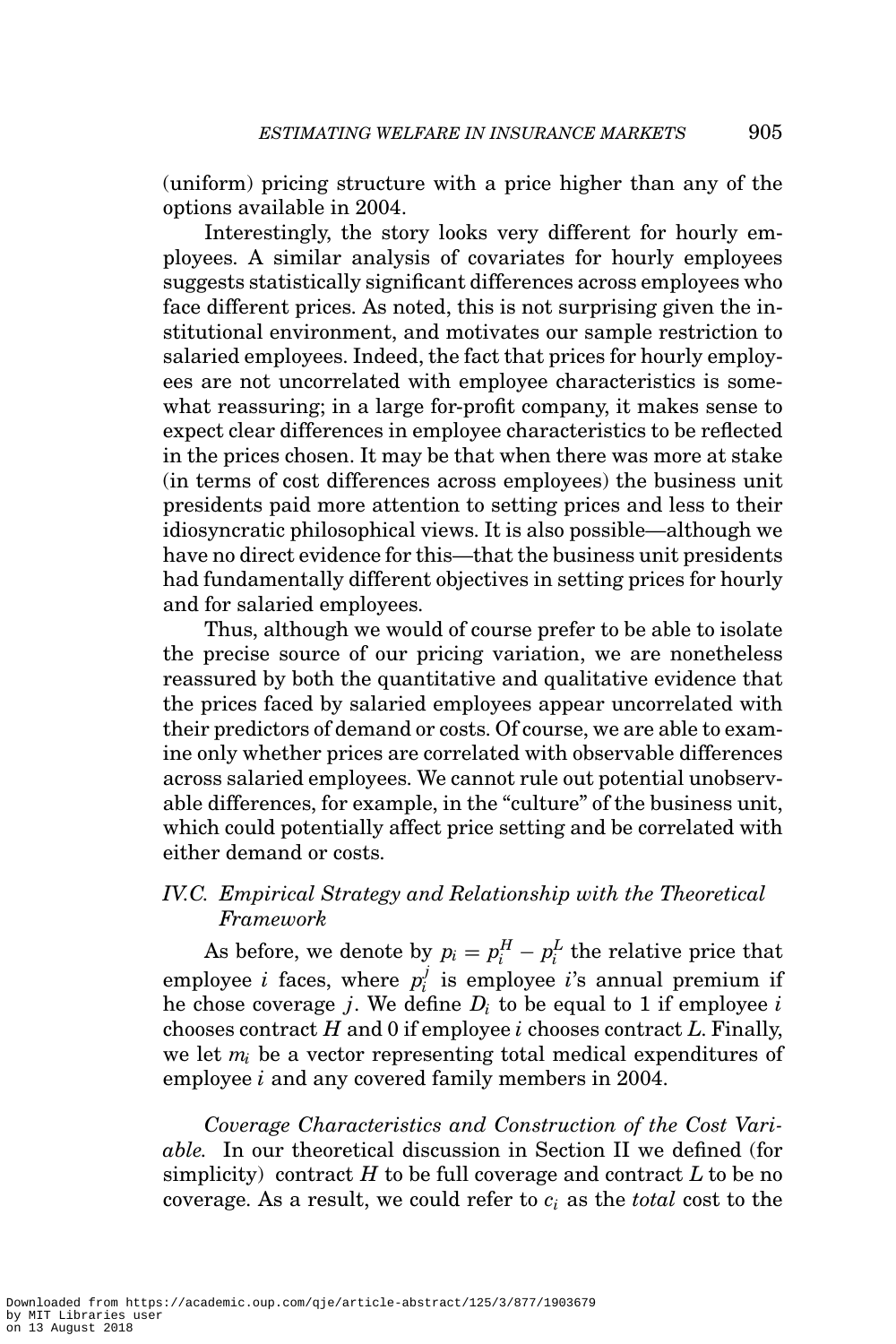insurance company from covering employee *i*. When contract *H* is not full coverage and contract *L* provides some partial coverage, the relevant cost variable (denoted *ci*) is defined as the *incremental* cost to the insurer from providing contract *H* relative to providing contract *L*, holding  $m_i$  fixed. Specifically, let  $c(m_i; H)$  and  $c(m_i; L)$ denote the cost to the insurance company from medical expenditures  $m_i$  under contracts  $H$  and  $L$ , respectively. The incremental cost is then given by  $c_i \equiv c(m_i) = c(m_i; H) - c(m_i; L)$ . The AC curve is computed by calculating the average  $c_i$  for all individuals who choose contract  $H$  at a given relative price  $p$  (see equation (2)) and estimating how this average *ci* varies as the relative price varies. We can observe  $c(m_i; H)$  directly in the data, but  $c(m_i; L)$  must be computed counterfactually using the claims data and the plan rules of contract L . For consistency, we calculate both  $c(m_i; H)$ and  $c(m_i; L)$  from plan rules.

Construction of *ci* requires detailed knowledge of each plan's benefits as well as individuals' realized medical claims. This allows us to construct the cost to the insurance company of insuring medical expenditures  $m_i$  under any particular plan *j*. The two contracts we focus on vary only in their consumer cost-sharing rules. Specifically, contract *L* coverage has higher deductibles and higher out-of-pocket maximums.<sup>21</sup> The data are quite detailed and the plan rules are fairly simple, allowing us to calculate  $c(m_i; j)$ with a great deal of accuracy. For example, for individuals with contract *H* the correlation between their actual (observed) share of out-of-pocket spending (out of total expenditure) and our constructed share is over 0.97. The Online Appendix provides more detail on our calculation of *ci*.

Figure III presents the major differences in consumer cost sharing between the two coverage options. Cost-sharing rules differ depending on whether spending is in-network or out-ofnetwork. Figure IIIa shows the annual out-of-pocket spending (on the vertical axis) associated with a given level of total medical spending *m* (on the horizontal axis) for each coverage option, assuming the medical spending is in-network. In network, contract *H* has no deductible whereas contract *L* has a \$500 deductible. Both contracts have a 10% coinsurance rate, and the out-of-pocket

<sup>21.</sup> The plans are similar in all other features, such as the network definition and the benefits covered. As a result, we do not have to worry about differences between contarcts *H* and *L* in plan features that might differ in unobservable ways across employees (for example, differences in providers or relative network quality).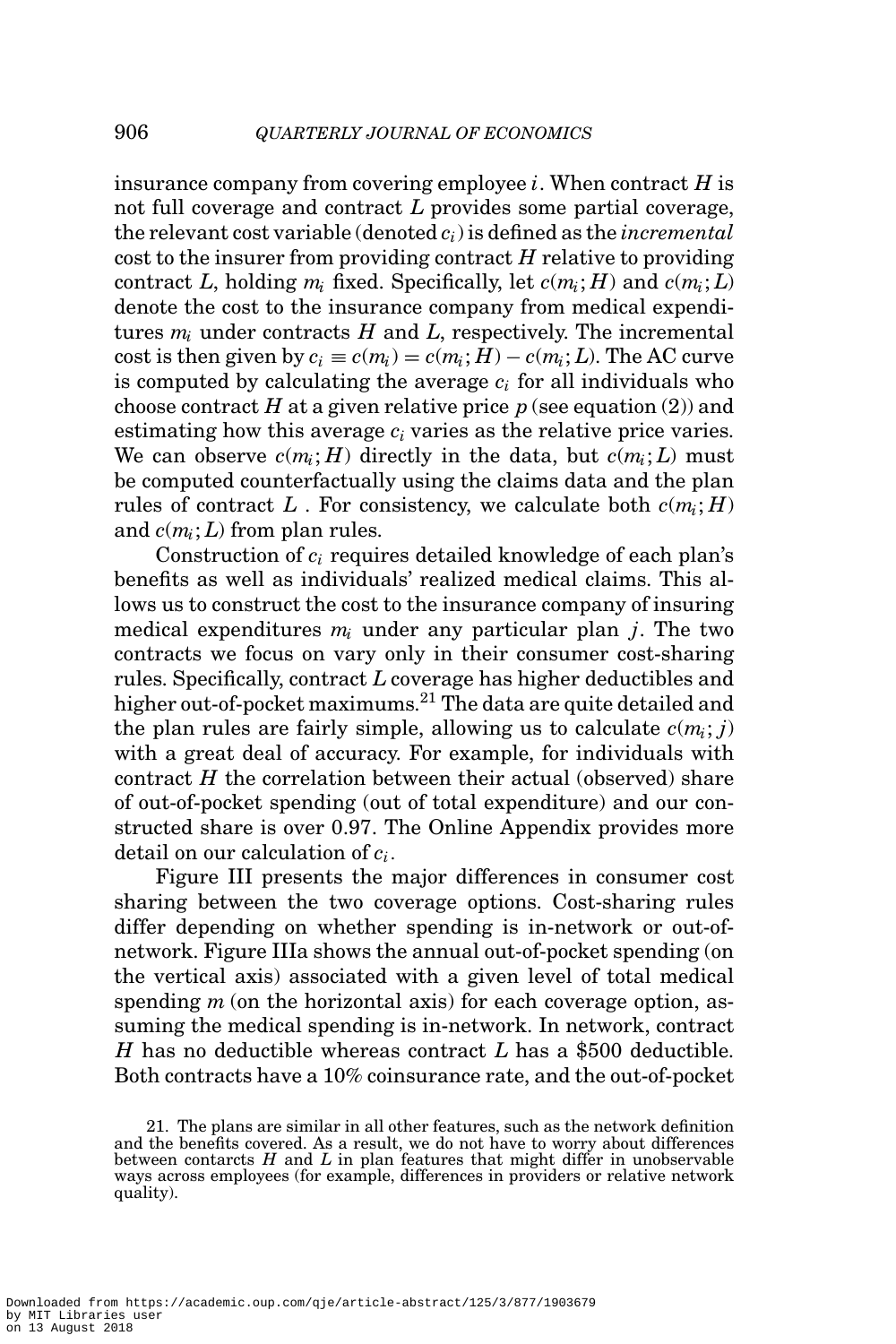

FIGURE III Description of Contract *H* and Contract *L*

(a) and (b) present the main features of contract *H* (dashed) and contract *L* (solid) family coverages offered by the company, which are based on a deductible and an out-of-pocket maximum. (c) and (d) present the corresponding cost differences to the insurer from providing the contract *H* instead of contract *L*, for a given level of medical expenditure. In other words, (c) and (d) illustrate the in-network and out-of-network components of the constructed variable *ci*(*m*). (a) and (c) describe the rules for in-network medical spending (deductibles of \$0 and \$500, and out-of-pocket maxima of \$5,000 and \$5,500 for contracts *H* and *L*, respectively), and (b) and (d) describe the rules for out-of-network medical spending (deductibles of \$500 and \$1,000, and out-of-pocket maxima of \$10,000 and \$11,000 for contracts *H* and *L*, respectively). Coinsurance rates for both contracts are 10% (in network) and 30% (out of network). There is no interaction between the in-network and outof-network coverage (i.e., each deductible and out-of-pocket maximum must be satisfied separately). The Online Appendix provides more details on the coverage rules and our construction of *ci*(*m*).

maximum is \$5,000 for contract *H* and \$5,500 for contract *L*. Figure IIIb presents the analogous graph for out-of-network spending, which has higher cost-sharing requirements under both plans. Although the vast majority of spending (96%) occurs in network, about 25% of the individuals in our baseline sample file at least one claim out of network, making the out-of-network coverage an important part of the analysis.<sup>22</sup>

22. There is no interaction between the in-network and out-of-network coverage. Each deductible and out-of-pocket maximum must be satisfied separately.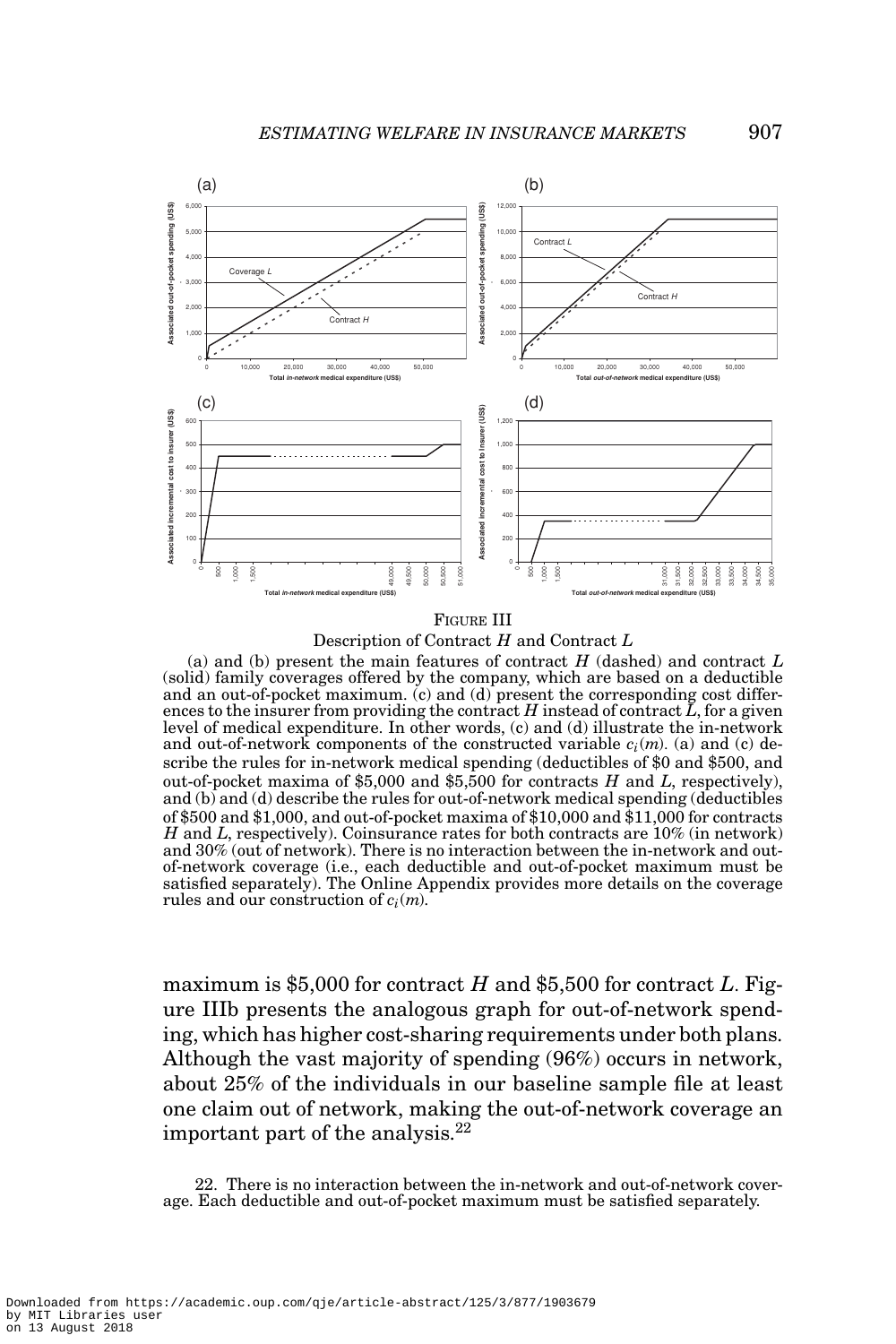

#### FIGURE IV

The Distribution of the Insurer's Incremental Costs (*ci*)

This figure presents the distribution of the incremental insurer cost (*ci*) for all 3,779 employees in our baseline sample. Note that the distribution has several mass points that are driven by the kinked formula of the coverages (Figure III). The largest mass point is at \$450, with about two-thirds of the sample. This point represents individuals who spent more than \$500 and less than \$50,000 in network, and less than \$500 out of network.

Figures IIIc and IIId show the implied difference in out-ofpocket spending between contracts *H* and *L*, for a given level of annual medical expenditure  $m<sub>i</sub>$ . In other words, they illustrate the in-network and out-of-network (respectively) components of the constructed variable  $c_i(m)$ . Figure IV presents the empirical distribution of the constructed *ci* variable. The distribution of *ci* reflects the various kinks in the coverage plans presented in Figure III. The most visible example is that about two-thirds of the individuals in our baseline sample have  $c_i = 450$ . This represents individuals who had between \$500 and \$50,000 in-network (total) medical expenditures and less than \$500 out-of-network expenditures.<sup>23</sup>

<sup>23.</sup> Note also that, as emphasized by Figure IV, because our cost variable captures the incremental cost of increased coverage (rather than total medical expenditures) it is not heavily influenced by outliers (catastrophic expenditures). Indeed, as shown in Figure III, plan rules essentially cap incremental costs at \$1,500.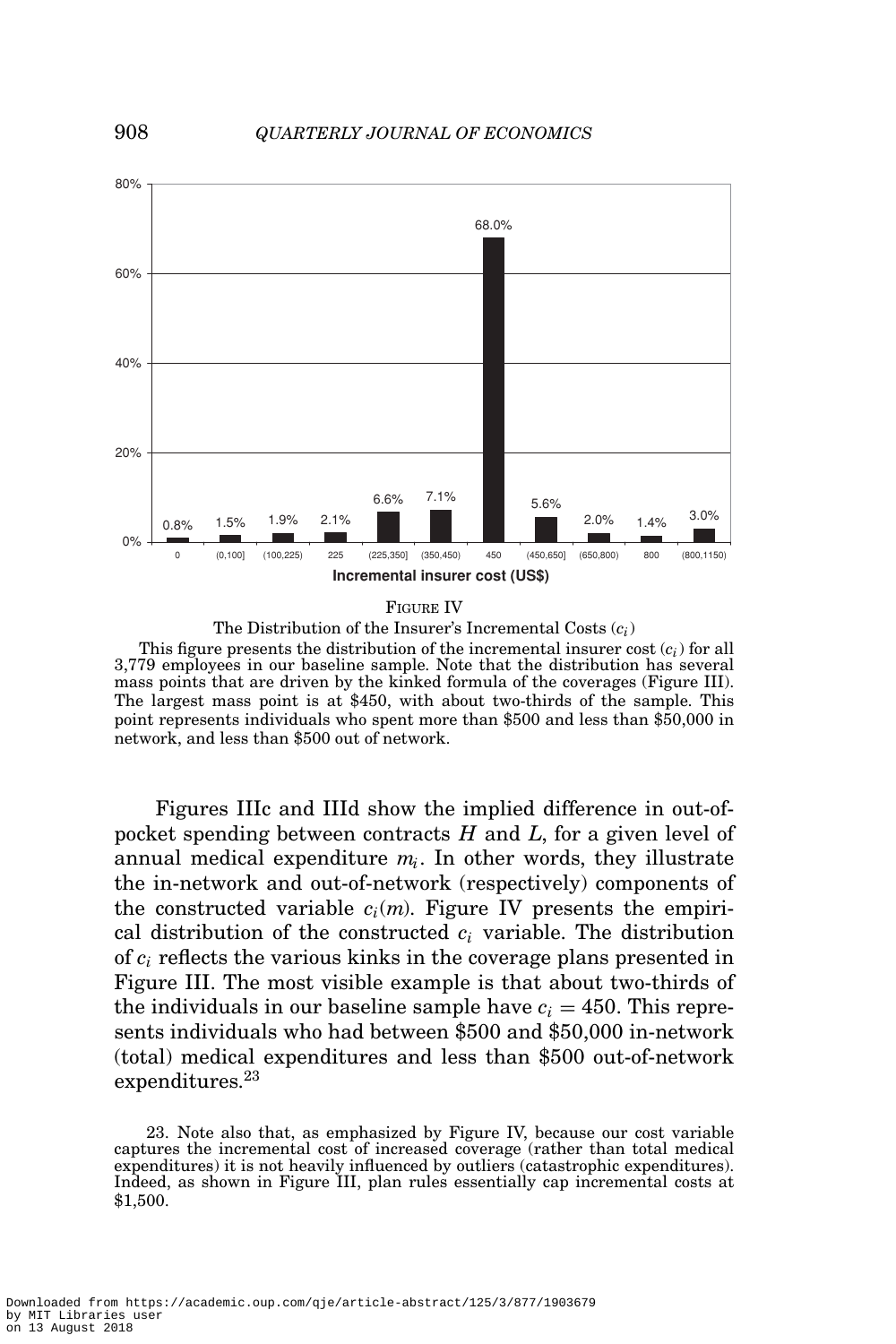The nature of the plan differences is important for understanding the margin on which we may detect selection (or moral hazard). Empirically, because only a few people spend anywhere close to the out-of-pocket maximum of either contract, the difference in insurer's cost between the plans is primarily attributable to differences in the deductible. In terms of selection, this suggests that the differences in the plans could matter for the insurance choice of anyone with positive expected expenditures, and is increasing as expected expenditures increase. In terms of moral hazard, this suggests that if individuals are forward-looking and have perfect foresight, then differences in behavior for people covered by the different plans should be limited to the small percentage (9%) of employees who have total medical expenditures that are less than the contract *L* deductible.

*Baseline Estimating Equations.* For our baseline specification, we estimate the demand and average cost functions using OLS, assuming that the demand and cost curves are each linear in prices. That is, we estimate the two equations

$$
(11) \t\t D_i = \alpha + \beta p_i + \epsilon_i,
$$

$$
(12) \t\t\t c_i = \gamma + \delta p_i + u_i,
$$

where, as described earlier, *Di* is a dummy variable that is equal to 1 if employee *i* chose contract *H* and equal to 0 if *i* chose contract *L*, *ci* is the realized incremental cost to the insurer from covering individual *i* with contract *H* rather than contract *L* (see the Online Appendix for more details on the construction of *ci*), and *pi* is the incremental annual premium that employee *i* is required to pay to purchase contract *H* (rather than contract *L*). In all regressions, we adjust the standard errors to allow for an arbitrary variance-covariance matrix within each state. This is to allow for potential correlation in the residuals of the demand or cost equations across salaried employees in the same state. Following the theoretical framework, the demand equation is estimated on the entire sample, whereas the (average) cost equation is estimated on the sample of individuals who (endogenously) choose contract *H*.

Using the point estimates from the above regressions, we can construct our predicted demand and average cost curves and other estimates of interest. Following equation (10), the marginal cost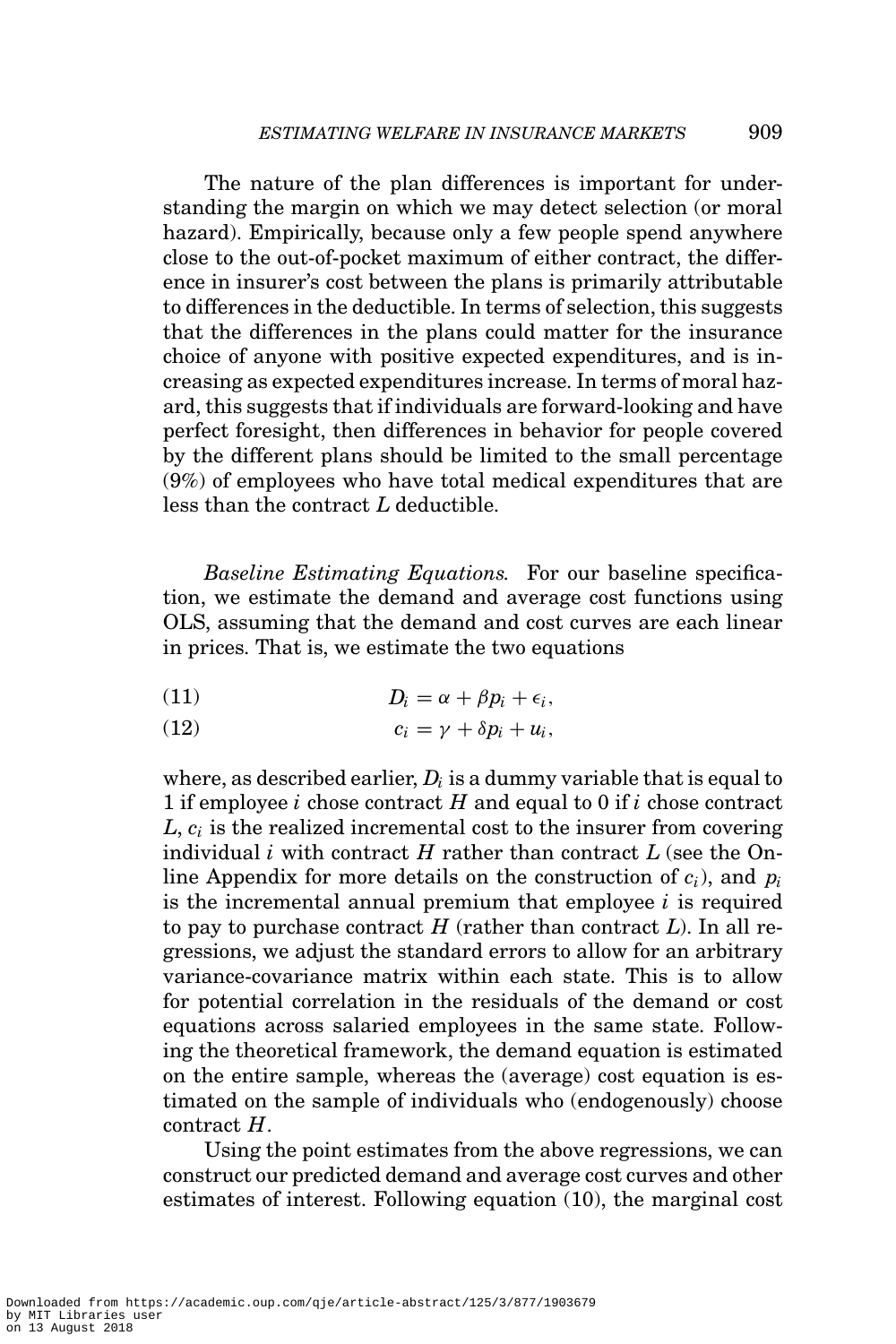curve is given by

$$
\text{MC}(p) = \frac{1}{\beta} \left( \frac{\partial (\alpha + \beta p)(\gamma + \delta p)}{\partial p} \right) = \frac{1}{\beta} (\alpha \delta + \gamma \beta + 2\beta \delta p)
$$
  
(13) 
$$
= \frac{\alpha \delta}{\beta} + \gamma + 2\delta p.
$$

With the demand curve, AC curve, and MC curve in hand, we can find where they intersect and compute any area of interest between them. In our baseline (linear) specification, the intersection points and areas of interest can be computed using simple geometry. The equilibrium price and quantity are given by equating  $AC(p) = D(p)$ , resulting in  $P_{eq} = \gamma/(1-\delta)$  and  $Q_{eq} = \alpha + \beta(\gamma/(1 - \delta))$ . The efficient price and quantity are given by equating  $MC(p) = D(p)$ , resulting in  $P_{\text{eff}} = 1/(1 - 2\delta)(\frac{\alpha\delta}{\beta} + \gamma)$ and  $Q_{\text{eff}} = \alpha + 1/(1 - 2\delta)(\alpha\delta + \beta\gamma)$ . The efficiency cost associated with competitive pricing (measured by the area of triangle CDE in Figure I) is then given by

(14)

$$
\Delta_{\rm CDE} = \frac{1}{2}(Q_{\rm eff} - Q_{\rm eq}) (P_{\rm eq} - \text{MC}(P_{\rm eq})) = \frac{-\delta^2}{2(1-2\delta)\beta} \left(\alpha + \frac{\beta\gamma}{1-\delta}\right)^2.
$$

In the Online Appendix we also report results from other, nonlinear specifications, in which we compute these price, quantity, and welfare estimates numerically.

#### *IV.D. Baseline Results*

Our baseline specification estimates the linear demand and cost curves shown in equations (11) and (12) on our baseline sample. This allows us to walk through the main conceptual points of interest in applying our proposed approach. In the Online Appendix we provide a more thorough and detailed discussion of empirical issues specific to our context, including alternative samples and specifications.

Table II shows the raw data for our key variables. The (relative) price ranges from \$384 to \$659, with about three-fourths of the sample facing the lowest price. Column (3) shows that the propensity to choose contract *H* is generally declining with price and ranges from 0.67 to 0.43. Column (4) shows that the average costs of the (endogenously selected) individuals who select contract *H* is generally increasing with price (or equivalently,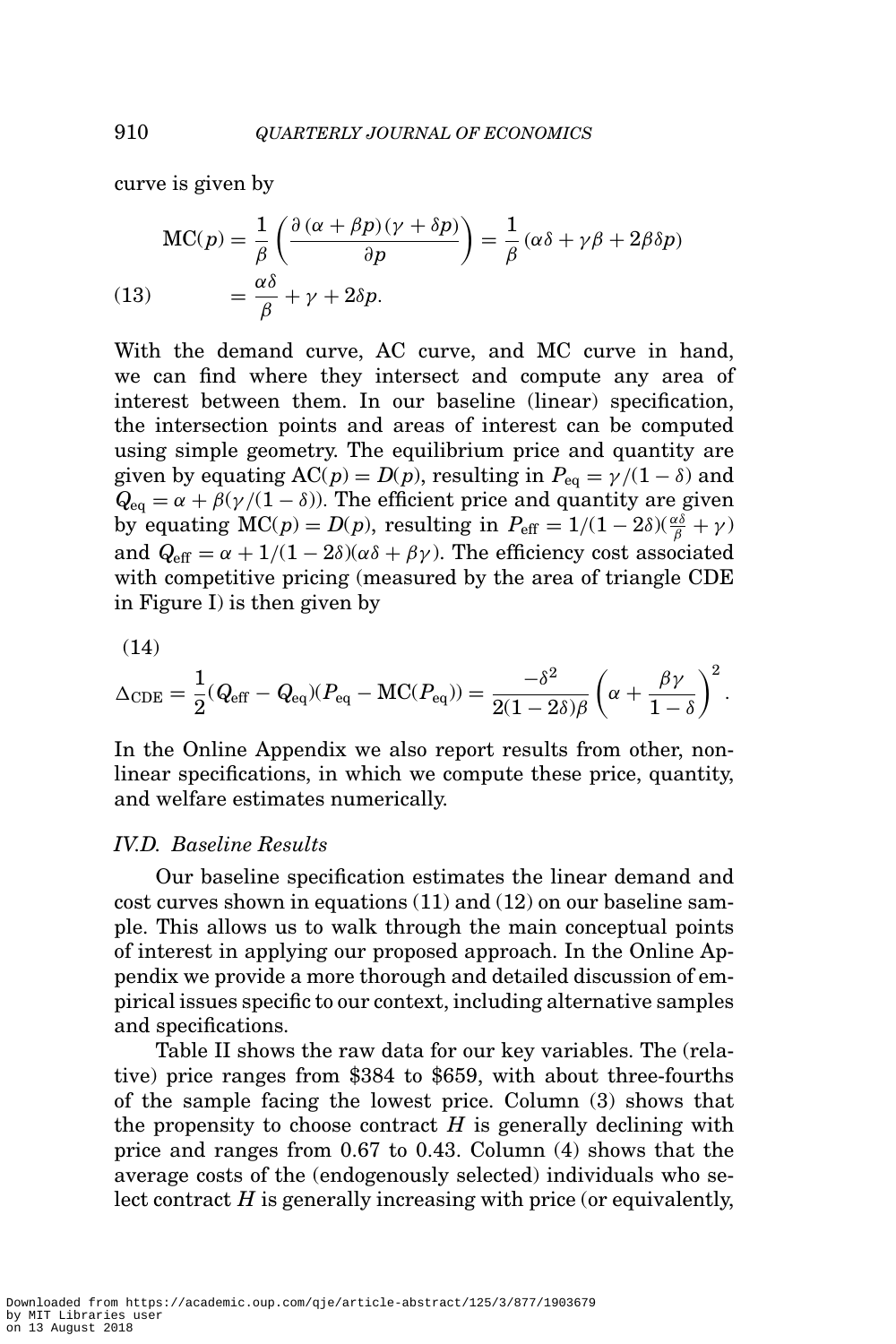| (Relative)<br>price $(\$)$<br>(1) | Number of<br>employees<br>(2) | Fraction chose<br>contract $H$<br>(3) | Average incremental cost $(\$)$ for<br>those covered under |                   |
|-----------------------------------|-------------------------------|---------------------------------------|------------------------------------------------------------|-------------------|
|                                   |                               |                                       | Contract $H$<br>(4)                                        | Contract L<br>(5) |
| 384                               | 2,939                         | 0.67                                  | 451.40                                                     | 425.48            |
| 466                               | 67                            | 0.66                                  | 499.32                                                     | 423.30            |
| 489                               |                               | 0.43                                  | 661.27                                                     | 517.00            |
| 495                               | 526                           | 0.64                                  | 458.60                                                     | 421.42            |
| 570                               | 199                           | 0.46                                  | 492.59                                                     | 438.83            |
| 659                               | 41                            | 0.49                                  | 489.05                                                     | 448.50            |

TABLE II THE EFFECT OF PRICE ON DEMAND AND COSTS

*Notes.* The table presents the raw data underlying our baseline estimates. All individuals face one of six different (relative) prices, each represented by a row in the table. Column (2) reports the number of employees facing each price, and column (3) reports the fraction of them who chose contract *H*. Columns (4) and (5) report (for individuals covered by contracts *H* and *L*, respectively) the average incremental costs to the insurer of covering these individuals with contract *H* rather than with contract *L*, taking the family's medical expenditures as given. The graphical analog to this table is presented by the circles shown in Figure V.

declining in quantity). This pattern of average costs indicates the existence of adverse selection (see Figure I). Column (5) shows the same for the individuals who (endogenously) select contract *L*. Recall that incremental cost is defined as the difference in costs to the insurer associated with a given employee's family's medical expenditures if those expenditures were insured under contract *H* rather than contract *L*. As shown in Figure III, this difference is a nonlinear function of expenditures.

In the spirit of the "positive correlation" test (Chiappori and Salanie 2000), a comparison of columns (5) and (4) reveals consistently higher average costs for those covered by contract *H* than for those covered by contract *L*. This indicates that either moral hazard or adverse selection is present. Detecting whether selection is present, and if so what its welfare consequences are, requires the use of our pricing variation, to which we now turn.

In column (1) of Table III we report OLS estimates of equation (11) with no additional controls. We obtain a downward-sloping demand curve, with a (statistically significant) slope coefficient  $\beta$ of −0.00070. This implies that a \$100 increase in price reduces the probability that the employee chooses contract *H* by a statistically significant seven percentage points, or about 11%.

In column (2) of Table III we use OLS to separately estimate the average cost curve in equation (12). We obtain a (statistically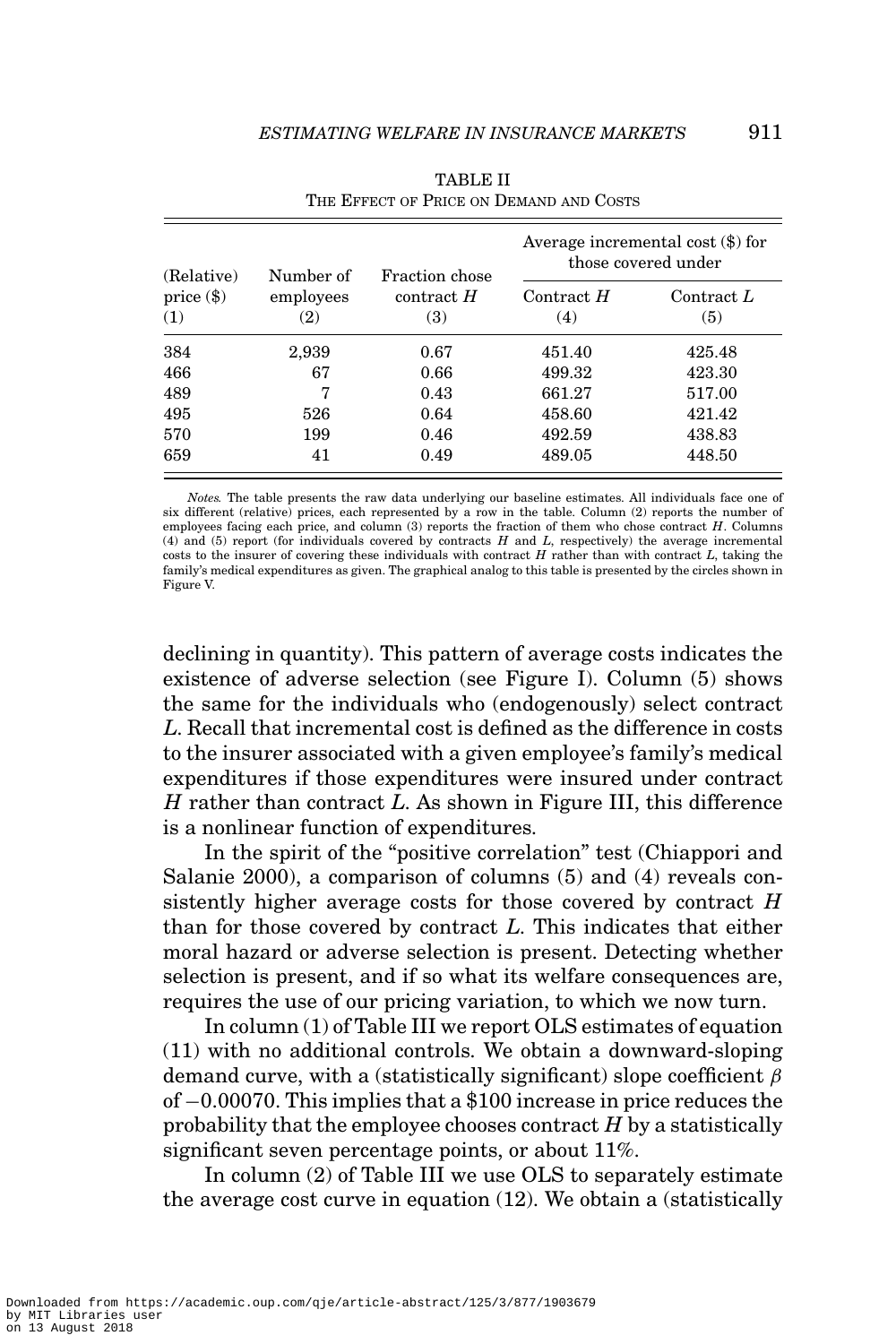| 1 if chose High<br>(both High and Low)<br>(1) | Incremental cost<br>$\text{(only High)}$<br>(2)                                                                                                                                                                                                                                                                                             |
|-----------------------------------------------|---------------------------------------------------------------------------------------------------------------------------------------------------------------------------------------------------------------------------------------------------------------------------------------------------------------------------------------------|
|                                               |                                                                                                                                                                                                                                                                                                                                             |
| $-0.00070$<br>(0.00032)<br>[.034]             | 0.15524<br>(0.06388)<br>[.021]                                                                                                                                                                                                                                                                                                              |
| 0.940<br>(0.123)<br>[.000]                    | 391.690<br>(26.789)<br>[.000]                                                                                                                                                                                                                                                                                                               |
| 0.652                                         | 455.341                                                                                                                                                                                                                                                                                                                                     |
| 3,779<br>.008                                 | 2,465<br>.005                                                                                                                                                                                                                                                                                                                               |
|                                               |                                                                                                                                                                                                                                                                                                                                             |
|                                               | $Q = 0.617, P = 463.5$<br>$Q = 0.756, P = 263.9$<br>9.55<br>283.39<br>29.46                                                                                                                                                                                                                                                                 |
|                                               | Panel A: Estimation results<br>Panel B: Implied quantities of interest<br>Competitive outcome (point $C$ in Figure I)<br>Efficient outcome (point $E$ in Figure I)<br>Efficiency cost from selection (triangle CDE)<br>Total surplus from efficient allocation (triangle ABE)<br>Efficiency cost from mandating contract $H$ (triangle EGH) |

TABLE III ESTIMATION RESULTS

*Notes.* The table reports the results from our baseline specification. Sample is limited to salaried employees with family coverage. Column (1) of Panel A reports the results from estimating the linear demand  $D = \alpha + \beta p$  (equation (11)) on the sample of employees who choose contract *H* or contract *L*; *D* is an indicator variable for whether the employee chose contract  $H$  (as opposed to contract  $L$ ). Column (2) reports the results from estimating the linear cost equation  $c = \gamma + \delta p$  (equation (12)) on the sample of individuals who choose contract  $H$ ; c is the incremental cost to the insurer of covering a given employee's (and covered dependents')<br>medical expenditures with contract  $H$  rather than contract  $L$ . The price variable (p) is the incremental pr mium to the employee for contract  $H$  (as opposed to contract  $L$ ). There are no other covariates in the regression besides those shown in the table. All estimates are generated by OLS. Standard errors (in parentheses) allow for an arbitrary variance covariance matrix within each state; *p* values are in square brackets. Results from alternative specifications are reported in the Online Appendix. Panel B reports the point estimates of several quantities of interest that are derived from the baseline specification and the estimates reported in Panel A.

significant) slope coefficient  $\delta$  of 0.155. As noted, the slope of the cost curve represents a test for the existence and nature of selection, and the positive coefficient on price indicates the presence of adverse selection. That is, the average cost of individuals who purchased contract *H* is higher when the price is higher. In other words, when the price selects those who have, on average, higher willingness to pay for contract *H*, the average costs of this group are also higher. The average cost curve is therefore downward-sloping (in quantity, as in Figure I).

The point estimate from our baseline specification suggests that a dollar increase in the relative price of contract *H* is associated with an increase in the average cost of the (endogenous)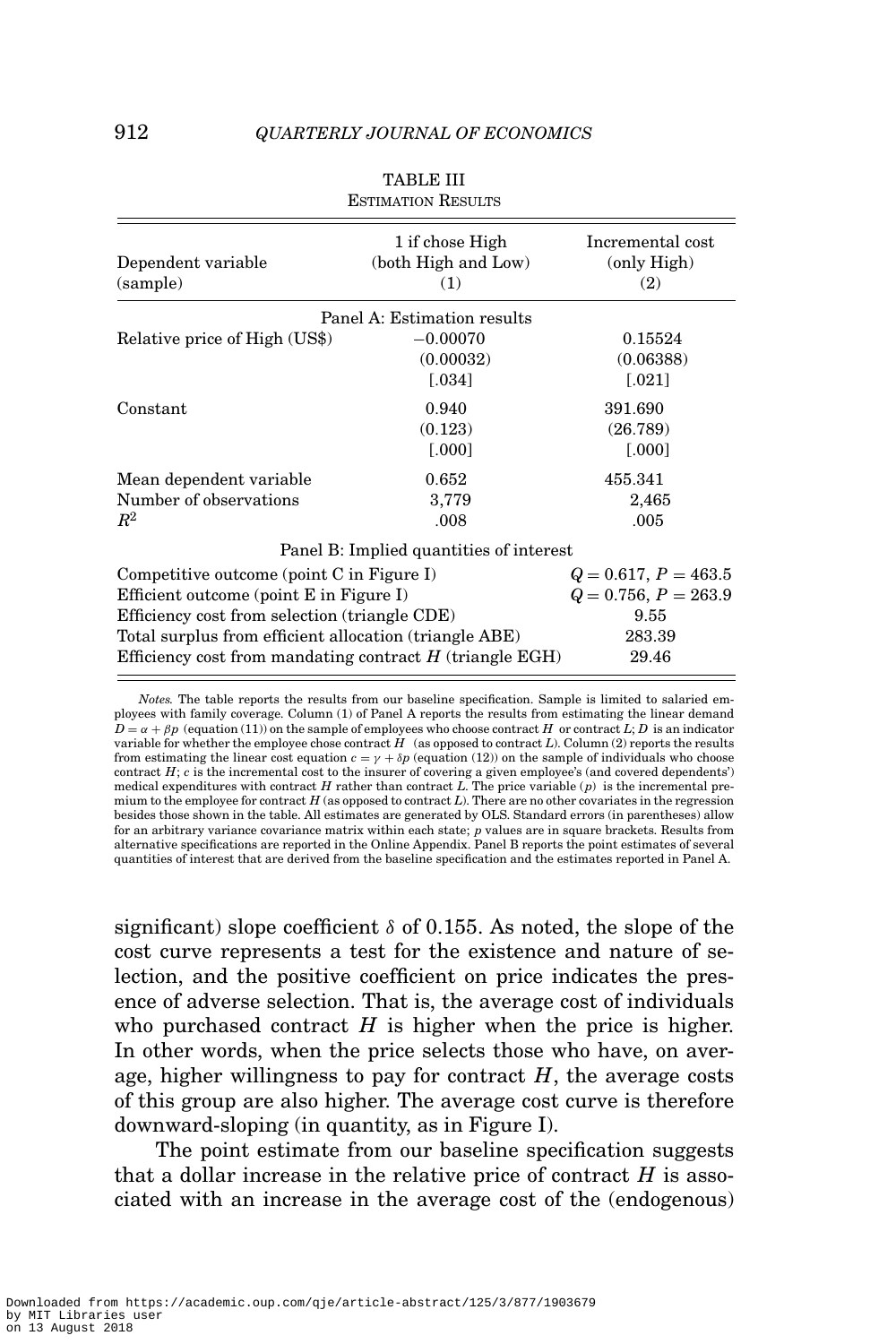sample selecting contract *H* at that price of about 16 cents. By itself, this estimate of the cost curve can only provide evidence of the existence of adverse selection. Without knowledge of the demand curve, it does not allow us to form even an approximate guess of the associated efficiency cost of adverse selection. A central theme of this paper is that we can combine the estimates from the demand curve and the cost curve to move beyond detecting selection to quantifying its efficiency cost and, relatedly, to calculating the welfare benefits from a set of public policy interventions.<sup>24</sup>

In this spirit, Figure V shows how to translate the baseline empirical estimates of the demand and cost curves into the theoretical welfare analysis. That is, Figure V presents the empirical analog to Figure I by plotting the estimated demand and average cost curves, as well as the marginal cost curve implied by them (see equation (13)). Based on these estimates, it is straightforward to calculate several quantities of interest (see Panel B of Table III), including the implied welfare cost of competitive pricing, that is, area CDE in Figure V (and Figure I). It should be readily apparent from the figure that, with the cost curve held constant, shifting and/or rotating the demand curve could generate very different welfare costs. This underscores the observation that merely estimating the slope of the cost curve is not by itself informative about the likely magnitude of the resultant inefficiency.

We estimate that the welfare cost associated with competitive pricing is \$9.55 per employee per year, with a 95% confidence interval ranging from \$1 to \$40 per employee.25 Adverse selection raises the equilibrium price by almost \$200 above the efficient price (compare the estimated efficient price at point E to the estimated equilibrium price at point C), and correspondingly lowers the share of contract *H* by fourteen percentage points. The social benefit of providing contract *H* to the marginal employee who buys contract *L* in equilibrium (i.e., the vertical distance between points C and D in Figure V) is \$138.

<sup>24.</sup> As noted in Section II.D, when contract *L* involves partial coverage, welfare analysis will need to account for the (negative) externalities associated with any moral-hazard effects. Our analysis here does not account for such effects because, as we show and discuss in the Online Appendix, we are unable to reject the null of no moral hazard in our specific application.

<sup>25.</sup> We computed this confidence interval using nonparametric bootstrap. That is, we draw 1,000 bootstrapped samples and repeat our baseline analysis on each sample. The 95% confidence interval is given by the 2.5th and 97.5th percentiles in the distribution of welfare-cost estimates.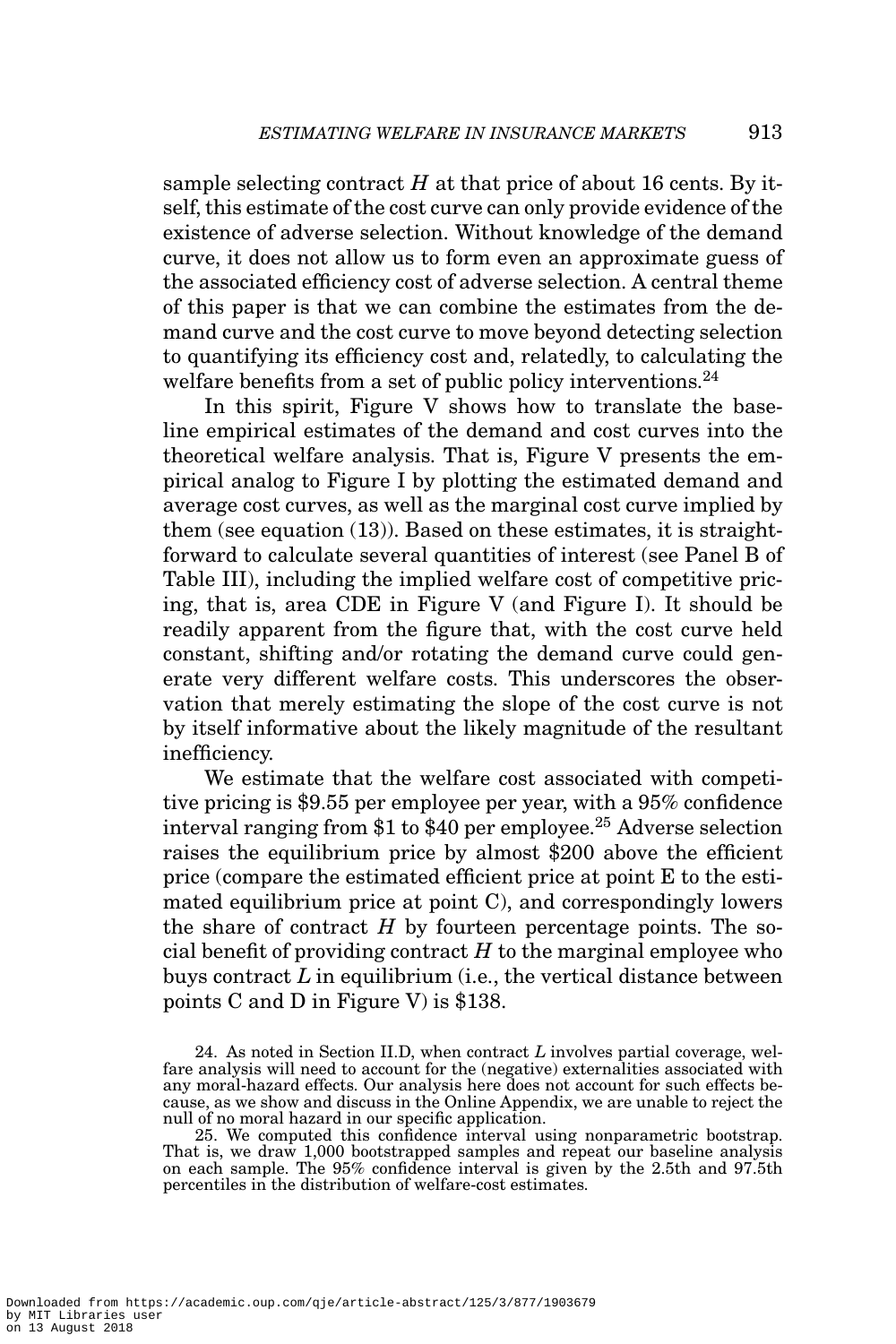

#### Efficiency Cost of Adverse Selection—Empirical Analog

This figure is the empirical analog of the theoretical Figure I. The demand curve and AC curve are graphed using the point estimates of our baseline specification (see Table III). The MC curve is implied by the other two curves, as in equation (13). The circles represent the actual data points (see Table II, columns (3) and (4)) for demand (empty circles) and cost (filled circles). The size of each circle is proportional to the number of individuals associated with it. For readability we omit the one data point from Table II with only seven observations (although it is included in the estimation). We label points C, D, and E, which correspond to the theoretical analogs in Figure I, and report some important implied point estimates (of the equilibrium and efficient points, as well as the welfare cost of adverse selection).

Figure V also provides some useful information about the fit of our estimates, and where our pricing variation is relative to the key prices of interest for welfare analysis. The circles superimposed on the figure represent the actual data points (from Table II), with the size of each circle proportional to the number of individuals who faced that price. The fit of the cost curve appears quite good. The fit of the demand curve is also reasonable, although the scatter of data points led us to assess the sensitivity of the results to a concave demand curve, which is one of the exercises reported in the Online Appendix. The price range from \$384 to \$659 in our data brackets our estimate of the equilibrium price (point C) of \$463. The lowest (and modal) price in our sample of \$384 is about 45% higher than our estimate of the efficient price

Downloaded from https://academic.oup.com/qje/article-abstract/125/3/877/1903679 by MIT Libraries user on 13 August 2018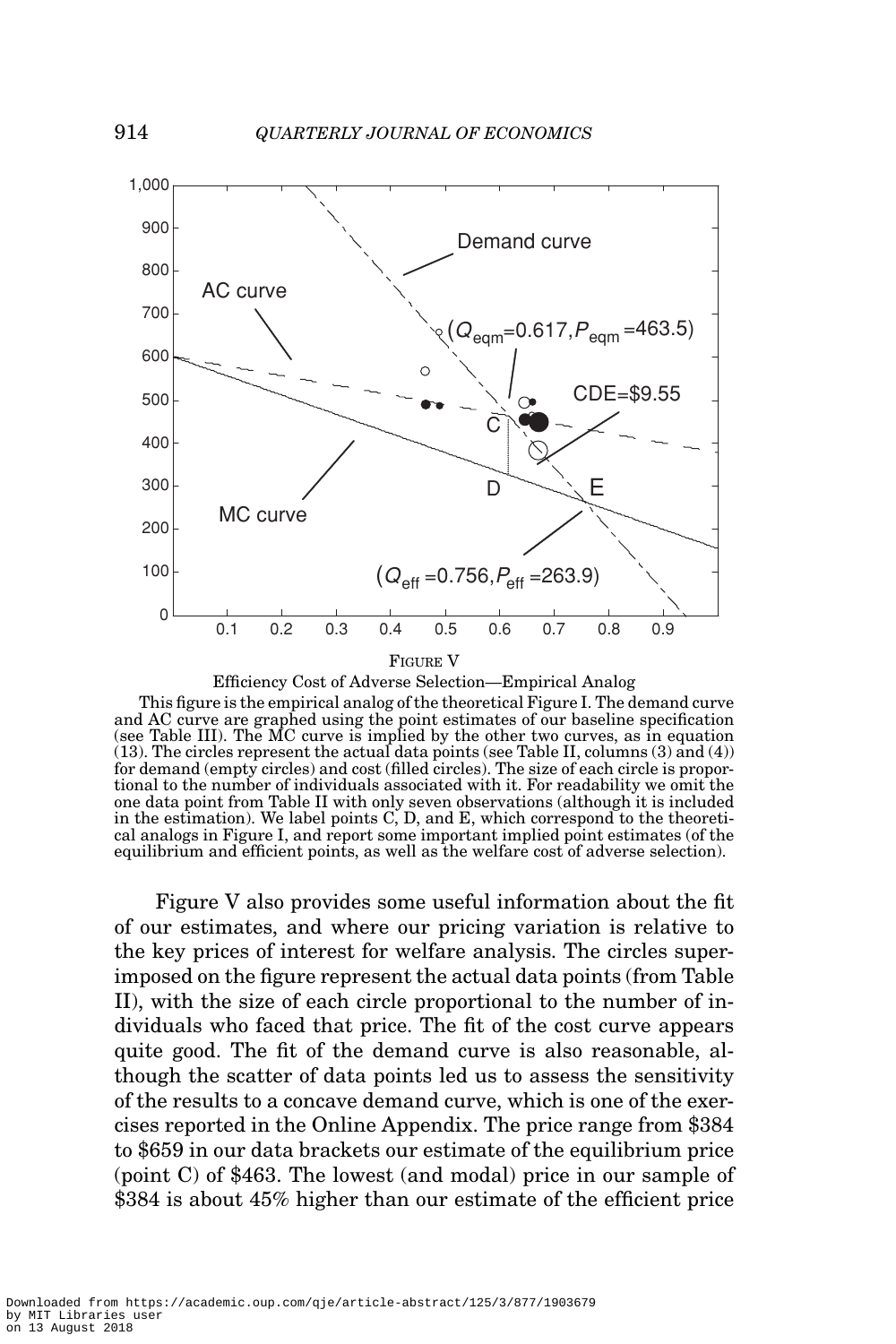(point E) of \$264. Thus, although in principle our approach does not require parametric assumptions, in practice the span of the pricing variation in our particular application requires that we impose some functional form assumptions to estimate the area of triangle CDE. In the Online Appendix we examine alternative functional forms.

#### *IV.E. Welfare Analyses*

We show how our framework can be used to produce a number of other welfare estimates. These may be of interest in their own right and also serve as useful comparisons for our baseline estimate of the welfare cost of inefficient pricing arising from adverse selection (triangle CDE).

*Benchmarks for Our Welfare Cost Estimates.* We can use the demand and cost curves shown in Figure V to calculate various benchmarks that provide some context for our estimate of the welfare cost of competitive pricing of \$9.55 per employee. An important consideration in choosing a benchmark is how far out of sample we must take the demand and cost estimates in order to form it. Again, Figure V is informative on this point.

We calculate two useful denominators to scale our estimate of the welfare cost. One is a measure of how large this cost could have been before we started the analysis. Our thought experiment is to assume that we observe data (on price, quantity, and costs) from only one of the rows of Table II, so there is no price variation. We assume we observe the weighted average price of \$414. Because individuals have the option to buy contract *H* at this price but choose not to do so, their welfare loss from not being covered by contract *H* cannot exceed \$414. Our estimate of the efficiency cost of \$9.55 is therefore 2.3% of this "maximum money at stake," as Einav, Finkelstein, and Schrimpf (2010) term this construct.

A second useful denominator is to scale the welfare cost from competitive pricing arising from adverse selection by the total surplus at stake from efficient pricing. We therefore calculate the ratio of triangle CDE (the welfare loss from competitive pricing) to triangle ABE (the total welfare from efficient pricing) in Figure I. To enhance readability, points A and B are not shown in Figure V, but are easily calculated from the parameter estimates. They are, however, fairly far out of sample relative to our data. For example, at point A we estimate the price to be about \$1,350, which is more than twice the highest price we observe in the data. In our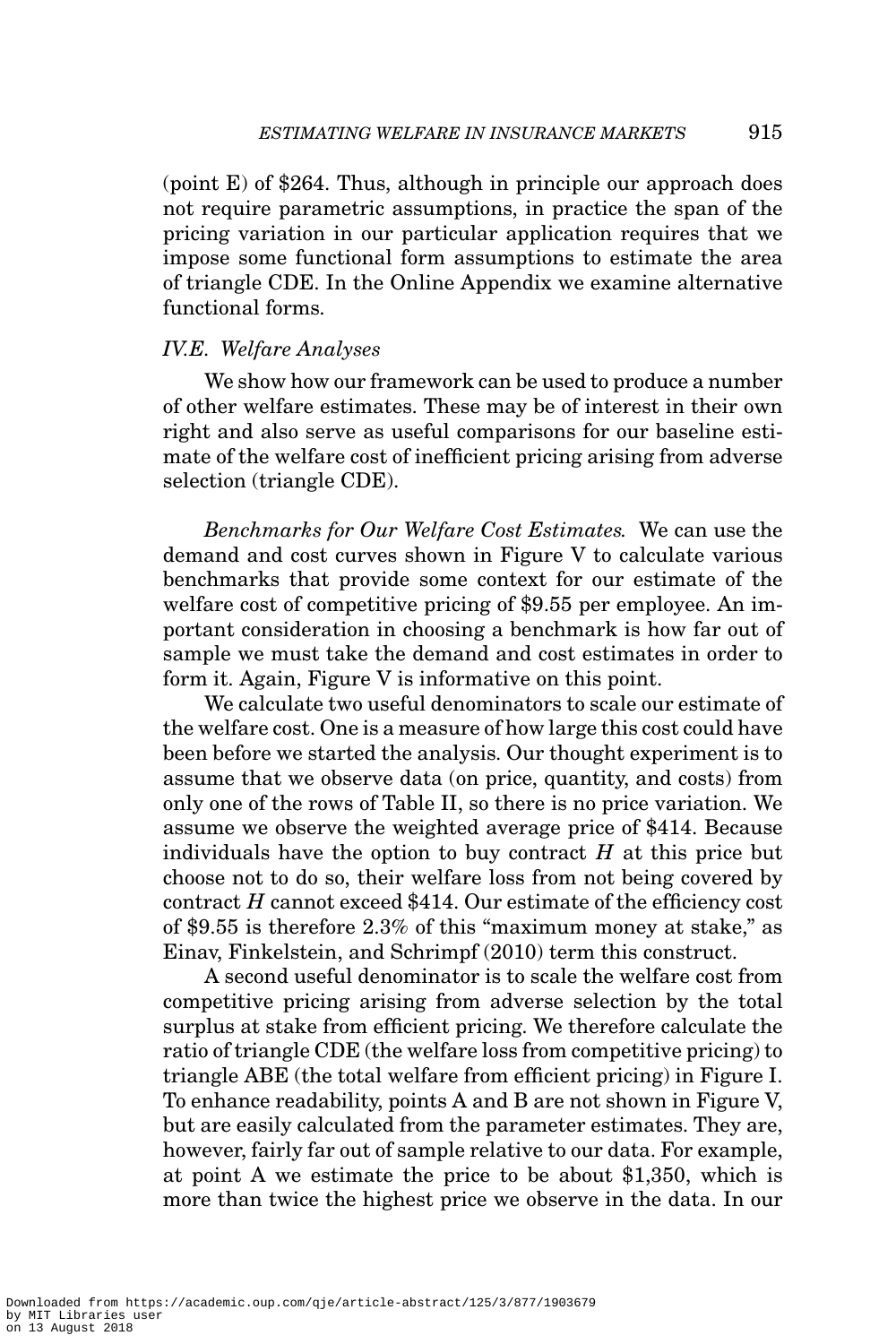particular application therefore, this benchmark raises concerns about extrapolating too far out of sample, although we show in the Online Appendix that the result is relatively robust to alternative functional forms for that extrapolation. Using this benchmark as a denominator, we estimate that the welfare loss from adverse selection is about 3% of the surplus at stake from efficient pricing.

*Welfare under Other Market Allocations.* Although our welfare analysis has focused on the efficiency cost of competitive equilibrium pricing arising from adverse selection, the fact that we observe prices varying—and this is how we identify the demand and cost curves—underscores the point that to generate our pricing variation we observed a market that is not in equilibrium. Our analysis of "equilibrium" pricing, like our analysis of "efficient" pricing, is based on a counterfactual. By the same token, our analysis of the efficiency cost of such pricing is not an analysis of the realized efficiency cost for our sample but rather what this efficiency cost would be if, contrary to fact, these options were offered in a competitive market setting. Because our demand and cost curves are sufficient statistics for welfare analysis of the pricing of existing contracts, we can use them to compute the welfare cost of any other inefficient pricing. For example, we estimate that the weighted average of the welfare cost of adverse selection given the observed pricing in our sample (see Table II, columns (1) and (2)) is \$6.26 per employee per year.

Moreover, as we noted in Section II, we could also use the estimated demand and cost curves to estimate welfare under alternative assumptions about the market equilibrium, including monopoly or imperfect competition. For example, a monopolist facing our estimated demand and cost curves would set a (relative) price of \$907 for contract *H*. The resultant efficiency cost would be just below \$100 per employee, which is an order of magnitude higher than the estimated efficiency cost from competitive pricing.

Another interesting alternative is to compute what the welfare cost of competitive pricing would be if, contrary to what happens in the employment context, competitive prices were set based on some observable characteristics of the employees. To do so, we simply estimate the demand and cost curves separately for each "cell" of individuals who, based on their characteristics, would be offered the same price. As an example, we consider what would happen to our welfare estimate if prices were set differently based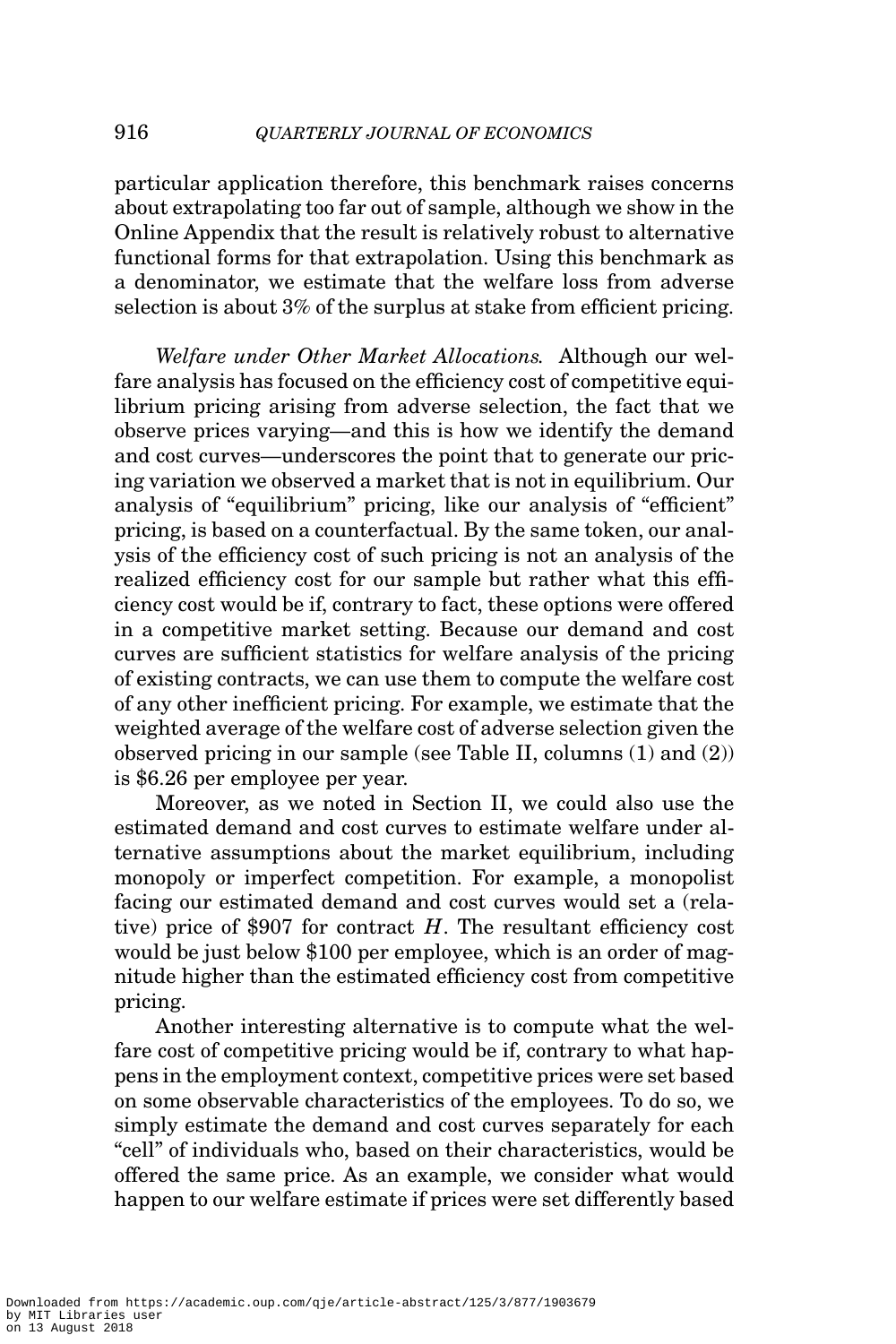on whether the family coverage applied to three individuals, four individuals, or five or more individuals. About half of our baseline sample has four covered members, and the remaining sample is evenly split between the other two categories. We maintain the assumption that the equilibrium would involve average-cost pricing, although now the equilibrium is determined separately in each of the three market segments. We detect adverse selection in each segment separately, and estimate that the (weighted average) welfare cost of this selection would be \$12.92 if prices were set differently for each market segment, compared to our estimated welfare cost of \$9.55 when family size is not priced.

*Welfare Consequences of Government Intervention.* Adverse selection provides the textbook economic rationale for government intervention in insurance markets. We therefore show how we can use our framework to estimate the welfare cost of standard public policy interventions in insurance markets. We then compare this to our estimate of the welfare cost of competitive pricing. As mentioned, our approach allows us to analyze the welfare consequences of counterfactual public policies that change the price of existing contracts, such as price subsidies, coverage mandates, and regulation of the characteristics of individuals that can be used in pricing. This last potential policy was already discussed in the preceding section where we analyzed the welfare consequences of firms pricing on a characteristic (in our example, family size) that is not currently priced.

Our preferred policy analysis in our particular application is to compare the social welfare gain from efficient pricing (triangle CDE) to the social welfare cost of the price subsidy required to achieve this efficient price. An attraction of this calculation is that it does not require further out-of-sample extrapolation beyond what is needed to compute the area of triangle CDE itself. The social cost of such a subsidy is given by  $\lambda(P_{\text{eqm}} - P_{\text{eff}})Q_{\text{eff}}$ , where  $\lambda$  is the marginal cost of public funds. Given our estimates of the efficient and equilibrium outcomes (Figure V), and using 0.3 as the (standard estimate of) marginal cost of public funds (e.g., Poterba [1996]), we calculate the social cost of the price subsidy needed to achieve the efficient allocation to be \$45. That is, we estimate that the social cost of a price subsidy that achieves the efficient allocation is about five time larger than the social welfare (of \$9.55) it gains.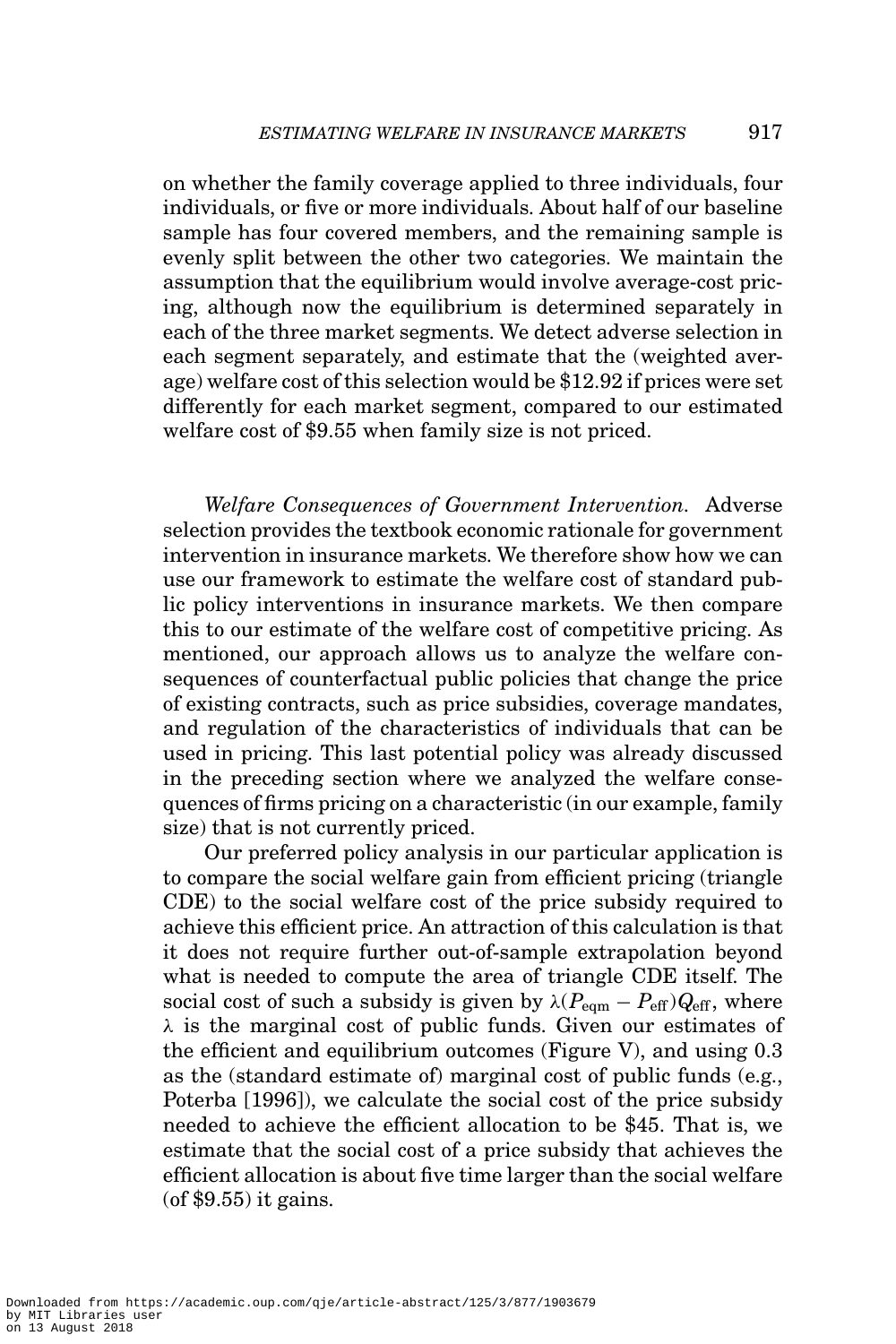Of course, given a nonzero social cost of public funds, the welfare-maximizing subsidy would not attempt to achieve the efficient allocation. It is therefore also interesting to investigate whether there is any scope for welfare-improving government intervention in the form of a price subsidy to contract *H*. We do this by investigating whether, at the competitive allocation (point C), a marginal dollar of subsidy is welfare-enhancing. We calculate that in our application it is not, so that the welfare maximizing (additional) price subsidy by the government is therefore zero.<sup>26</sup>

We also compared welfare in the competitive equilibrium with adverse selection to welfare when everyone is mandated to be covered by contract *H* . Mandatory insurance is the canonical solution to the problem of adverse selection in insurance markets (Akerlof 1970), making the analysis of the mandate of considerable interest.27 However, in our application, the welfare cost of mandating coverage by contract  $H$  (area EGH in Figure I) requires calculating points that are reasonably far out of sample. This suggests that in our particular application more caution is warranted with this analysis (although again we show in the Online Appendix that the estimate is reasonably robust). With this important caveat in mind, we estimate that the welfare cost from mandatory coverage by contract *H* is about three times higher than the welfare cost associated with competitive pricing.

#### V. CONCLUSIONS

This paper proposes a simple approach to quantifying and estimating the welfare cost caused by inefficient pricing in insurance markets with selection. We show how standard consumer and producer theory can be applied to welfare analysis of such markets, and we provide a graphical representation of the efficiency cost of competitive pricing. This graphical analysis not only provides helpful intuition but also suggests a straightforward empirical approach to welfare analysis. The key to estimation is the existence of identifying variation in the price of insurance. Applied welfare analysis usually requires pricing variation that allows

<sup>26.</sup> The marginal benefit from the first dollar of subsidy is \$137.4 (the dis-tance between point C and point E) times the marginal number of newly covered individuals (0.0007 given our estimates of the demand curve). By contrast, the marginal cost of the dollar subsidy is the cost of public funds (0.3) times all of the inframarginal individuals at point C (i.e., 0.617).

<sup>27.</sup> Footnote 5 discussed some of the possible factors that may make it inefficient to allocate the *H* contract to the entire market.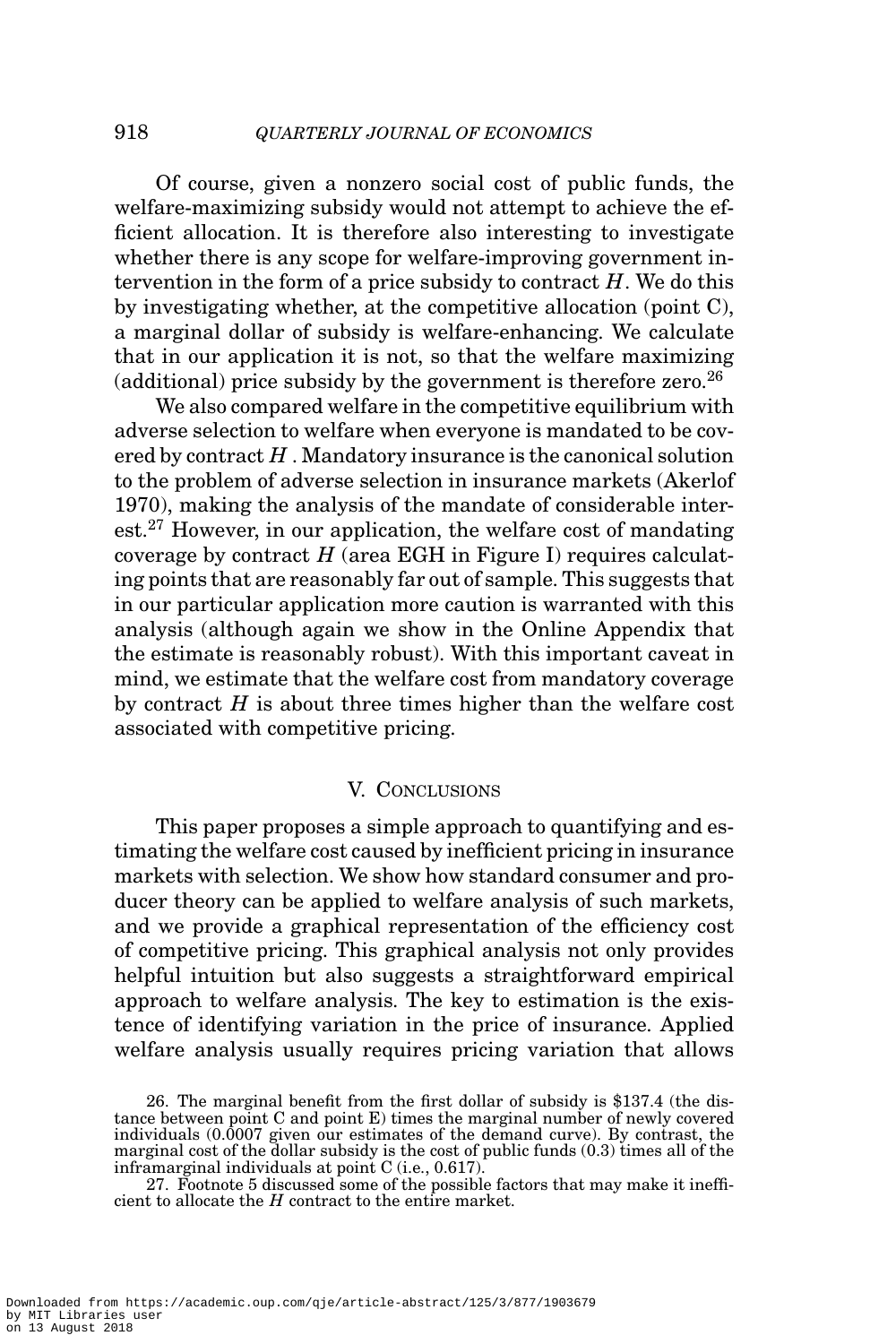the researcher to trace out a demand curve. The defining feature of selection markets is that costs vary endogenously as market participants respond to price. Welfare analysis in such markets therefore requires that we also trace out the (endogenous) cost curve. We show that this is straightforward to do using direct data on cost and the same price variation used to identify demand. In doing so, the slope of the estimated cost curve also provides a direct test of the existence and nature of selection.

We illustrated our framework by applying it in the context of employer-provided health insurance at a particular firm. We find evidence of adverse selection in the market, but we estimate that the welfare cost of the resultant inefficient pricing is quantitatively small. It is important to emphasize that our empirical estimates are specific to our particular setting and there is no reason to think that our welfare estimates are representative of other populations, other institutional environments, or other insurance markets. However, at a broad level, our findings illustrate that it is empirically possible to find markets in which adverse selection exists and impairs market efficiency, but where the efficiency cost of the pricing it produces may not be large, or obviously remediable using standard public policy tools. Whether the same is true in other markets, and in which, is an important area for future work.

We hope that such future work will apply our framework and strategy to other insurance settings (or, more generally, to other settings with hidden information, such as credit markets or regulated monopolists). The approach is relatively straightforward to implement and fairly general. As a result, comparisons of welfare estimates obtained by this approach across different settings may be informative. In any given application, we see the transparency of our approach as one of its key attractions. The direct mapping from the theoretical framework (Figure I) to its empirical analog (Figure V) facilitates an informed appraisal of the estimates, including such issues as in-sample fit, the extent of out-of-sample extrapolation needed for a particular welfare estimate, and the extent and validity of the pricing variation.

As we emphasize throughout, our approach is unable to shed light on the welfare consequences of any distortion in the contract space induced by selection, or of public policies that introduce contracts not observed in the data. Analysis of such questions would require a model of the primitives underlying the revealed demand and cost curves. We view such models as a useful and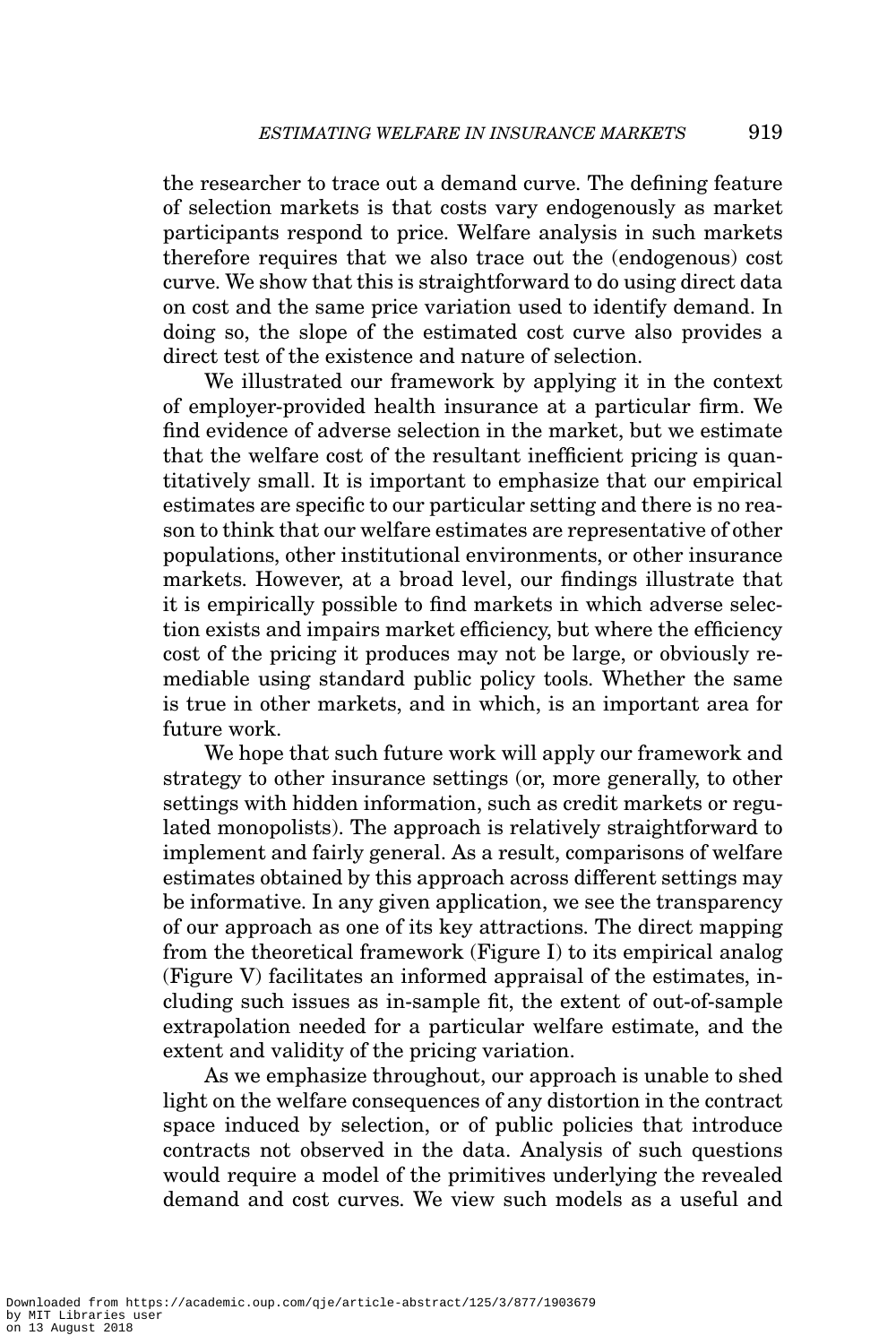important complement to the empirical approach we have proposed here.

STANFORD UNIVERSITY AND NATIONAL BUREAU OF ECONOMIC RESEARCH MASSACHUSETTS INSTITUTE OF TECHNOLOGY AND NATIONAL BUREAU OF ECONOMIC **RESEARCH** 

STANFORD UNIVERSITY

#### **REFERENCES**

- Abbring, Jaap, Pierre-Andre Chiappori, and Jean Pinquet, "Moral Hazard and Dynamic Insurance Data," *Journal of the European Economic Association*, 1 (2003), 767–820.
- Adams, William, Liran Einav, and Jonathan Levin, "Liquidity Constraints and Imperfect Information in Subprime Lending," *American Economic Review*, 99 (2009), 49–84.
- Akerlof, George, "The Market for 'Lemons': Quality Uncertainty and the Market Mechanism," *Quarterly Journal of Economics*, 84 (1970), 488–500.
- Barseghyan, Levon, Jeffrey Prince, and Joshua Teitelbaum, "Are Risk Preferences Stable across Contexts? Evidence from Insurance Data," *American Economic Review*, forthcoming, 2010.
- Blackmon, Glenn B., and Richard Zeckhauser, "Mispriced Equity: Regulated Rates for Automobile Insurance in Massachusetts," *American Economic Review Pa-pers and Proceedings,* 81 (1991), 65–69.
- Buchmueller, Thomas C., and John E. DiNardo, "Did Community Rating Induce an Adverse Selection Death Spiral? Evidence from New York, Pennsylvania, and Connecticut," *American Economic Review*, 91 (2002), 280–294.
- Bundorf, Kate M., Jonathan Levin, and Neale Mahoney, " Pricing and Welfare in Health Plan Choice," Mimeo, Stanford University, 2008.
- Bundorf, Kate M., and Kosali Simon, "The Impact of Rate Regulation on Access to Supplemental Health Insurance," *American Economic Review Papers and Proceedings*, 96 (2006), 67–71.
- Busch, Susan H., Colleen L. Barry, Sally J. Vegso, Jody L. Sindelar, and Mark R. Cullen, "Effects of a Cost-Sharing Exemption on Use of Preventive Services
- at One Large Employer," *Health Affairs*, 25 (2006), 1529–1536. Carlin, Caroline, and Robert J. Town, "Adverse Selection, Welfare and Opti-mal Pricing of Employer-Sponsored Health Plans," Mimeo, University of Minnesota, 2009.
- Chetty, Raj, "Moral Hazard versus Liquidity and Optimal Unemployment Insur-ance," *Journal of Political Economy*, 116 (2008), 173–234.

——–, "Sufficient Statistics for Welfare Analysis: A Bridge between Structural and Reduced Form Estimates," *Annual Review of Economics*, 1 (2009), 451–488.

Chetty, Raj, and Emmanuel Saez, "Optimal Taxation and Social Insurance with Endogenous Private Insurance," *American Economic Journal: Economic Policy*, 2 (2010), 85–114.

- Chiappori, Pierre-Andre, and Bernard Salanie, "Testing for Asymmetric Information in Insurance Markets," Journal of Political Economy, 108 (2000), 56–78.<br>Cohen, Alma, and Liran Einay, "Estimating Risk Preferences from Dedu
- geneity and Insurance Markets: Explaining a Puzzle of Insurance," *American*
- *Economic Review Papers and Proceedings*, 98 (2008), 157–162. Cutler, David M., and Sarah J. Reber, "Paying for Health Insurance: The Trade-Off between Competition and Adverse Selection," *Quarterly Journal of Economics*, 113 (1998), 433–466.
- Cutler, David M., and Richard J. Zeckhauser, "The Anatomy of Health Insurance," in *Handbook of Health Economics*, A. J. Culyer and J. P. Newhouse, eds., Volume 1, 563–643 (Amsterdam: Elsevier, 2000).

Downloaded from https://academic.oup.com/qje/article-abstract/125/3/877/1903679 by MIT Libraries user on 13 August 2018